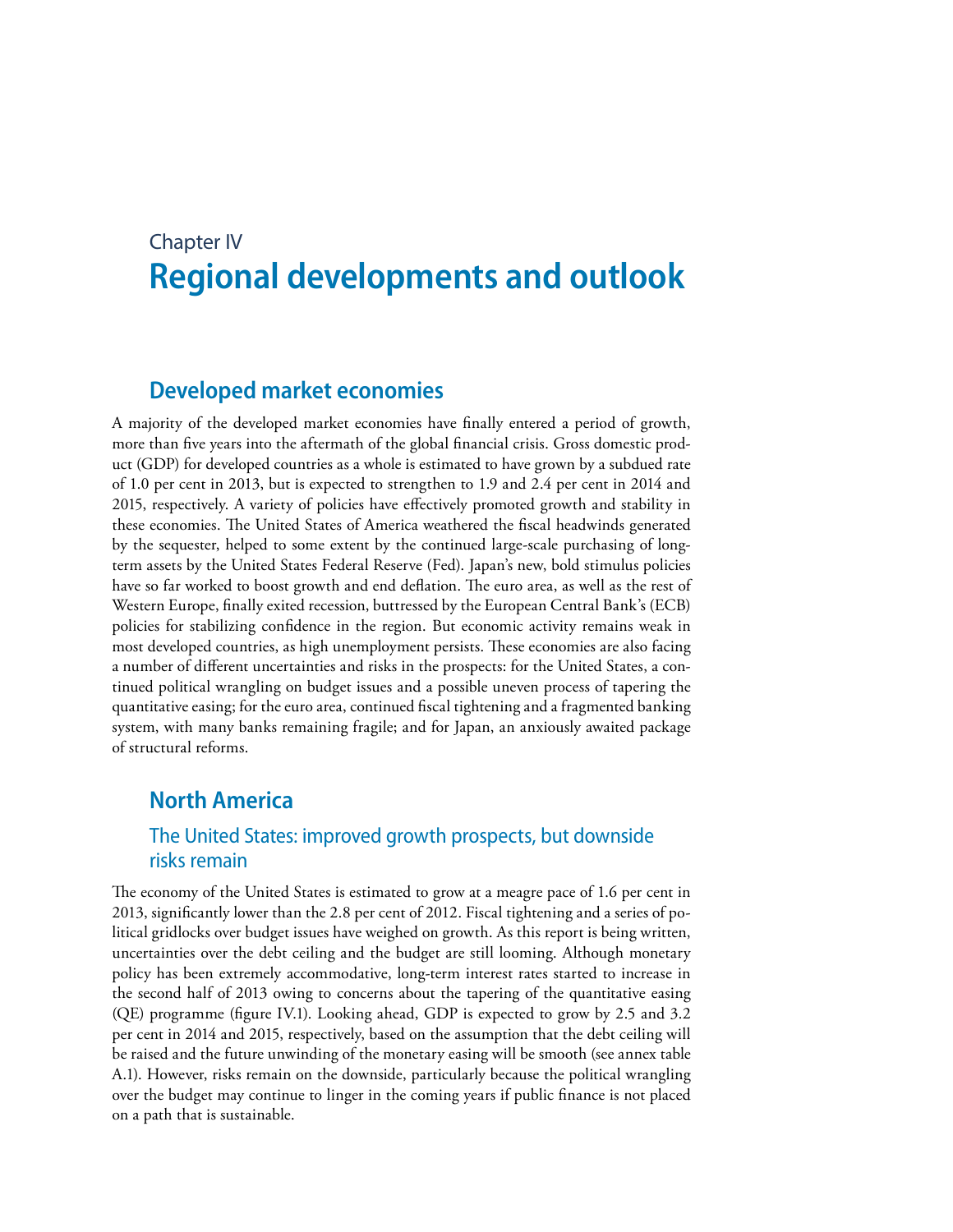Figure IV.1



**Source:** UN/DESA, based on data from the Federal Reserve Bank of St. Louis, available from http://research.stlouisfed. org/fred2, accessed on 13 November 2013.

> Consumer spending is expected to strengthen moderately

The housing recovery has slowed

The unemployment rate is projected to decline slowly

Private consumption is expected to expand by 1.9 per cent in 2013, slightly lower than the previous two years. Supportive factors include wealth effects from recovering housing prices and rising equity prices. In addition, the modest increase in disposable income generated by the continued, albeit slow, growth in employment has contributed positively. On the negative side, consumer confidence has frequently been disturbed by uncertainties associated with the political fights over fiscal issues. Fiscal tightening, including higher income taxes, the expiration of the relief on payroll taxes and the sequestration on government spending, have adversely curbed consumption spending. Moreover, many households are still undertaking financial deleveraging by reducing mortgage loans relative to income. During the forecast period, some of these adverse effects are expected to lessen, with consumer spending expanding by about 2.5 and 2.7 per cent in 2014 and 2015, respectively.

Business investment has experienced a marked deceleration in 2013, growing only 2.4 per cent, less than half of the 7.3 per cent growth in 2012. Uncertainties associated with fiscal policy have delayed business decisions on capital spending and project planning, but the pace of fixed investment is expected to pick up slightly in 2014-2015.

The recovery in the housing sector was hampered in mid-2013, as mortgage interest rates increased by about 100 basis points, triggered by the expectation of QE tapering. The Standard and Poor's Case-Shiller National Home Price Index has recovered about 12.0 per cent since 2011, but it is still about 20.0 per cent below the pre-crisis peak registered in 2006. The housing sector is expected to continue its recovery, supported by low inventories and the easing of lending standards for construction and land development loans.

The labour market in the United States is still on a path of slow recovery. Payroll employment has increased at an average monthly rate of 184,000 jobs in the past year. The unemployment rate declined to 7.3 per cent in late 2013, from a peak of 10.0 per cent in 2010 (see annex table A.7). Part of the decline, however, is due to a continuous drop in the labour participation rate, resulting from several factors, including an aging population, higher school enrolment, and the number of discouraged unemployed workers no longer seeking work. The unemployment rate is projected to decline slowly, reaching 6.5 per cent by mid-2015.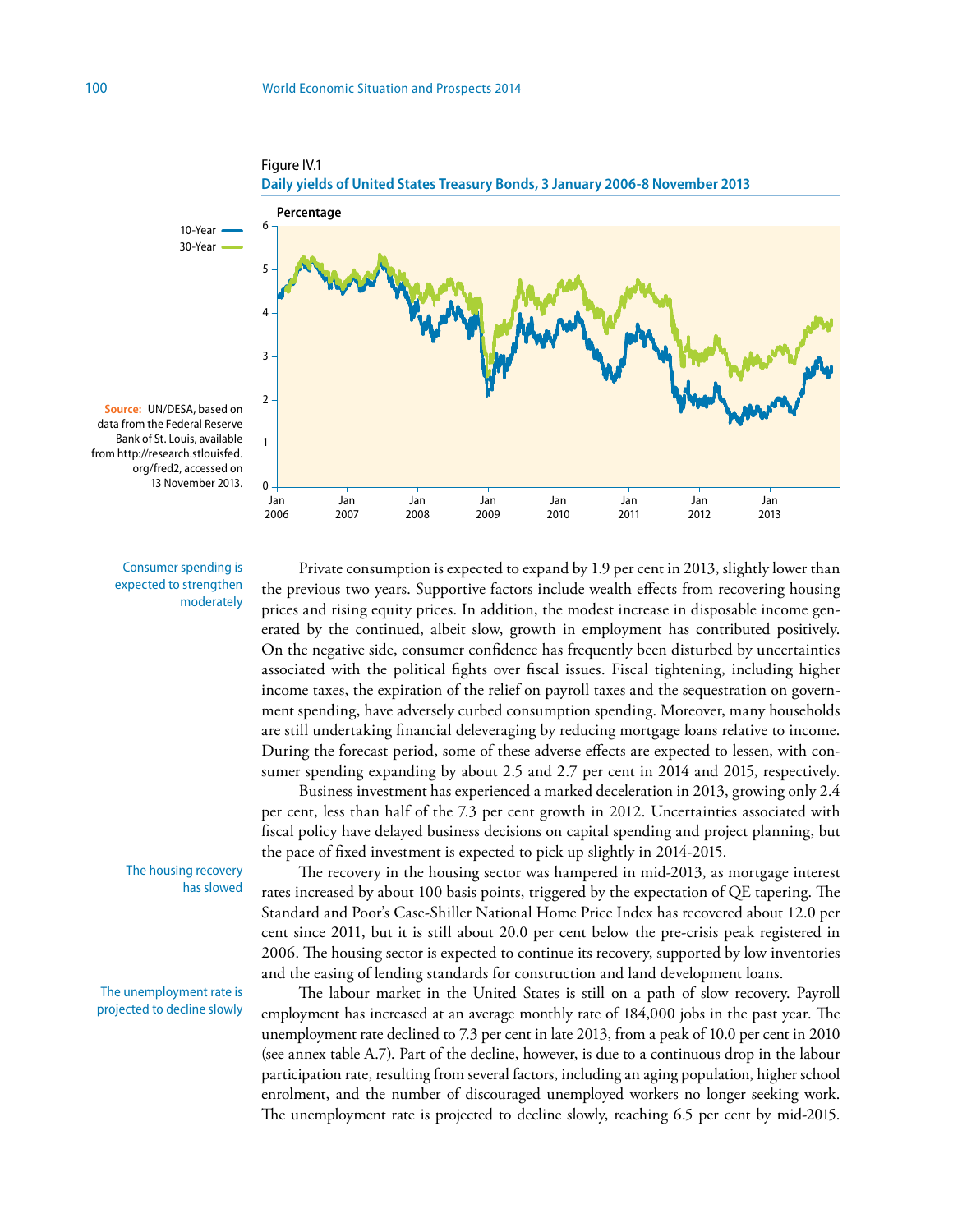Inflation has been benign, with the consumer price index (CPI) increasing at an average rate of 1.5 per cent in 2013, and expected to stay below 2.0 per cent in the 2014-2015 period (see annex table A.4).

Real exports of goods decelerated notably during 2013, growing at about 2.0 per cent, down from 3.8 per cent of 2012. Exports of food and computer equipment declined, but exports of aircraft and consumer goods increased solidly. Real imports of goods also moderated, from 2.2 per cent in 2012 to 1.7 per cent in 2013. Imports of petroleum products and computers decreased while consumer goods grew at a reasonable pace. Real exports and imports are expected to grow at a similar pace, about 5-6 per cent in 2014-2015. The trade deficit is estimated to be about \$420 billion in 2013. Both the trade deficit and the current-account deficit are expected to stay at their current ratios relative to GDP in 2014-2015.

The Fed has maintained an extremely accommodative monetary policy stance in 2013 through two instruments: keeping the federal funds interest rate at zero and increasing the purchases of long-term government bonds and mortgage-backed securities. The target range for the federal funds rate will be kept at exceptionally low levels, as long as the unemployment rate remains above 6.5 per cent, or inflation between one and two years ahead is projected at no more than half a percentage point above the 2.0 per cent longerrun target. Therefore, it is expected that the federal funds interest rate will remain within the range of 0.0 per cent to 0.25 per cent until mid-2015. The Fed is expected to gradually reduce the amount of its purchases during 2014.

Fiscal policy in the United States has been tightened during 2013, through two channels: the expiration of the two-percentage-point reduction in payroll taxes and an increase in income taxes for the top one per cent of high-income households; and the activation of across-the-board automatic spending cuts (sequestration), worth \$85 billion in 2013. As a result, government spending in real terms is estimated to decline by about 5 per cent in 2013. During the forecast period 2014-2015, fiscal policy is expected to remain restrictive, but less severe than in 2013. Government spending in real terms will be flat in 2014-2015.

Major risks for the economy of the United States are associated with both monetary policy and fiscal policy. The Fed is facing a dilemma: purchasing long-term assets for too long could cause asset bubbles, but tapering off too soon might choke the economic recovery and destabilize financial markets. The risks related to fiscal policy may be even more acute, as the political divide continues on the debt ceiling and budget issues.

# Canada: in tandem with the United States

The Canadian economy is estimated to grow at 1.6 per cent during 2013, slightly lower than in 2012. In 2014 and 2015, GDP is expected to grow by 2.4 per cent and 2.8 per cent, respectively.

Residential construction has been a positive contributor to GDP growth in 2003, but the pace of construction is near a maximum. Excess inventory accumulations have been worked off, but the contributions of inventory growth to GDP are not expected until the second half of 2014. Recent increases in the personal savings rate, although related to the revisions to the national accounts, may indicate that households are becoming more anxious about their debt levels and are increasing their savings in response, curbing consumption in the near term.

The unemployment rate has improved marginally, dropping to an average of 7.1 per cent in 2013, from 7.3 per cent in 2012, and is expected to improve further to 7.0 and 6.8 A gradual tapering of QE is expected

Risks for the United States are associated with monetary and fiscal policies

Households are becoming more anxious about their levels of debt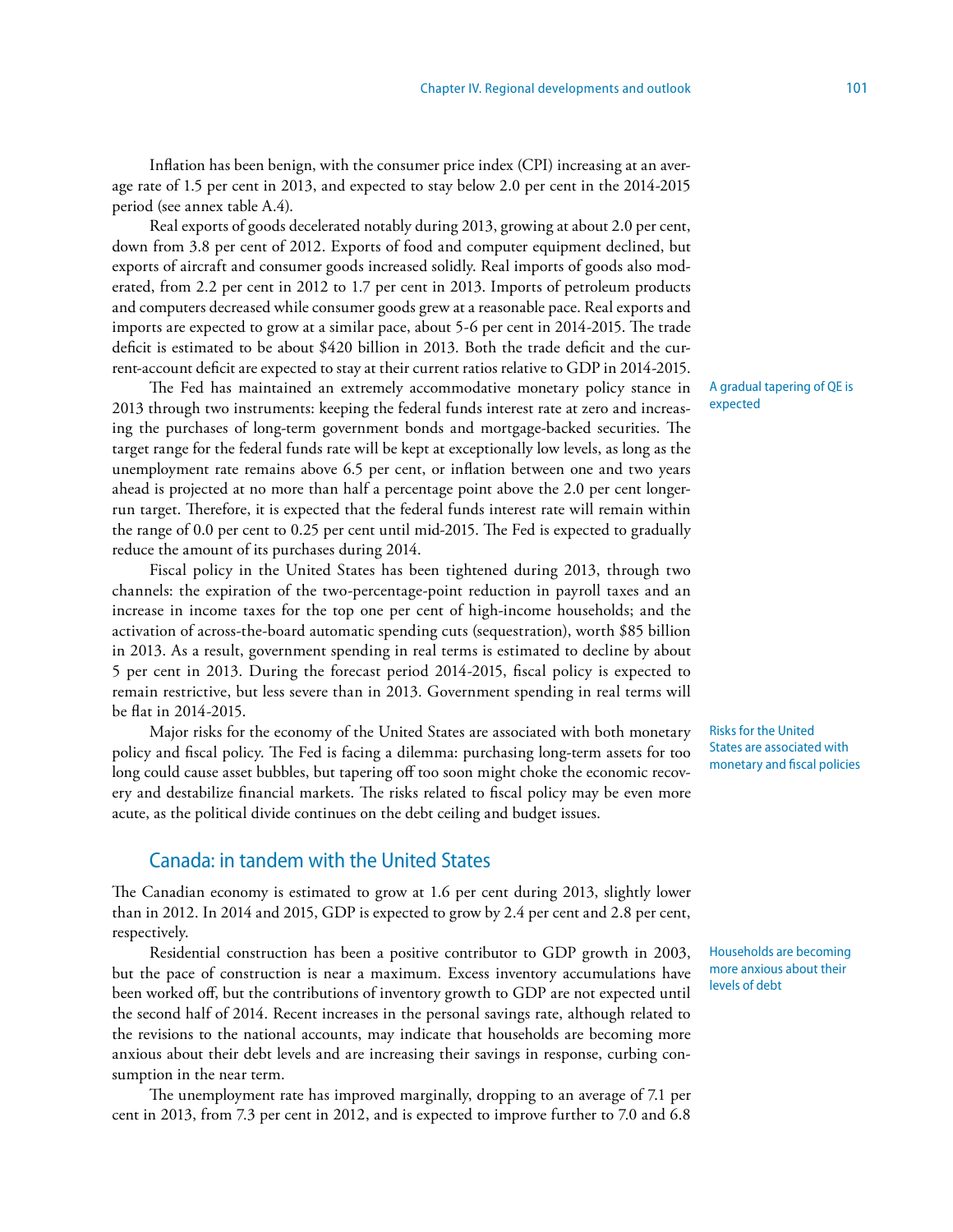in the next two years. Inflation has been running at about 1.0 per cent during 2013 and is expected to remain well below 2.0 per cent in 2014-2015.

Net exports were a negative contribution to growth in early 2013 and are not projected to add significantly to GDP growth for several quarters to come. Real exports are estimated to grow by 1.0 per cent in 2013, before increasing gradually by 2.5 per cent to 3.0 per cent in 2014-2015. Real imports are expected to follow a similar pattern.

Real government spending has been growing more slowly than real GDP growth for the past three years. All levels of government are trying to cut deficits, inevitably affecting GDP growth. Expenditure restraint and low interest rates on government debt will permit the federal budget deficit to decline and possibly turn the fiscal balance to surplus by 2016. Monetary policy in Canada is largely influenced by United States monetary policy. Interest rates in Canada will therefore rise with those of the United States, but not before; Canadian interest rates are already higher by 100 basis points.

# **Developed Asia and the Pacific**

# Japan: out of deflation, but high public debt remains

Policy packages accelerated the recovery

> Fiscal policy is not yet emphasising austerity

Monetary policy has altered the price dynamics A new set of bold stimulus policies adopted since late 2012 has boosted economic growth in Japan and ended the decade-long deflation. GDP is estimated to grow by 1.9 per cent in 2013 and the annual change in the CPI has turned from negative to slightly positive. However, the government budget deficit remains significant and the public debt, which is the highest among all developed countries in terms of GDP, continues to rise. The Government is expected to introduce another set of policies targeting structural reforms, along with implementing the planned increase in the consumption tax rates over the next two years. While the effects of the anticipated structural reforms remain uncertain, higher consumption tax rates can curb demand. GDP growth is projected to moderate to 1.5 per cent and 1.2 per cent in 2014 and 2015, respectively.

The fiscal stimulus included a 10.3 trillion yen supplemental budget for the fiscal year ending in March 2013. The consumption tax rate will increase from the current level of 5 per cent to 8 per cent in April 2014 and further to 10 per cent in October 2015. Later this year, the Government will introduce another budget act of about 5 trillion yen to compensate for the negative impacts of the higher tax. The deficit for 2014 will not change much from the level of 10 per cent of GDP for 2013.

The Bank of Japan (BoJ) announced the new Quantitative and Qualitative Monetary Easing policy (QQME) on 4 April 2013. It targeted a doubling of the monetary base in two years through the purchase of Japanese government bonds (JGB) and other financial securities at the rate of 60-70 trillion yen per year. The scope of bond purchases was also expanded to include longer-maturity JGB. The BoJ expects to bring down the yields of longer-term securities and to boost the inflation expectations of consumers, firms, and investors. The ultimate goal is to increase the annual CPI inflation rate to 2 per cent within two years. The early impact of QQME on JGB yields has been noticeable and seems to be sustainable. QQME has also had a significant impact on the Japanese yen, which depreciated vis-à-vis the United States dollar by 21 per cent in one year as of October 2013 (see figure I.5 in chapter I).

Japan had experienced deflation for 15 consecutive years since 1998. QQME has changed the inflation expectations of economic agents, as revealed by the surveys conducted about mid-2013. The sharp depreciation of the Japanese yen has also put upward

Monetary policy in Canada is largely influenced by United States monetary policy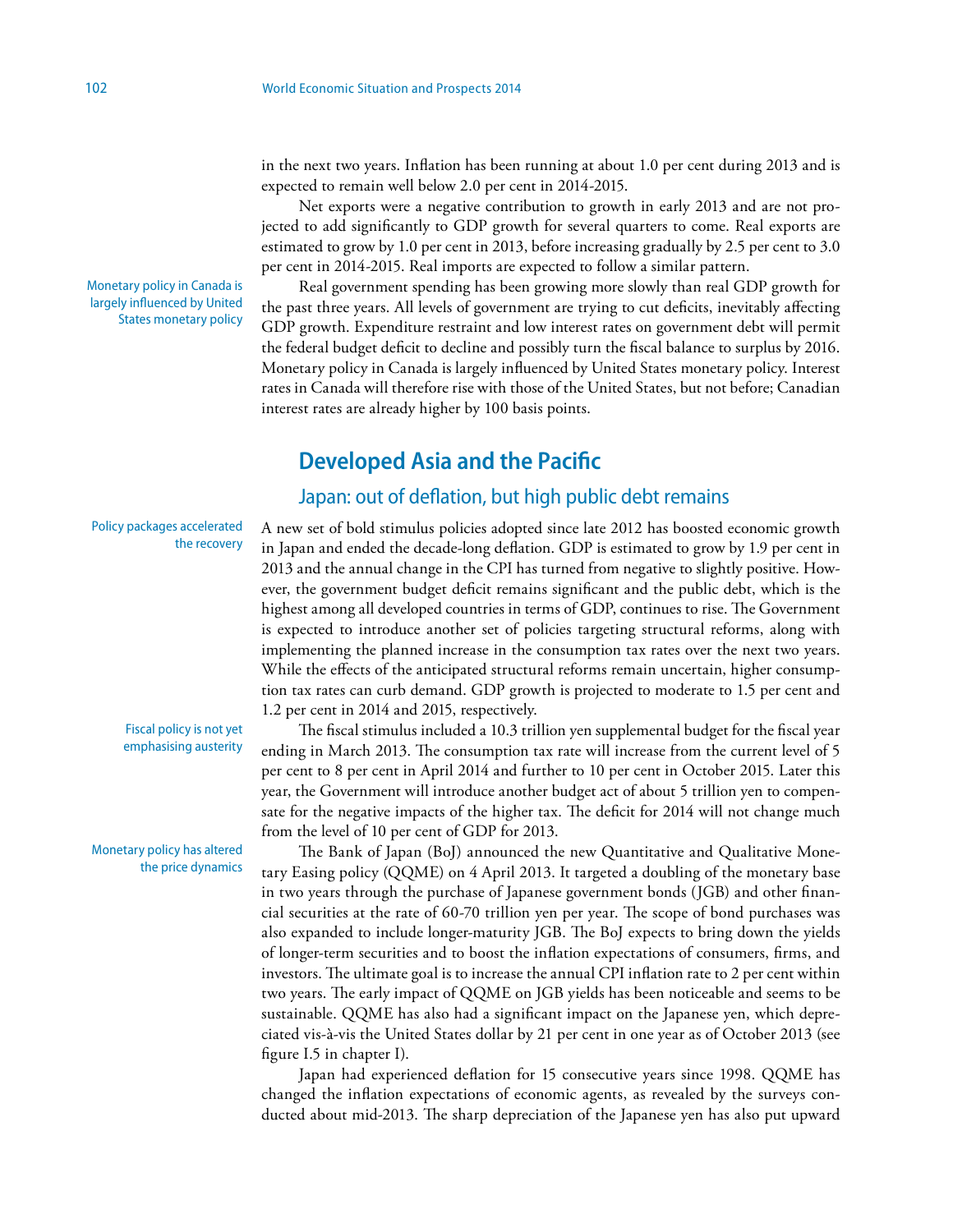pressure on the prices for imported goods. Headline inflation rates for the first three quarters of 2013 are consistent with an annual increase in the CPI by 0.3 per cent. The annual inflation rate is forecast to increase further to 2.0 per cent for both 2014 and 2015, partly as a result of the higher consumption tax rate. However, core inflation is expected to remain lower.

Export volumes have not returned to their pre-crisis levels. Weakened external demand and the appreciation of the Japanese yen have both hampered export growth. After the recent depreciation of the yen, it is projected that real exports will grow by 2.2 and 3.6 per cent in 2013 and 2014, respectively. Import volumes will also be growing, but at a much slower pace. The balance of merchandise trade will remain in deficit but will stop being a drag on growth in 2014. The current-account balance is projected to remain positive, although at a much lower level than the pre-crisis period (figure IV.2).

In 2013, private consumption is expected to grow by 1.8 per cent, supported by strengthened consumer confidence and also in part by the bringing forward of durable goods purchases to avoid the higher consumption tax. Correspondingly, private consumption growth will slow down to about one per cent in later years. In 2013, fixed investment was given a boost by the continued growth of public construction projects financed by the supplemental budget, as well as the residential investment brought forward in response to the higher consumption tax. It is predicted that investment will grow by 2.0 per cent and 1.3 per cent in 2013 and 2014, respectively.

Given the mild growth prospects, employment is expected to grow very slowly in the outlook. The labour force is likely to continue declining, owing to the drop in the working-age population. Assuming no major changes in the structure of the labour market, the average unemployment rate is predicted to fall from 4.0 per cent in 2013 to 3.7 per cent in 2014 before returning to 4.0 per cent in 2015.



Policy choices are shifting the dynamics of consumption and investment



Figure IV.2 **Japan: Quarterly current-account balance and major components**

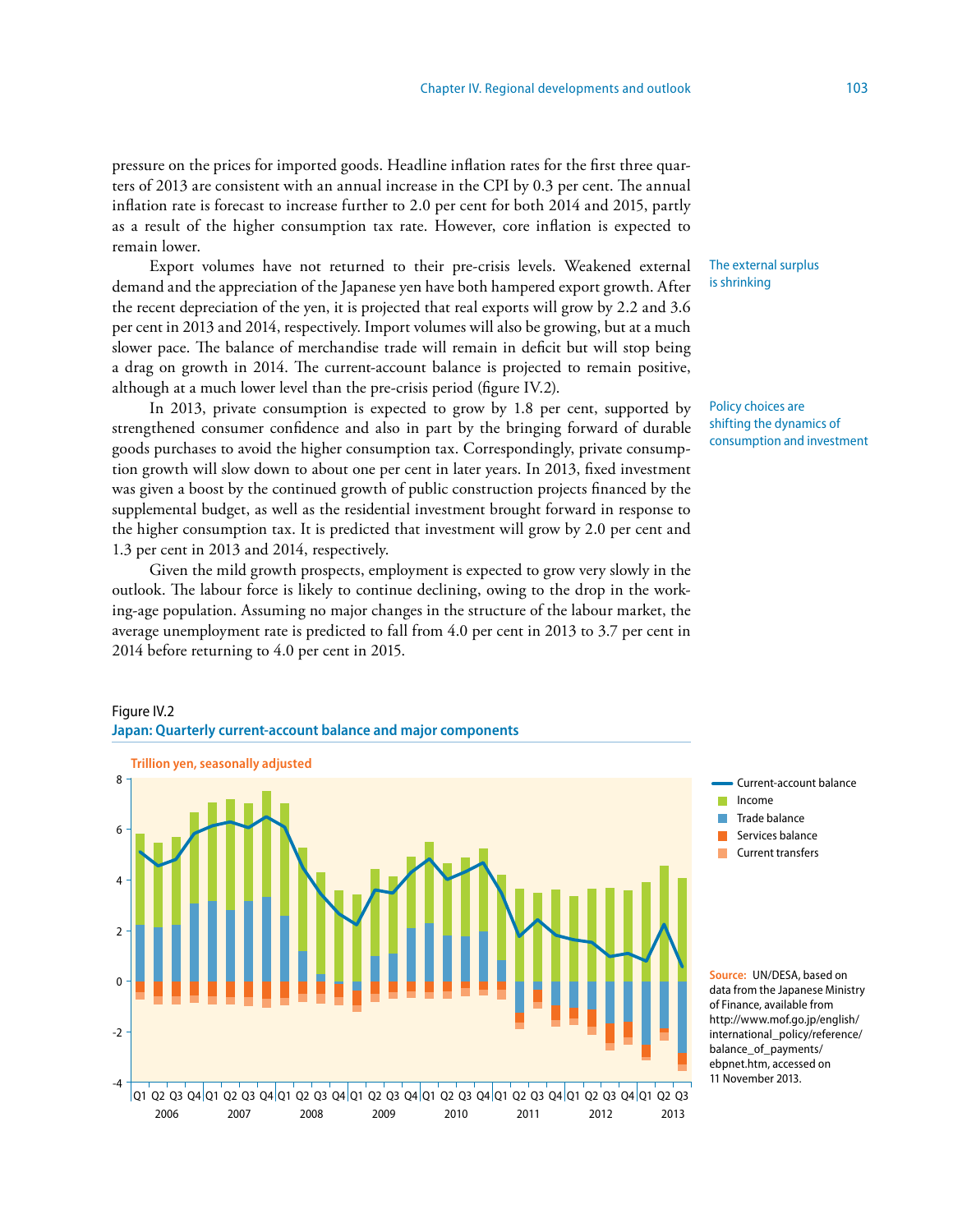# Australia and New Zealand: solid growth driven by exports and investment

In Australia, after strong growth in 2012 driven by exports and intensive investment in the mining sector, export growth remains solid. Investment in the mining sector, however, is expected to peak, partly owing to weakened international prices for Australia's major mining products. The GDP growth rate is estimated to be 2.6 per cent in 2013 and projected to be 2.8 per cent in 2014. CPI inflation has been low and will likely remain so. Against this backdrop, on 6 August 2013, the Reserve Bank of Australia decided to cut its policy rate further by 25 basis points to 2.50 per cent, the eighth cut since November 2011.

In New Zealand, the initiation of delayed reconstruction to repair damage caused by the earthquakes in 2010 and 2011 boosted GDP growth to 2.7 per cent in 2012—the best performance since 2007. Fixed investment is expected to remain solid and export growth is predicted to remain stable. GDP growth is estimated to be 2.6 per cent in 2013 and is expected to be 2.8 per cent in both 2014 and 2015. The Reserve Bank of New Zealand has kept its policy rate at a historically low level; it has also decided to impose a restriction on the mortgage loan-to-value ratio starting in October 2013, based on macroprudential concerns.

# **Europe**

# Western Europe: recession ends, but growth remains weak

Western Europe emerged from recession in the second quarter of 2013, after six consecutive quarters of declining GDP. Economic activity is expected to continue to expand in the second half of the year, but at a weak pace. Annual growth rates will be negatively affected by the very strong downturn at the end of 2012 and beginning of 2013. GDP in the EU-15 is therefore expected to decline by 0.1 per cent in 2013, but projected to strengthen to 1.4 and 1.8 per cent in 2014 and 2015, respectively (see annex table A.1). The continuous weak recovery from the Great Recession has caused the output level of the European Union (EU) to be 2.8 per cent below the potential.**<sup>1</sup>** There are, however, considerable differences across countries. Among the large countries, the United Kingdom of Great Britain and Northern Ireland is expected to grow by 1.4 per cent in 2013 and strengthen to 2.2 per cent in 2014, while France and Germany are expected to grow by 0.1 per cent and 0.4 per cent, respectively, in 2013, but pick up to 0.8 per cent and 1.9 per cent in 2014. The crisis countries are showing signs of turning the corner, but they remain in delicate positions. Italy is expected to contract by 1.8 per cent in 2013 before finally exiting recession and growing by 0.8 per cent in 2014; similarly, Spain is expected to contract by 1.2 per cent in 2013, before returning to positive growth of 0.9 per cent in 2014. Among the smaller crisis countries, Cyprus and Greece are expected to continue to contract in 2014.

Tensions in the region have subsided dramatically since the ECB announced its Outright Monetary Transactions (OMT) facility. Despite the fact that the policy has yet to be activated, sovereign bond spreads have narrowed significantly since its announcement, and several crises that occurred earlier in the year saw almost no reaction in the bond markets. Nonetheless, the region faces significant headwinds going forward: fiscal austerity programmes, while less intense, remain in force; intraregional demand is still

**<sup>1</sup>** European Commission, "European Economic Forecast Autumn 2013", p. 138.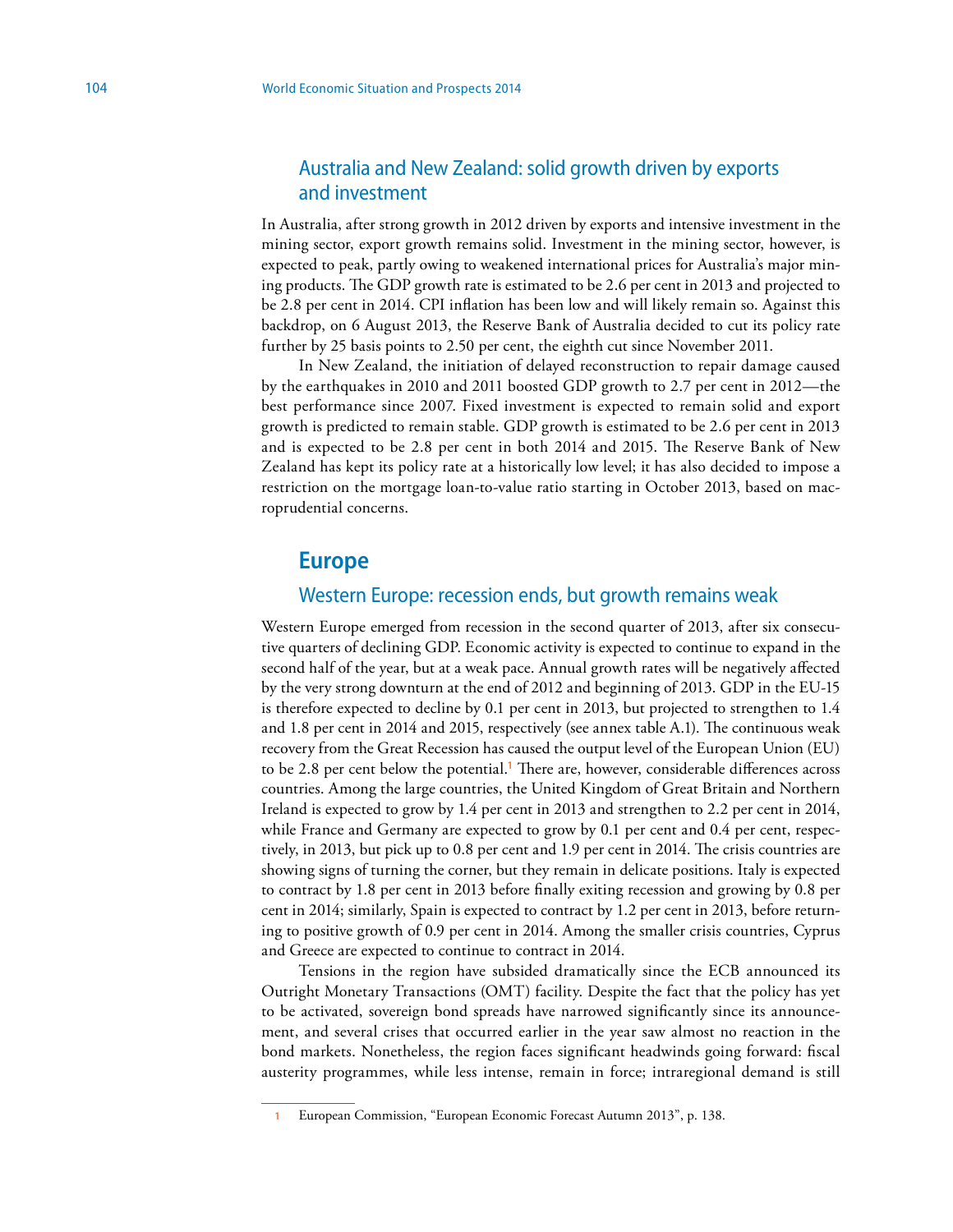exceptionally low, while extraregional demand has slowed; balance sheet repair is still an ongoing process for banks, non-financial corporations and households, placing a significant drag on consumption and investment spending; and lending conditions are heterogeneous, with bank credit amply available in some countries, while conditions in others remain extremely tight. The sharp deceleration of inflation at the end of 2013 points to some risks of deflation.

Consumption expenditure remains weak and is estimated to have declined marginally in the euro area in 2013, as it did in 2012. It has been held back by a number of factors: deleveraging by households, which is a continuing legacy of the Great Recession; the generally poor state of labour markets; low consumer confidence, which has been badly impacted following each episode of the euro area crisis; fiscal austerity programmes; and high energy prices, which have depressed real, disposable income. Going forward, consumption spending is expected to pick up moderately, as many of these factors diminish in their intensity or, in some cases, turn around. In particular, consumer confidence has stabilized and climbed steadily since the easing of tensions in the region; household deleveraging is expected to diminish; and oil prices have stabilized and are expected to retreat slightly in the outlook. The intensity of government austerity programmes and the state of labour markets have varied tremendously across the region, explaining to some extent the more robust consumption expenditure in Austria, France and Germany, as well as in those countries that are not members of the Economic and Monetary Union. But labour markets are stabilizing in general and austerity programmes in many cases are lessening in intensity. More countries in the region will therefore see some improvement.

Investment expenditure has been a major weak spot, dropping sharply in most countries in both 2012 and 2013, and is expected to make only a weak rebound going forward. Weak demand, continuing uncertainty, deleveraging, and funding difficulties in the crisis countries have been key constraints, and commercial loans to non-financial corporations continue to contract. Investment is expected to increase in 2014 and 2015 as demand picks up gradually, deleveraging eventually runs its course, and funding conditions begin to turn more favourable. But the rebound will be weak. Capacity utilization has increased since the beginning of the year, but remains low by historical standards. Industrial confidence has also improved significantly, but is now only at its long-term average. Funding conditions vary tremendously across the region; interest rates on loans, particularly to small- and medium-sized enterprises (SMEs), are much higher in the crisis countries, than elsewhere in the region. This situation will take a long time to normalize. Housing investment has started to turn around, but remains a drag on activity in some countries.

Export volume growth remains exceedingly low. In the euro area, export volumes are expected to grow by only 1.2 per cent in 2013 as a consequence of extremely weak intraregional demand, coupled with the slowing of extraregional demand, particularly from East Asia. The appreciation of the euro during the year further dampened exports. As regional and global demand pick up, exports are expected to follow suit, supported by the assumed depreciation of the euro for the rest of the forecast period. Import volumes were even weaker in 2013, estimated to have declined for the second consecutive year. Some rebound is seen for 2014 and 2015, as regional growth improves. Although the depreciation of the euro could negatively affect imports, the evolution of demand will be the dominant factor.

The relentless increase in unemployment—experienced by most countries in the region following the Great Recession—tapered off during 2013 with the rate of unemployment in the euro area increasing 0.2 percentage points during the year, to reach a new Consumption is picking up but still faces headwinds

Investment remains a weak spot

High rates of unemployment will persist for many countries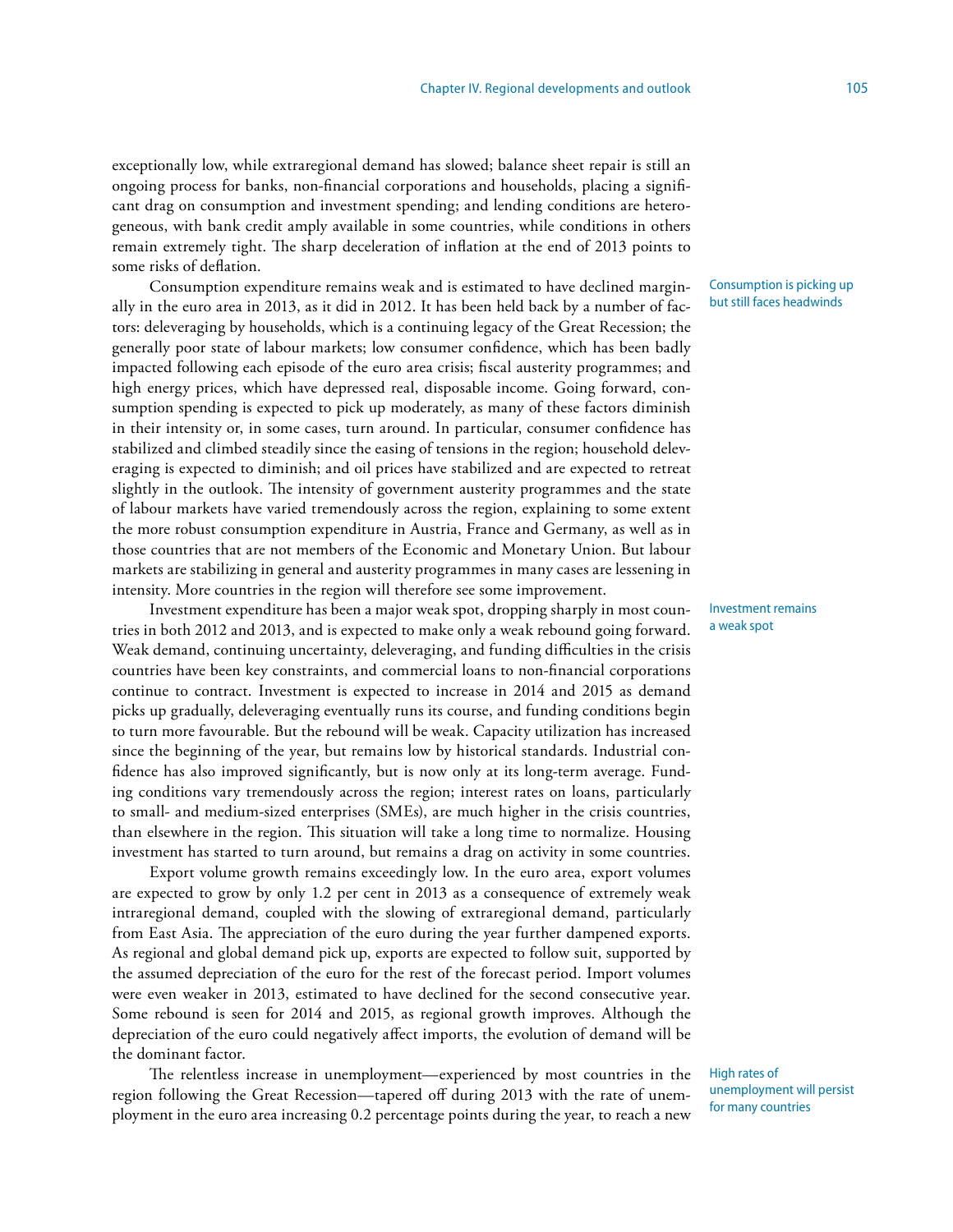historical high of 12.2 percent. There is tremendous diversity across the region, however. In Germany the rate of unemployment is at an historical low of about 5 per cent, while Greece and Spain are facing extraordinarily high unemployment rates of nearly 27 per cent, with youth unemployment rates more than double that amount.

Going forward, the unemployment situation is expected to improve, but at a glacial pace. The growth outlook for the region is simply not strong enough to impart much dynamism to labour markets. In addition, as discouraged workers dropped out of the labour force during the recession, they will re-enter as conditions improve, delaying the improvement of the headline unemployment rate. Some discouraged workers will transition to the long-term unemployed as their skills deteriorate, or will be subject to skills mismatch due to the sectoral reallocation of resources, making their re-integration into the labour force even more challenging. In the euro area, the rate of unemployment is estimated to average 12.0 per cent in 2013 and expected to stabilize during 2014 with an average rate of 12.1 per cent before finally starting to decline to 11.8 per cent in 2015 (see annex table A.7).

Inflation decelerates but raises new fears

cent in 2013 as oil prices eased, the euro appreciated, and base effects from the previous year's high oil prices exerted negative pressure—all against a backdrop of very weak economic activity. The impact of the weak activity was evident in the movement of core inflation (abstracting from energy, food, alcohol and tobacco), which ran close to 1.5 per cent throughout 2012, but has subsequently drifted down to below 1.0 per cent during 2013. In the outlook, growth is expected to pick up only slightly, causing the output gap

Headline inflation in the euro area decelerated from 2.5 per cent in 2012 to 1.5 per

to remain significant. Wages will be held back by weak labour markets. Oil prices as well as other commodity prices are assumed to remain contained, but some upward pressure will come from the depreciation of the euro. Headline inflation is expected to tick up marginally to 1.6 per cent in 2014, after an estimated 1.5 per cent in 2013 and again in 2015 to 1.7 per cent (see annex table A.4). The very low rate of inflation envisaged means that the region will be close to deflation—particularly those countries that are in the process of improving competitiveness, which requires them to experience lower-than-average rates of inflation (figure IV.3).

Fiscal policy remains dominated by the need to reduce deficits, despite progress made since the end of the Great Recession—the euro area deficit-to-GDP ratio came down from 4.2 per cent in 2011 to 3.7 per cent in 2012, and is expected to come close to 3 per cent in 2013. However, the majority of the euro area countries remain under the Excess Deficit Procedure of the Stability and Growth Pact. Under these circumstances, fiscal consolidations of at least 0.5 per cent per annum and a two-year timetable for completion are required. Thus, the pressure remains for further austerity, although there is some recognition that its terms will need to ease in the short run. In June 2013, the Economic and Financial Affairs Council granted some countries extensions of their deadlines (to 2014 for the Netherlands and Poland, 2015 for France, Portugal and Slovenia, and 2016 for Spain). At a longer horizon, however, pressure for austerity will remain. The euro area's "fiscal compact" entered into force in 2013. This adds additional fiscal targets: the structural deficit should now be less than 0.5 per cent of GDP (with some caveats) and remedial action will now be required for countries with debt-to-GDP ratios above 60 per cent.

In the forecast period, it is assumed that fiscal policy will still be focused on reducing fiscal imbalances and that the debt crisis countries will continue with their adjustment programmes. The timetable for achieving targets will, however, be extended in some cases. In addition, it is assumed that no countries will ask for formal assistance under the European Stability Mechanism and the OMT will not be activated.

Fiscal austerity eases somewhat, but policy remains committed to deficit reduction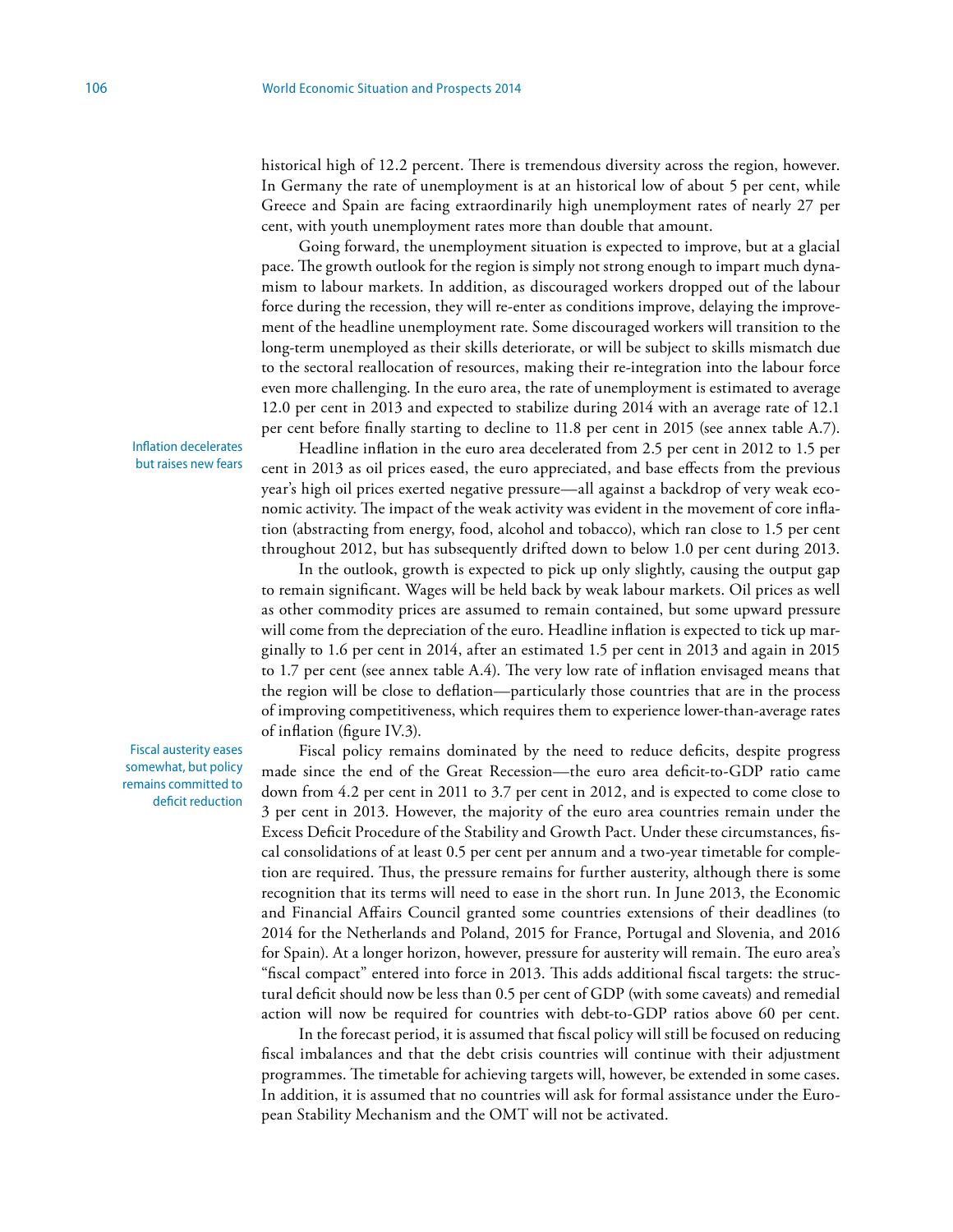

### Figure IV.3

**Inflation in the euro area: January 2012-October 2013**



**Source:** OECD Main Economic Indicators database.

Monetary policy has been dominated by various types of unconventional policies since the Great Recession, but the ECB returned to conventional measures in May and November 2013 when it cut both its main refinancing rate and marginal lending rate by a cumulative 50 basis points, bringing them to 0.25 and 0.75, respectively. In each case, the Deposit Facility Rate was left at zero, avoiding the adoption of a negative interest rate and narrowing the corridor bounded by the Deposit and Marginal Lending Rates.

Unconventional policies continue to be the policies used most effectively and most often to combat the sovereign debt crisis and the slow growth across the region. The ECB has pursued QE via a number of different long-term refinancing operations (LTROs). The ECB balance sheet expanded by more than 1 trillion euro to reach more than 3 trillion euro, particularly through the two three-year refinancing operations in December 2011 and February 2012. However, in contrast to the QE programmes of the Fed, the Bank of England (BoE) or the BoJ, the QE programme of the ECB is endogenous (passive rather than active), with liquidity being provided to banks on demand. Since January 2013, banks have been allowed to repay these loans and the ECB balance sheet has shrunk to close to 2 trillion euro.

The other major unconventional policy, introduced in September 2012, was the OMT facility. Under this policy, the ECB can potentially make unlimited purchases of selected country bonds to reduce their yields, but only if a country formally requests assistance and accepts conditionality. These purchases would not be QE, as they would be fully sterilized and have no impact on the ECB balance sheet. So far the policy has not actually been deployed, but it has acted as a powerful circuit breaker, keeping bond yields contained after a number of crises at the beginning of 2013.

In July 2013, the "forward guidance" policy was unveiled, under which the ECB committed itself to maintain policy interest rates at a low level for an extended period of time, following a similar path as that of the Fed and the BoE. However, the ECB did not

Monetary policy maintains an accommodative bias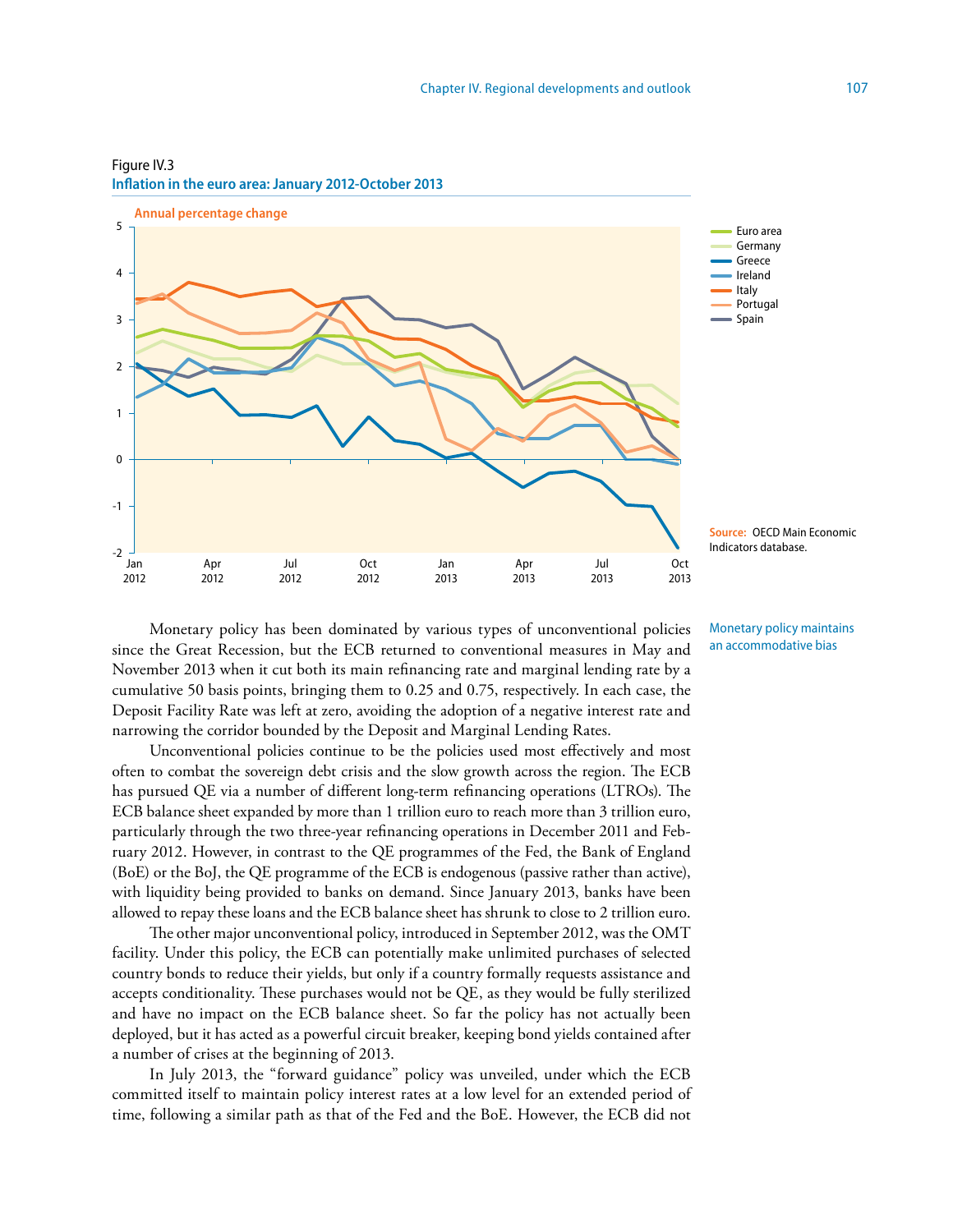link this policy to the achievement of explicit targets—unlike the BoE, which stated that it would not consider raising interest rates until the jobless rate falls to 7% or below, a similar target to that of the Fed.

During the forecast period, it is assumed that the ECB will not cut its policy interest rates further. Given the outlook for low inflation and weak growth, it is assumed that interest rates will remain at current levels through the end of 2015. It is also assumed that the existence of the OMT will keep government bond yields within appropriate bounds. In addition, it is expected that further LTROs will be introduced to smooth the winding down of the existing three-year LTROs. However, the ECB balance sheet will gradually unwind as the banking sector's needs diminish.

### Risks remain to the downside

Risks to the outlook are more evenly balanced than in the past few years, but remain to the downside. There are ample possibilities for a flare-up of the sovereign debt crisis in the affected countries. This would depress consumer and business confidence across the region, or more seriously, lead to renewed turmoil in the sovereign debt markets and test the ECB OMT policy. Vulnerable banks could become insolvent, forcing more government bailouts. The Asset Quality Review being undertaken by the ECB in anticipation of assuming its new role as chief regulator in the region will likely reveal a number of banks in need of re-capitalization. On the positive side, external demand may pick up with more vigour than anticipated, giving a boost to exports and investment. In addition, some of the structural policies may begin to bear fruit sooner than anticipated.

## The new EU members: tentative green shoots of recovery

In many of the new EU member States from Eastern Europe, the negative economic trends continued in the first half of 2013, with output shrinking year on year and consumer and business confidence depressed. These economies continued to feel the impact of the protracted weakness in the EU-15 trading partners, with whom their business cycles are largely synchronized, and the ongoing deleveraging by foreign banks present in the region (although deleveraging is occurring at a more modest scale). The outlook for the new EU members, however, has improved with the return of the euro area economy to positive growth in the second quarter of 2013, as reflected by more optimistic forward-looking indicators in the second half of 2013.

In 2013, the aggregate GDP growth for the region is estimated at 0.5 per cent, marginally lower than 0.6 per cent registered in 2012. The speed of economic expansion should strengthen in 2014 and 2015, in line with the improving external environment and a gradual recovery in domestic demand, to 2.1 per cent and 2.7 per cent, respectively (see annex table A.1). A more robust growth is needed, however, to return these countries to the path of sustainable convergence with the income levels of their EU-15 peers.

Croatia, the Czech Republic and Slovenia have registered a contraction in GDP in 2013. Croatia joined the EU in July 2013 and will therefore face tougher fiscal spending requirements. Its exports will become subject to tariffs in some of the important trading partners, as the result of leaving the Central European Free Trade Agreement. On the other hand, the country will receive more aid from the EU.

For most of the region, with the exception of the Baltic States and Hungary, growth in 2013 was driven predominantly by net exports. Domestic demand in most of the countries in the first half of the year remained suppressed by high unemployment and stagnant real wages, as well as by the ongoing fiscal consolidation. Investment was held back by low foreign direct investment (FDI) inflows and stagnation in the construction sector. By

Prospects for the new EU members improve and growth should accelerate in 2014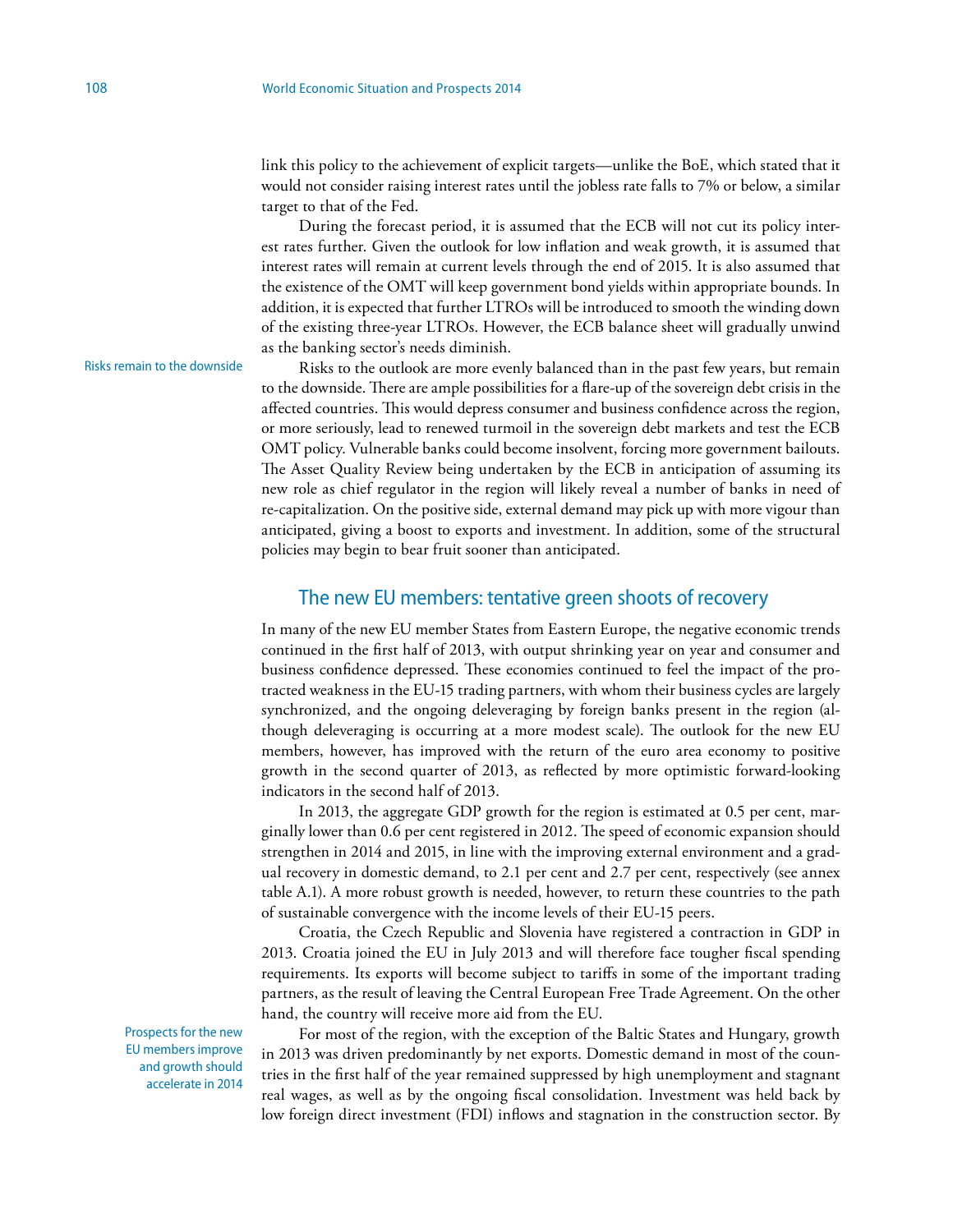contrast, the export-oriented manufacturing sector was able to benefit from the slightly improved economic situation in the EU-15, and, in the case of the Czech Republic, Hungary, Poland and Romania, also by the modest depreciation of the respective currencies versus the euro in 2013. The automotive industry—the backbone of manufacturing in Central Europe—showed signs of an upturn, and the increasing exports should have a multiplier effect, although with some lag. During the summer, both business sentiment and household economic confidence visibly strengthened. The prospects for 2014-2015 can therefore be considered with cautious optimism.

However, while private consumption may pick up in the near-term, investment is likely to remain subdued, except in the Baltic States. Most of those economies still operate below full capacity, which deters businesses from undertaking risks and investing; for many new EU members, the annual figure for investment growth in 2013 is expected to be negative. The recovery in investment will depend, among other factors, on the resumption of FDI inflows; however, capital flows to the region remain volatile (box IV.1).

Inflationary pressures in the new EU member States have continuously weakened over the course of 2013, held back by fragile domestic demand and lower prices for food and energy, as well as administrative price reductions, such as the utility price cuts in Hungary. Annual inflation reached record-low levels in Croatia, the Czech Republic, Poland and Hungary, with core inflation estimated to be virtually zero. In 2014 and 2015, a modest acceleration of inflation is possible, in line with the pickup in economic activity and changes in indirect taxes, but inflation is expected to remain in the low single digits in most of those countries

For the new EU member States, countercyclical fiscal policy actions remain limited. In 2013 conventional and unconventional monetary policy measures were the main macroeconomic tool used to bolster economic activity in the countries with flexible exchange

**Policy rates for the Eastern European countries with flexible currencies, January** 

Figure IV.4



Interest rates are cut to record-low levels…

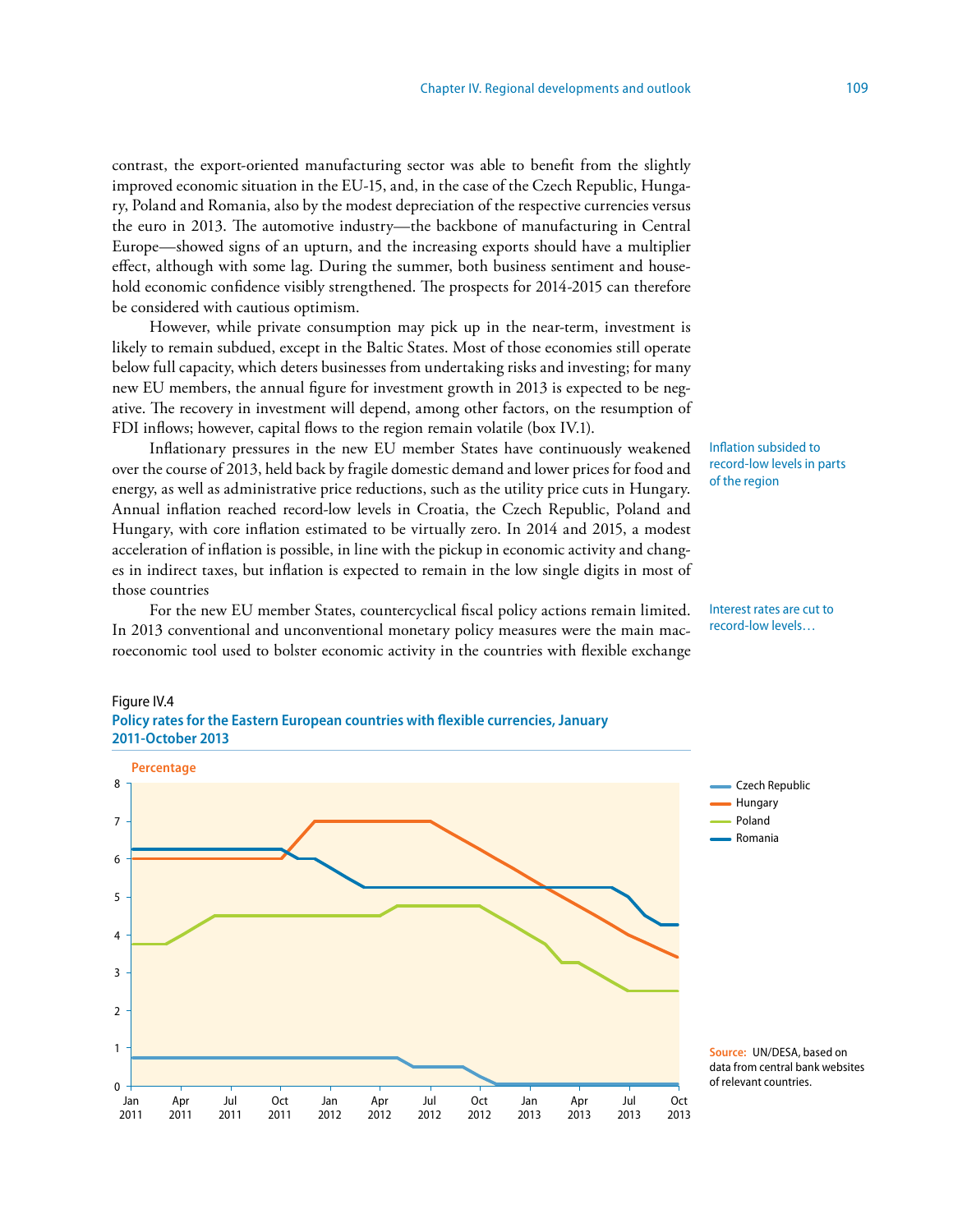rates.**<sup>2</sup>** Policy interest rates were kept near zero in the Czech Republic and cut, within the course of the year, to record-low levels in Hungary, Poland and Romania (figure IV.4). In addition, the Hungarian National Bank announced the "Funding for Growth Scheme", offering funds at zero interest rates for commercial lenders, in order to help SMEs to obtain low-cost credits and to convert their foreign currency loans into the domestic currency. The Czech National Bank announced direct interventions into the currency market, in order to weaken the exchange rate and to support exports, and to prevent deflation. The scope for further interest-rate cuts in those countries will depend on the timing of tapering of the Fed bond-buying programme. The large share of foreign currency loans in some of those countries is another hurdle on further monetary easing,**<sup>3</sup>** but the low-interest-rate environment is likely to continue in 2014.

…credit growth, however, stagnates

> Fiscal policies remain conservative, but are becoming less austere

Marginal improvement exists in the labour markets

Despite accommodative monetary policy, credit growth in the region remains either anaemic or negative. Cross-border deleveraging by the parent EU-15 banks continues, as those banks face tighter capital requirements in line with new EU banking regulations and Basel III regulatory requirements, but the magnitude of deleveraging is smaller than in the previous years. However, as banks increasingly rely on a domestic deposit base, credit supply constraints are becoming less prevalent. Low demand for loans is a larger obstacle to recovery in private credit, as households and businesses still continue to rebuild their balance sheets. Credit standards remain tight, as the share of non-performing loans remains high, exceeding 15 per cent in Hungary and Slovenia.

On the fiscal policy side, most Governments continued their efforts at reducing budget deficits in 2013 in order to rebuild their public finances and, for a number of countries, to exit the excessive deficit procedure of the EU. While this trend is set to continue in 2014-2015, Governments are nevertheless gradually moving away from the tight austerity path of the past few years. Provided the revenue intake improves along with economic strengthening, a slightly more expansionary fiscal policy may be expected in the region in 2014 and in 2015, especially in those countries that already have or will achieve fiscal deficits below 3 per cent of GDP.

The labour markets in the Baltic States, where the post-crisis reduction in the unemployment rate was the most noticeable, continued to improve steadily in 2013. In Latvia, the registered unemployment rate stood at 9.3 per cent in mid-2013, down from 11.6 per cent a year earlier. However, this reduction in the unemployment rate may be attributed not only to increased employment figures, but also a labour force that is shrinking as a result of the large outward migration from all three Baltic countries.

In Central Europe, the labour market situation deteriorated in late 2012, but has improved somewhat since the second quarter of 2013. In the third quarter, however, the rate of registered unemployment in the Czech Republic, Poland and Slovakia was still about a percentage point higher than a year ago. Public employment projects contributed to a reduction in the unemployment rate in Hungary, although creating jobs that require low skill and offer low pay. Unemployment may slightly decline in 2014 and in 2015, but its structural nature in the region and the continuing skill mismatch will impede serious employment gains. Some countries, such as Slovenia, still have to undertake cuts in public sector employment to meet their fiscal deficit targets, adding to unemployment in the near term.

**<sup>2</sup>** Estonia, Slovakia and Slovenia are members of the euro area; Latvia will join the euro area in January 2014; Bulgaria and Lithuania have currency board regimes, with their currency pegged to the euro.

**<sup>3</sup>** In Hungary, about 57 per cent of all retail loans (valued at over \$15 billion) were denominated in foreign currencies in 2013.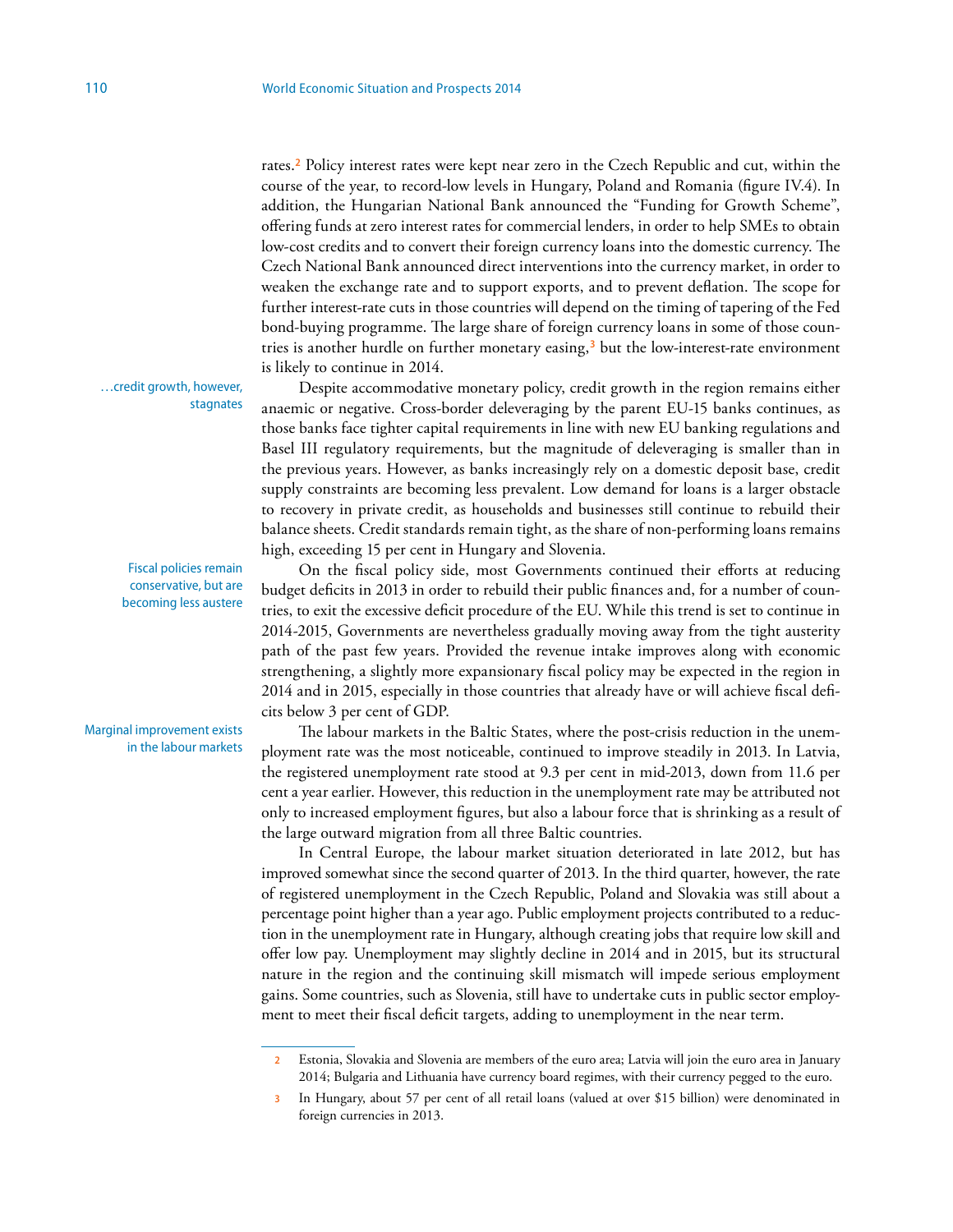The near-term outlook is still subject to risks from a renewed slowdown in the EU-15, but also to certain domestic risks in several countries. In particular, the Slovenian banking system and the country's large current-account deficit remain a serious risk for macroeconomic stability. Although countercyclical policy measures are limited, the countries should adopt pro-growth policies and aim to improve the labour market situation, including improving participation rates. In addition, absorption of the available EU funding, especially for infrastructure, should improve significantly.

# **Economies in transition**

Growth of the Commonwealth of Independent States (CIS) and South-Eastern Europe noticeably slowed in 2013, largely reflecting a sharp deterioration of growth in the Russian Federation. In other energy-exporting countries of the CIS, robust growth continued or resumed, while some small economies of the area also experienced moderation. South-Eastern Europe returned to positive growth in 2013, although insufficient to address the region's long-standing structural problems and reindustrialization needs. In line with the improved global economic outlook, growth in aggregate GDP of the transition economies is expected to gain momentum, accelerating to 3.3 per cent in 2014 and 4.0 per cent in 2015. Both country groups continue to face serious economic risks, owing to the composition of their exports or concentration of their export markets, and have to overcome structural challenges, such as diversification of output in the CIS economies away from the energy and primary commodities sectors. In addition, the volatility of FDI and portfolio capital flows constitute a risk factor for those economies (box IV.1).

### Box IV.1

### **Capital flow volatility in the transition economies and new EU member States**

Private capital flows into the economies in transition and the new EU member States have fluctuated considerably over the last decade and have been a significant factor behind the overall volatility that these regions have experienced (table IV.1.1). Prior to the global crisis in 2008-2009, capital inflows into these economies were among the highest of any region of the world. During the financial crisis, capital flows declined more for this region than any other and, largely as a result of this, this region's gross domestic product (GDP) decline was the largest in the world. Although global capital inflows have largely rebounded during the recovery of the last several years and even become excessive for some economies, they have remained depressed in this region during 2010-2012 at levels of less than one third of those prior to the global crisis (2005-2007).

There are numerous factors responsible for the recent depressed levels of capital inflows into these economies; these include a reduction in the availability of funds from both the traditional external sources of supply and from a reduced domestic demand for borrowing, due to slower growth and stricter lending standards. Historically, a significant proportion of inflows to the region have been channelled through Western European banks directly or through their local branches and subsidiaries. However, the parents of these banks suffered large losses during the financial crisis, the subsequent euro area sovereign debt crisis, and through the recent stricter regulatory capital requirements. As a result, these multinational banks have been attempting to deleverage by reducing loans to this region. In addition, the supply of funds available for lending by Western European banks also declined during this period when solvency concerns about these banks led to withdrawals by U.S. money market funds. For these reasons, western banks have reduced their loans in the transition economies and new EU member States. Thus, while foreign direct investment (FDI) inflows to these economies were down (as a percentage of GDP) by 51 per cent in 2010-2012 compared with 2005-2007, the category of "other capital flows", largely composed of bank loans, was down by 88 per cent. In the earlier period, bank loans were slightly greater than FDI, but in the more recent period they equal less than one third of FDI.

Both external and internal risks remain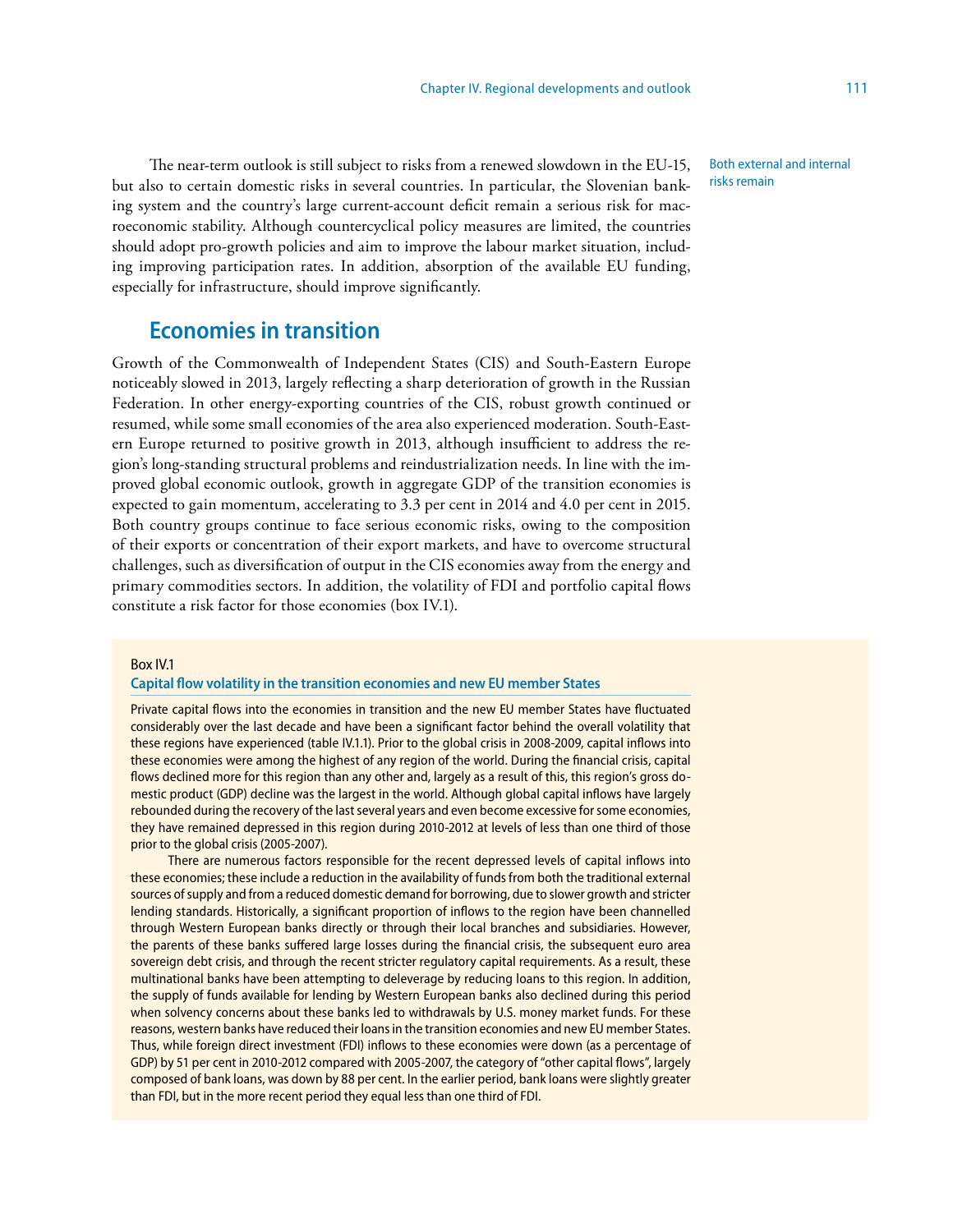#### Box IV.1

### **Capital flow volatility in the transition economies and new EU member States** (*continued*)

Prior to the crisis, the very large capital inflows (14.3 per cent of GDP, annually) were largely matched by outflows (8.1 per cent of GDP) and reserve accumulation (6.1 per cent of GDP). In the period after the crisis, the foreign exchange provided by much smaller inflows (4.7 per cent of GDP) was consumed primarily by capital outflows (4.4 per cent of GDP); reserve accumulation declined to only 1.3 per cent of GDP in the recent period and was financed by current account surplus (1.0 per cent of GDP) (table IV.1.1). In addition, instead of purchasing reserves from domestic savings, several of the non-energy exporters have resorted to borrowing additional international reserves through an increased use of official financing. For example, Belarus received \$440 million from the Eurasian Economic Community in mid-2012, and \$1.3 billion in 2013.

Aggregate figures for the region hide important country differences. Nevertheless, these basic trends of much smaller capital inflows matched by smaller capital outflows and less reserve accumulation have been observed in most of the economies in the region. For example, 22 economies experienced a decline in capital inflows, only 4 showed an increase, and 2 saw no change; 24 had a decline in capital outflows and 4 an increase; and 25 experienced a decline in the rate of reserve accumulation or an actual loss while only 3 had an increase. Despite a similarity in trends, the levels of these flows do vary. Historically and presently, the nature of capital flows varies significantly between those economies with extensive energy exports—such as Azerbaijan, Kazakhstan and the Russian Federation, which have been net capital exporters—and the rest of the economies in transition and the new EU member States, which have been net importers. Another notable difference is that the current-account balances of Azerbaijan, Kazakhstan, the Russian Federation and the economies in transition have deteriorated in the recent period, while those in the new EU member States have improved significantly. Given these differences, data for each of these three groups are provided in table IV.I.I below. (Energy-rich Turkmenistan and Uzbekistan are not considered because of the lack of appropriate data.) Although the levels and net signs on some of the balance-of-payments categories differ between the three groups, each group has observed the basic trend changes discussed above—that is significant declines in inflows, outflows and reserve accumulation.

An important concern about this decline in capital inflows is that it would lead to a decline in domestic investment and thereby reduce the prospects for long-term growth. However, since the decline in inflows was largely neutralized by the decline in outflows and reserve accumulation, the resources available for domestic absorption (consumption plus investment) did not change appreciably for the region overall. Nevertheless, there is a significant distinction between the three groups: the decline in current-account positions of the economies in transition has provided more resources for domestic use and, as a result, the investment share of national income in most of these economies was similar or even larger during 2010-2013 than during the 2005-2007 period. In contrast, the improvement in the current accounts of the new EU member States has meant that fewer resources have been available for domestic use. The investment share of GDP has therefore declined in all of these economies—by over 5 per cent of GDP in 8 of 11 cases, which will have very significant implications for their longer-term growth.

The implications of the decreased rate of reserve accumulation are more difficult to assess. There are now less reserves available (than if previous trends had been maintained) to cover imports and/or current-account deficits, which is troublesome. However, since there were less capital inflows, the amount needed to protect against capital-account reversals is less, which is favourable. This latter consideration is proving to be important; the expectation that advanced economies will scale back their quantitative easing programmes has already led to large capital outflows from many emerging markets (see chapter 1), and more are expected. Given the region's smaller inflows in 2010-2012, the current outflows and those expected in 2014-2015 are also likely to be somewhat smaller. The region may thus largely avoid the financial disturbances associated with higher global interest rates that may affect other emerging economies recently impacted by larger capital inflows. However, there are several countries where these outflows have nevertheless been quite large and the reserve losses have become problematic. For example, from May through July of 2013, Ukraine used almost 10 per cent of its international reserve assets in an attempt to stabilize the currency. Table IV.I.I also reveals that despite the large decline in inflows, declining outflows remain quite significant in Azerbaijan, Kazakhstan and the Russian Federation, showing their continued susceptibility to capital flight.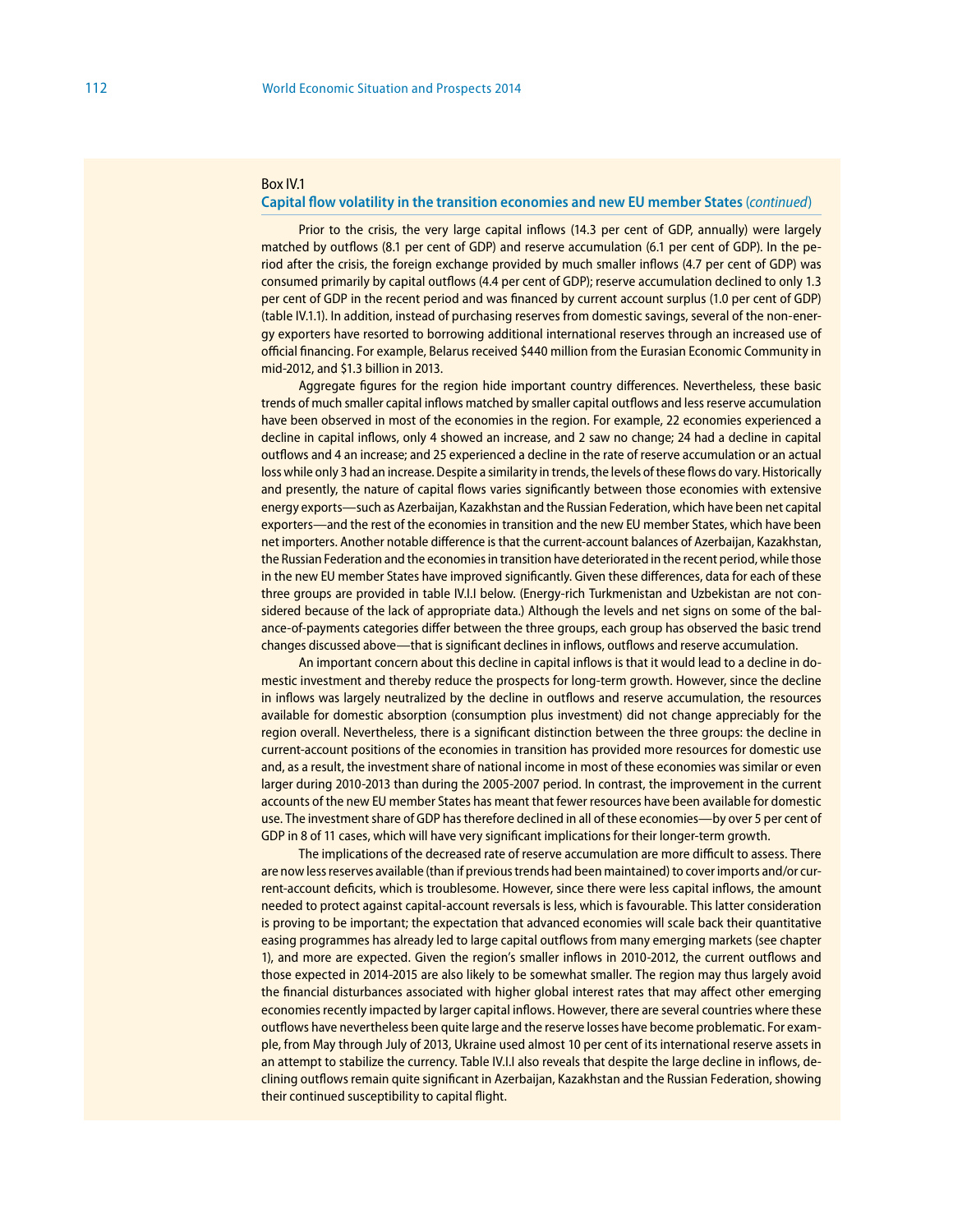|                                                                      | <b>Percentage of GDP</b> |                |                 |                                           |                                   |  |
|----------------------------------------------------------------------|--------------------------|----------------|-----------------|-------------------------------------------|-----------------------------------|--|
| <b>Region</b>                                                        | <b>Period</b>            | <b>Inflows</b> | <b>Outflows</b> | <b>Change in</b><br>reserves <sup>a</sup> | <b>Current-account</b><br>balance |  |
| Azerbaijan, Kazakhstan<br>and Russian Federation                     | 2010-2012                | 4.3            | 7.1             | 1.5                                       | 5.0                               |  |
|                                                                      | 2005-2007                | 11.8           | 9.0             | 9.6                                       | 8.1                               |  |
|                                                                      | Change                   | $-7.5$         | $-1.9$          | $-8.1$                                    | $-3.2$                            |  |
| Other economies in<br>transition                                     | 2010-2012                | 10.6           | 4.1             | $-0.1$                                    | $-8.0$                            |  |
|                                                                      | 2005-2007                | 15.8           | 7.5             | 4.8                                       | $-4.0$                            |  |
|                                                                      | Change                   | $-5.2$         | $-3.4$          | $-4.9$                                    | $-4.0$                            |  |
| New EU member States                                                 | 2010-2012                | 3.8            | 0.4             | 1.4                                       | $-2.7$                            |  |
|                                                                      | 2005-2007                | 16.7           | 7.4             | 2.5                                       | $-6.6$                            |  |
|                                                                      | Change                   | $-12.9$        | $-7.0$          | $-1.1$                                    | 3.9                               |  |
| <b>Economies in transition</b><br>and new EU member<br><b>States</b> | 2010-2012                | 4.7            | 4.4             | 1.3                                       | 1.0                               |  |
|                                                                      | 2005-2007                | 14.3           | 8.1             | 6.1                                       | 0.6                               |  |
|                                                                      | Change                   | $-9.6$         | $-3.7$          | $-4.8$                                    | 0.4                               |  |

### Table IV.1.1

**Capital flows to new EU member States and economies in transition, 2005-2012**

**Source:** UNECE, based on IMF Balance of Payments Statistics and International Financial Statistics database. **a** Positive number indicates cumulation of reserves.

# South-Eastern Europe: moderate growth, but high unemployment and possible financial vulnerabilities

Real economic activity in South-Eastern Europe turned positive in 2013 after experiencing a decline in GDP of almost 1 per cent in 2012. All economies in the region registered positive GDP growth in 2013. Growth should pick up slightly in 2014, thanks largely to the improving growth prospects in the EU with which it is highly integrated both in terms of trade and financial flows. The aggregate GDP of South-Eastern Europe increased by 1.8 per cent in 2013, after contracting by 0.9 per cent in 2012. Growth is projected to accelerate to 2.6 per cent in 2014 to 3.1 per cent in 2015, along with a gradual recovery in FDI flows and in domestic demand (see annex table A.2).

However, growth at these subdued rates will not be sufficient to address the region's long-standing needs of reindustrialization, to significantly lower the exceedingly high rates of unemployment that have plagued the region since the 1990s, or to increase the labour force participation ratio. Growth at these rates is also not sufficient to warrant the large current-account deficits in these economies.

There has been fairly limited variation in the economic performance of the South-Eastern European economies, as all of them grew in the 1.5 to 2.0 per cent range in 2013 except for Bosnia and Herzegovina, whose GDP has yet to return to its pre-crisis level. In Serbia, growth was driven by export-led manufacturing and improved agricultural output, but domestic demand remains lack-lustre and the economy is likely to remain heavily dependent on exports in the near term. In Albania, by contrast, where recession was avoided altogether in 2009, modest growth was driven both by exports and by a recovery in construction output. In the former Yugoslav Republic of Macedonia, activity was supported by large-scale public investment projects. In the outlook period, the external environment for those countries is expected to improve, including the terms of access to external finance.

Projected growth is still too low to address problems in the region

Most economies in the region grew about 2 per cent in 2013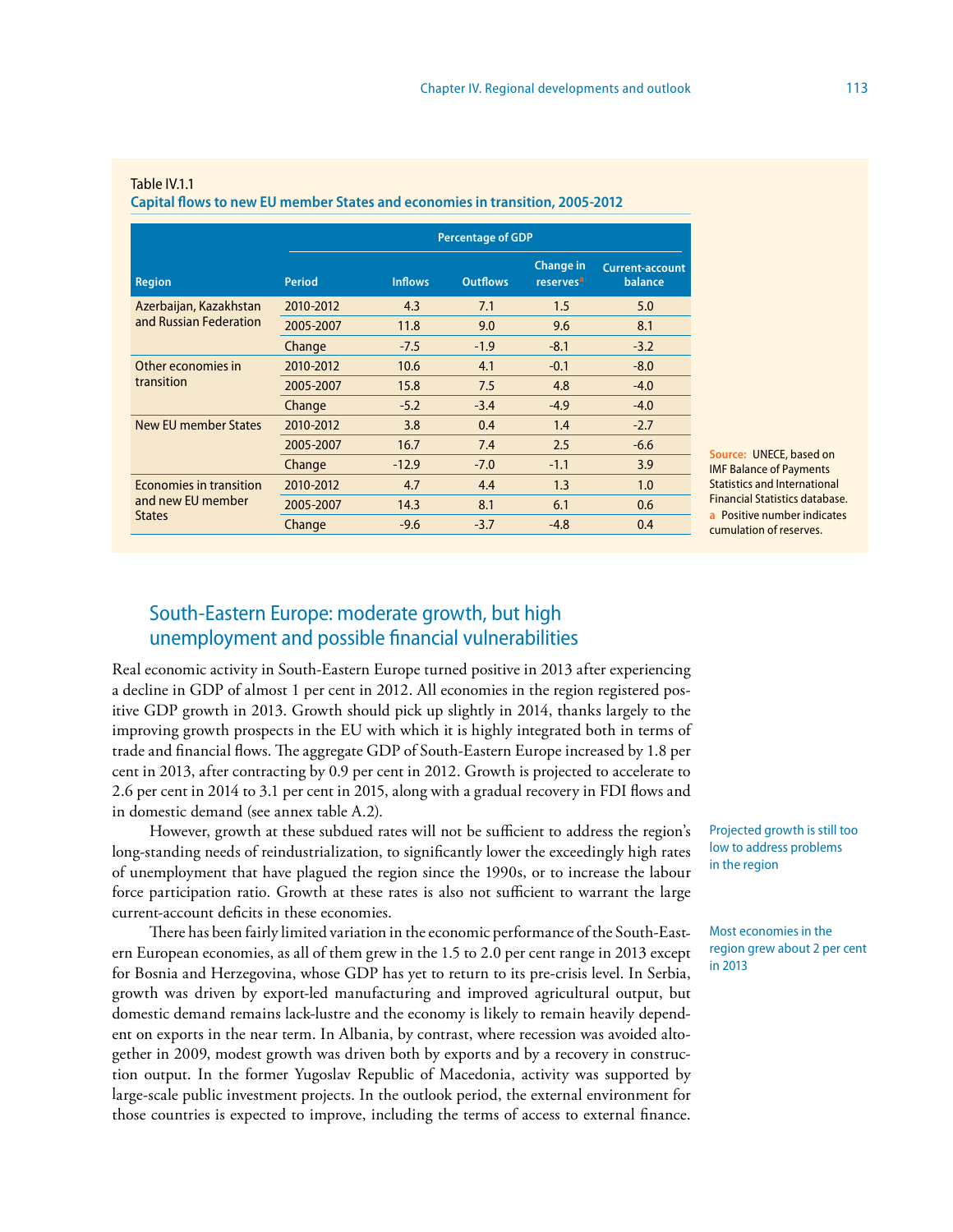Labour markets in the region remain weak and require serious policy efforts

Inflation remains moderate

Fiscal policies remain tight

Current-account deficits may become a source of vulnerability As credit conditions ease, investment is set to recover gradually in 2014-2015, along with strengthening private consumption.

Currently, unemployment is well above ten per cent in the entire region and, given the anticipated growth rates, is likely to stay elevated for many years (see annex table A.8). In Bosnia and Herzegovina, the former Yugoslav Republic of Macedonia and Serbia, labour force surveys estimate unemployment at over 25 per cent.**4** Unemployment in South-Eastern Europe is mostly structural and predates the financial crisis. The capital stock in much of the region was destroyed by the conflicts in the 1990s and insufficient investment in new facilities and education has resulted in a situation where the region lacks necessary production facilities and skilled labour. The situation in the region's labour markets was further aggravated by the cyclical economic downturn. Some positive trends have emerged in the former Yugoslav Republic of Macedonia, where the registered unemployment rate dropped to 28.8 per cent in the second quarter of 2013, from 31.2 per cent a year earlier, and the activity rate also increased, thanks in part to publicly financed large-scale construction projects. However, this is still a marginal improvement, and in the outlook, the unemployment rates in the region are expected to remain high. Serious efforts are needed to address them, including reductions in unit labour costs, reforms in labour market policy, improved education and training facilities, better public infrastructure, and more incentives for private sector investment.

Inflation has been quite moderate in South-Eastern Europe, with rates in the 2-4 per cent range (with the exception of Serbia) and should stay in the same range in 2014- 2015 (see annex table A.5). Many of these economies have fixed exchange rates with the euro so that monetary policy is quite constrained. Although inflation rates in most cases are slightly higher than in the euro area, this differential appears generally consistent with productivity and price convergence trends. Albania and Serbia have more flexible exchange rates and thus slightly more monetary flexibility. Inflation in Serbia has been in double-digits in early 2013, in particular, because of higher food prices, but has gradually subsided over the course of the year. Still it is likely to be 8.4 per cent in 2013, but is expected to decline in 2014.

Fiscal policies in South-Eastern Europe remain tight, as the countries struggle to reduce their budget deficits or to comply with loan requirements by the IMF—as in the case of Bosnia and Herzegovina. In Serbia, the budget deficit is likely to approach 6 per cent of GDP in 2013. Since the Government aims to achieve a balanced budget by 2016, fiscal policy will remain tight in the medium-term. In the former Yugoslav Republic of Macedonia, however, fiscal policy will not be tightened significantly in the near-term, as large-scale public investment projects need to be completed. Formal or informal currency pegs in turn constrain the conduct of monetary policy in the region. Among the countries with flexible currencies, the National Bank of Serbia repeatedly increased its key policy rate until April 2013 in response to accelerating inflation, before cutting it several times as inflationary pressures tapered. Facing increasing risk aversion among investors, the monetary authorities are likely to put further interest-rate cuts on hold in the near-term. By contrast, the Bank of Albania brought its policy rate to a record-low level in July 2013 amid rapidly falling inflation.

Some countries in the region run high current-account deficits. Those deficits are likely to reach 6 per cent of GDP in Serbia, 9 per cent of GDP in Albania, and 15 per cent

**<sup>4</sup>** In some countries, there are substantial differences between monthly registered unemployment rates and labour force surveys, which are only conducted on a yearly basis.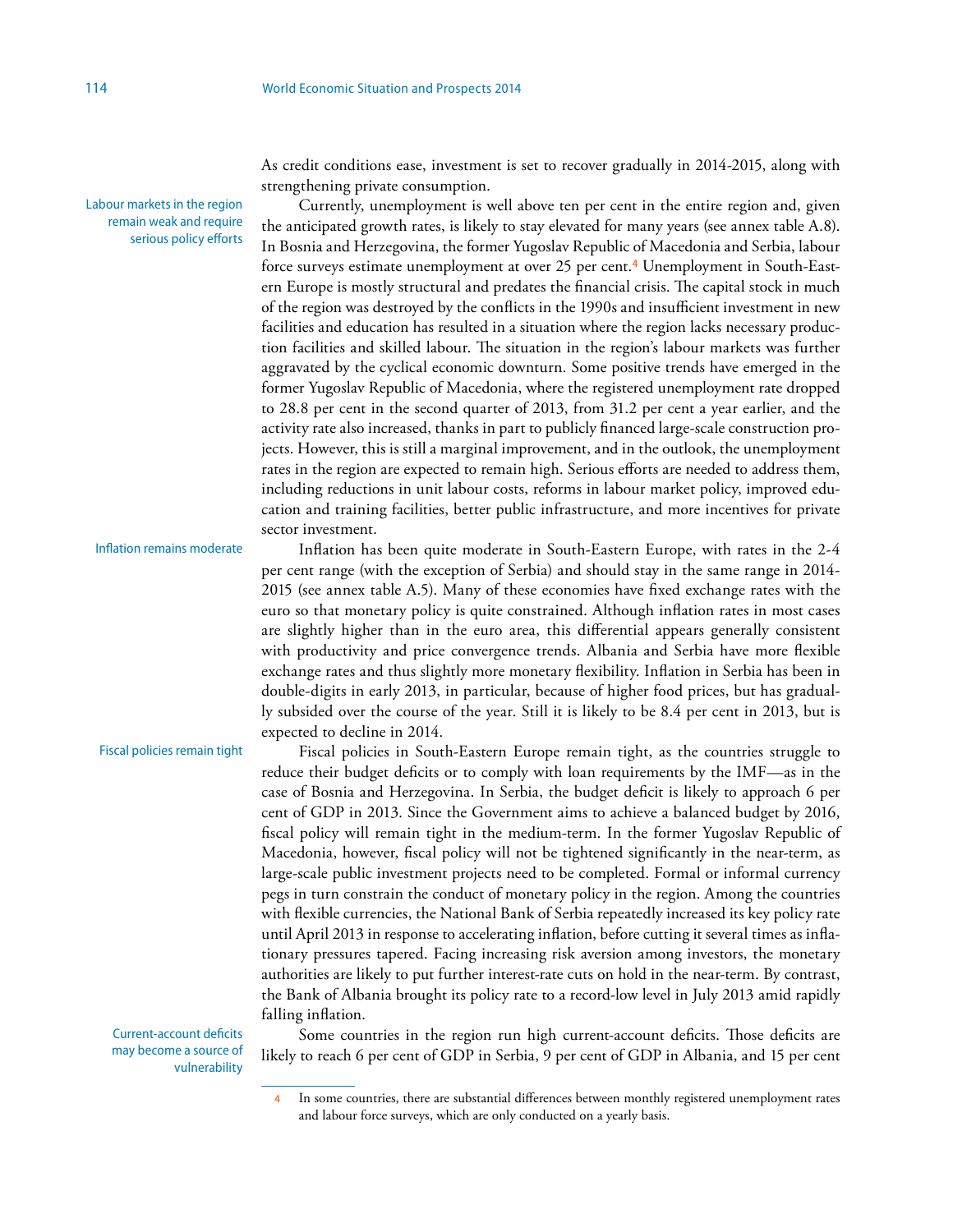of GDP in Montenegro in 2013. Given the relatively slow rates of economic growth, deficits of this size pose vulnerability, as they are only covered in part by FDI inflows and the remainder is often financed by short-term capital flows. Pegged exchange rates or high levels of debt denominated in foreign currency limit the ability of using depreciation to address these deficits. The level of public debt in South-Eastern Europe is moderate, with four economies having public (gross) debt-to-GDP ratios of over 50 per cent, and only Albania's and Serbia's being over 60 per cent. The debt of the former Yugoslav Republic of Macedonia is relatively low at about 35 per cent of GDP.

The major risks to the forecast are to the downside. The region has strong financial, trade and remittances linkages with the euro area (especially Greece and Italy), making it vulnerable should growth not materialize there. The region could also be negatively impacted if there are large capital reversals related to any pressure on the EU parent banks or the unwinding of the unconventional monetary policies in the advanced economies.

# The Commonwealth of Independent States: slowdown follows tepid recovery

The post-crisis economic expansion began to moderate in 2012 and further slowed down in 2013 throughout the region.**5** The global economy continues to provide a challenging environment for these economies, characterized by weak external demand and difficulties in accessing external finance. Sluggish growth in the Russian Federation, the largest economy in the CIS, has had a dampening effect on economic activity throughout the CIS through trade, investment and remittance channels. Nevertheless, all of the CIS, especially the other energy-exporting countries, have sustained growth—except for Ukraine which flatlined in 2013. The aggregate GDP of CIS and Georgia expanded at about 2.0 per cent in 2013, a slowdown compared with the 3.4 per cent growth achieved in 2012. Economic activity is expected to strengthen modestly in 2014 with aggregate output expanding by 3.4 per cent, and to recover more solidly in 2015 with a growth rate of 4.1 per cent.

In the Russian Federation, where GDP growth has already slowed to 3.4 per cent in 2012, the slowdown has been driven by weak investment growth, despite public support for infrastructure development. By contrast, consumption remained resilient as a result of a strong labour market, rapid nominal wage growth and fairly moderate inflation. In the outlook, structural problems—such as sluggish energy sector expansion, capacity constraints and weak investment—will prevent an acceleration of growth to the pre-crisis levels. Net private capital outflows persisted in 2013. In 2014, a partial freeze on tariffs of the natural monopolies may lead to a squeeze in their investment plans. While strong real wage growth supported consumption in Ukraine, the lack-lustre performance of investment resulted in stagnating domestic demand. Moreover, the country is facing a large external financing gap and may need to sign a loan agreement with the IMF in order to avert a possible balance-of-payments crisis. (In 2013, the country suffered several credit-rating downgrades). Ukraine faces high costs of external borrowing and in September the country's foreign-exchange reserves dropped to a level covering just 2.5 months of imports. The slowdown in China and the Russian Federation has led to weaker demand for steel, one of the main Ukrainian exports, and low growth rates are expected for the forecast period. In Belarus, economic growth markedly slowed, dragged down by plummeting exports as prices of Risks are on the downside

Growth slows down

Investment drives down domestic demand in several countries

**<sup>5</sup>** Georgia's performance is discussed in the context of this group of countries for reasons of geographic proximity and similarities in economic structure.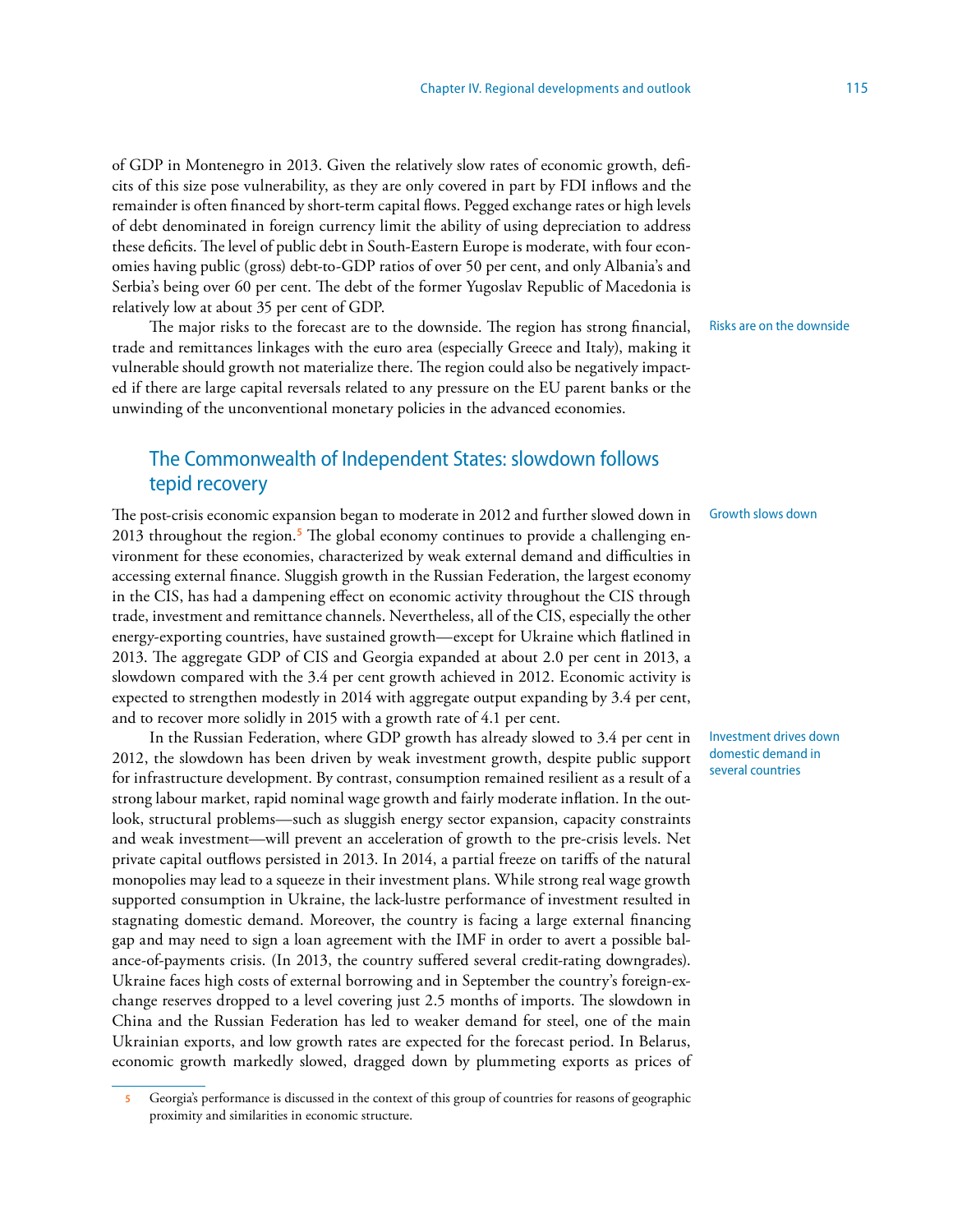potash, one of the main exports of Belarus, fell on international markets. In the Caucasus, robust expansion in Azerbaijan was driven by the non-oil economy, which received a boost from continued public investment and pre-electoral fiscal stimulus. Growth slowed in Armenia and Georgia, however.

Among the countries of Central Asia, rapid growth in the oil sector boosted economic expansion in Kazakhstan despite the unresolved problems of the banking sector (non-performing loans constitute about 30 per cent of total loans and the banks are deleveraging). The Kyrgyz economy bounced back strongly from the decline driven by problems in gold production in 2012, thanks to a recovery in gold production and a strong expansion in the other sectors of the economy. Infrastructure development and rising hydrocarbons output supported growth in Turkmenistan. Despite the economic slowdown in the Russian Federation, employment dynamics have prompted large remittances benefiting the poorest countries in the region.

Unemployment falls

Despite the deceleration in growth, unemployment in most of the economies remained relatively stable or declined slightly, with the notable exception of Ukraine. In the Russian Federation in particular, the unemployment rate reached historical lows amid strong wage growth and labour shortages in some areas. By contrast, unemployment remains elevated in the low-income countries particularly in the Caucasus. Kazakhstan continued to generate new jobs for a growing, economically active population and has a relatively stable unemployment rate. Migration, predominantly to the Russian Federation, remains an important mechanism to alleviate labour market tensions in the low-income countries of the CIS.

Inflation trends diverge

Monetary loosening remains on hold

Similar to 2012, inflationary trends in the CIS area diverged in 2013, with inflation rates recorded at close to double-digit figures in Central Asia and a near-zero inflation rate registered in Georgia and Ukraine. Belarus registered the highest annual inflation rate in the CIS at over 20 per cent. This followed the Government's marked increase in public sector wages and its attempt to stimulate private credit growth as the currency further depreciated. In the Russian Federation, World Trade Organization tariff reductions and increased agricultural production helped to stabilize inflation; however, it remained above the central bank's target range, thus constraining the use of monetary policy in addressing the slowing economy. A proposed freezing of prices for natural monopolies and wages for certain public sector workers could restrain inflation in 2014. In Ukraine, the possibility of a sharp exchange-rate adjustment threatens renewed inflationary pressures, but a good harvest and a sluggish economy have kept inflation down. In Kazakhstan, higher utility prices have offset the disinflationary gains resulting from declining food prices. Currency depreciation contributed to inflationary pressures in Uzbekistan. Sharp price increases in electricity and imported gas prompted the acceleration of inflation in Armenia. Lower food and oil prices and improved competitive practices have fuelled deflationary pressures in Georgia. Diverging inflation trends are expected for 2014-2015, with inflation in the Central Asian countries remaining above the CIS average.

In the Russian Federation, inflation that is slightly over the target has prevented the central bank from loosening policy, despite the slowing economy. Amid accelerating household consumption and continued economic expansion, interest rates remained unchanged in Kazakhstan. Ukraine cut interest rates in an attempt to revive the economy, but the desire to support the exchange rate has prevented a more aggressive pace of loosening. A more flexible exchange rate would allow more room for monetary easing. However, the large share of foreign-currency denominated debt in the economy requires caution regarding possible balance sheet effects. Fears over stagnant economic growth prompted further monetary loosening in Belarus, despite fast wage increases and a depreciating currency. In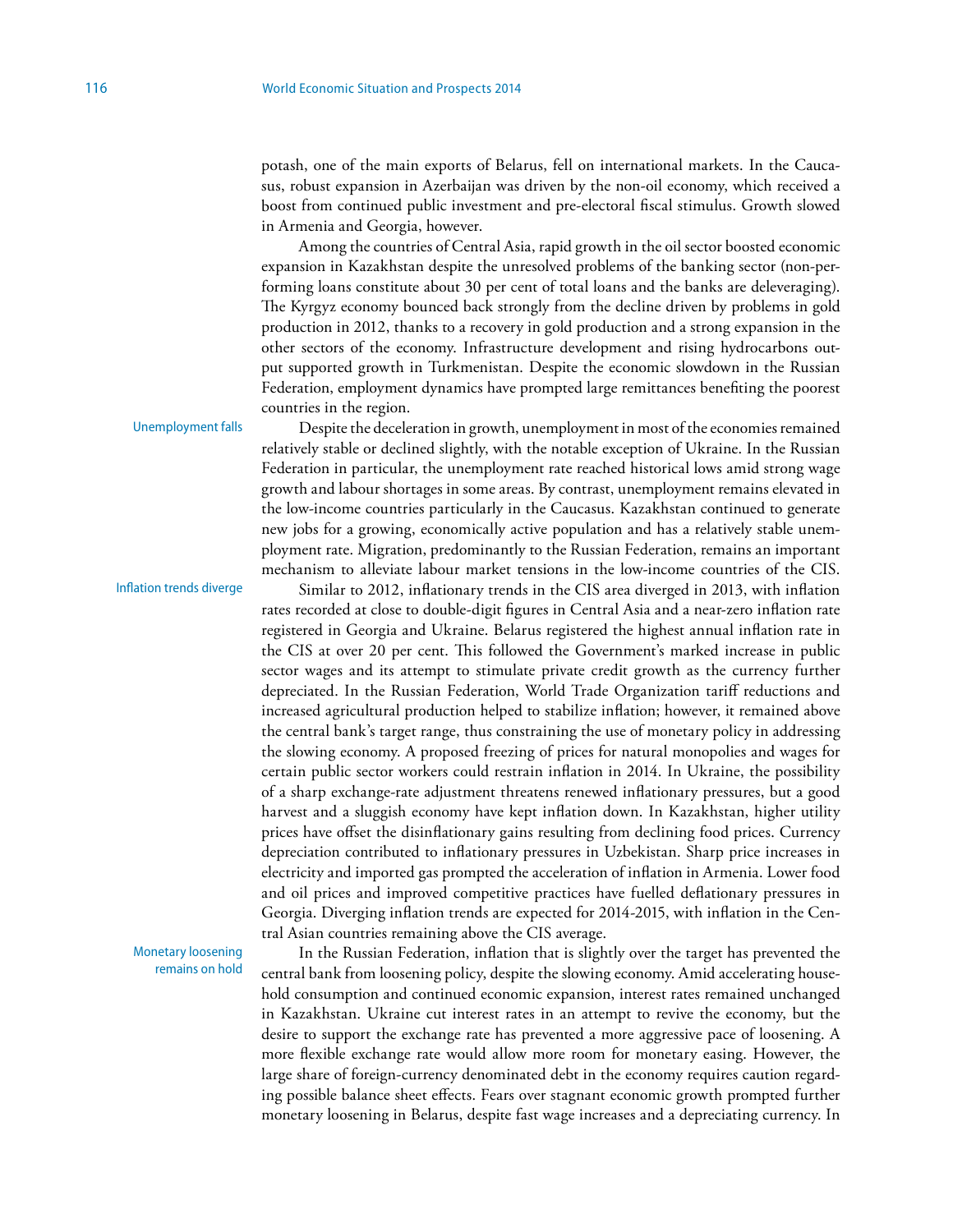Armenia, where inflation accelerated beyond the central bank's target range, the policy rate was increased to keep rising prices in check.

In the Russian Federation, slower than anticipated growth impacted revenues and resulted in tighter spending control as the country continued to adhere to a path of fiscal prudence, despite low sovereign debt. This fiscal tightening, with a declining non-oil deficit, has been a drag on economic expansion; further budget cuts and a freeze on public sector wages is proposed for 2014. On the other hand, the Government also announced plans to spend part of the National Wealth Fund on three major transport projects in a bid to provide a stimulus to the economy. By contrast, other energy-producing countries, such as Azerbaijan and Turkmenistan, have provided a fiscal stimulus that has added to inflationary pressures. The fiscal deficit in Ukraine remained high, being compounded by the large financial gap at Naftogaz, the state oil and gas company. In Kazakhstan, continued economic expansion improved fiscal balances. In Armenia and Georgia, lower-than-planned spending has contributed to the observed deceleration of economic growth.

The energy-exporting countries of the CIS continued to register current-account surpluses. However, those surpluses continued to shrink in the Russian Federation and in Azerbaijan (figure IV.5). By contrast, there was little adjustment in the large deficits observed in the low-income energy-importing economies, which remain vulnerable to any shortfalls in raising finance. In Ukraine, falling gas imports from the Russian Federation contributed to a limited correction in the elevated current-account deficit; however, the external liquidity situation remained fragile, amid large external and fiscal deficits and very precarious access to financing, with the high cost of external debt. Current reserve levels are low relative to short-term foreign debt. In Kazakhstan, the impact of rapid oil growth on external balances has been partly offset by large dividend payments to international oil companies.

Some improvement in the external environment will support a better economic performance in the region in 2014, but lagging reforms aimed to increase productivity and



Current-account surplus in the Russian Federation shrinks further

Vulnerabilities remain



### Figure IV.5 **Current-account balances of the energy-exporting CIS countries**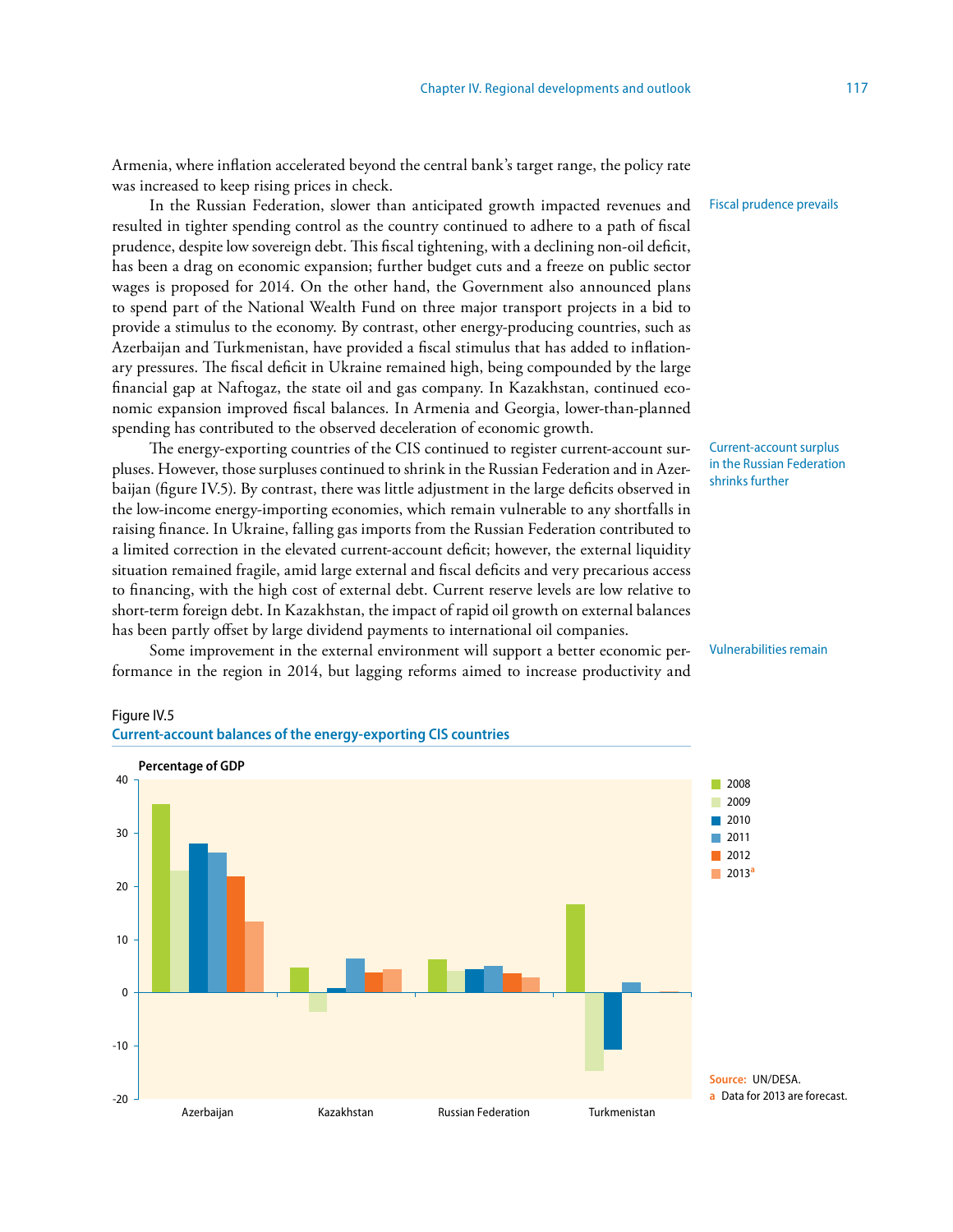competitiveness, and weak investment will constrain the pickup in growth in the CIS European countries. By contrast, a more solid performance is likely in energy-producing countries, with the exception of the Russian Federation, due to a sustained investment effort. With linkages to a still fragile global economy, the region would suffer if external conditions were to deteriorate. While weak linkages shelter the low-income countries in the region from global financial turbulences, the large deficits in Belarus and Ukraine make them vulnerable to any deterioration in capital market access. Lack of economic diversification exposes the region to reductions in commodity prices that result from a worsening global economy. While the Russian Federation and other energy-producing countries have some policy space to offset these negative trends, other economies have fewer resources with which to face these challenges.

# **Developing economies**

Developing economies registered a growth of 4.6 per cent in 2013, only slightly less than 4.7 percent achieved in 2012. Among the subregions, East and South Asia and Southern Africa as well as South America showed moderate increases in their growth rates. By contrast, the most pronounced decrease in growth occurred in North Africa, due to political unrest and disruptions to oil production, as well as Mexico and the Caribbean, due to structural constraints. In the outlook, developing economies will see a steady acceleration in growth to 5.1 per cent in 2014 and 5.3 per cent in 2015. However, despite these positive headline numbers, numerous developing economies continue to face significant challenges—including high unemployment, a lack of diversification into higher-value-added production and a lack of infrastructure, especially in the energy sector. At the same time, the forecast is subject to a number of risks and uncertainties. For example, the rebound in North Africa is based on the assumption of a return to a more stable political environment. In the area of monetary policy, the looming reduction in QE by the Fed holds the potential to have major effects on capital flows and exchange rates. For many developing countries with a dominant role in the agricultural sector, adverse weather conditions pose a major risk, with potentially severe impacts in the form of higher food prices or outright food shortages.

# Africa: strengthening overall growth with diverse performance across subregions

Africa's growth prospects remain relatively strong, with the GDP growth rate projected to accelerate from 4.0 per cent in 2013 to 4.7 per cent in 2014, slightly lower than the developing countries' average of 5.1 per cent (see annex table A.3). Medium-term growth prospects are expected to be supported by improvements in the global economic and regional business environment, relatively high commodity prices, easing infrastructural constraints, and increasing trade and investment ties with emerging economies. Other important factors for Africa's medium-term growth prospects include increasing domestic demand, especially from a growing class of new consumers associated with urbanization and rising incomes, and improvements in economic governance and management. A moderate global growth recovery in 2014, underpinned by growth in industrial production in emerging and developing countries, led by China, and projected faster growth in developed countries should also stimulate growth in Africa through increased trade, investment and capital flows.

Growth will accelerate, owing to improving infrastructure, still solid commodity prices and stronger domestic demand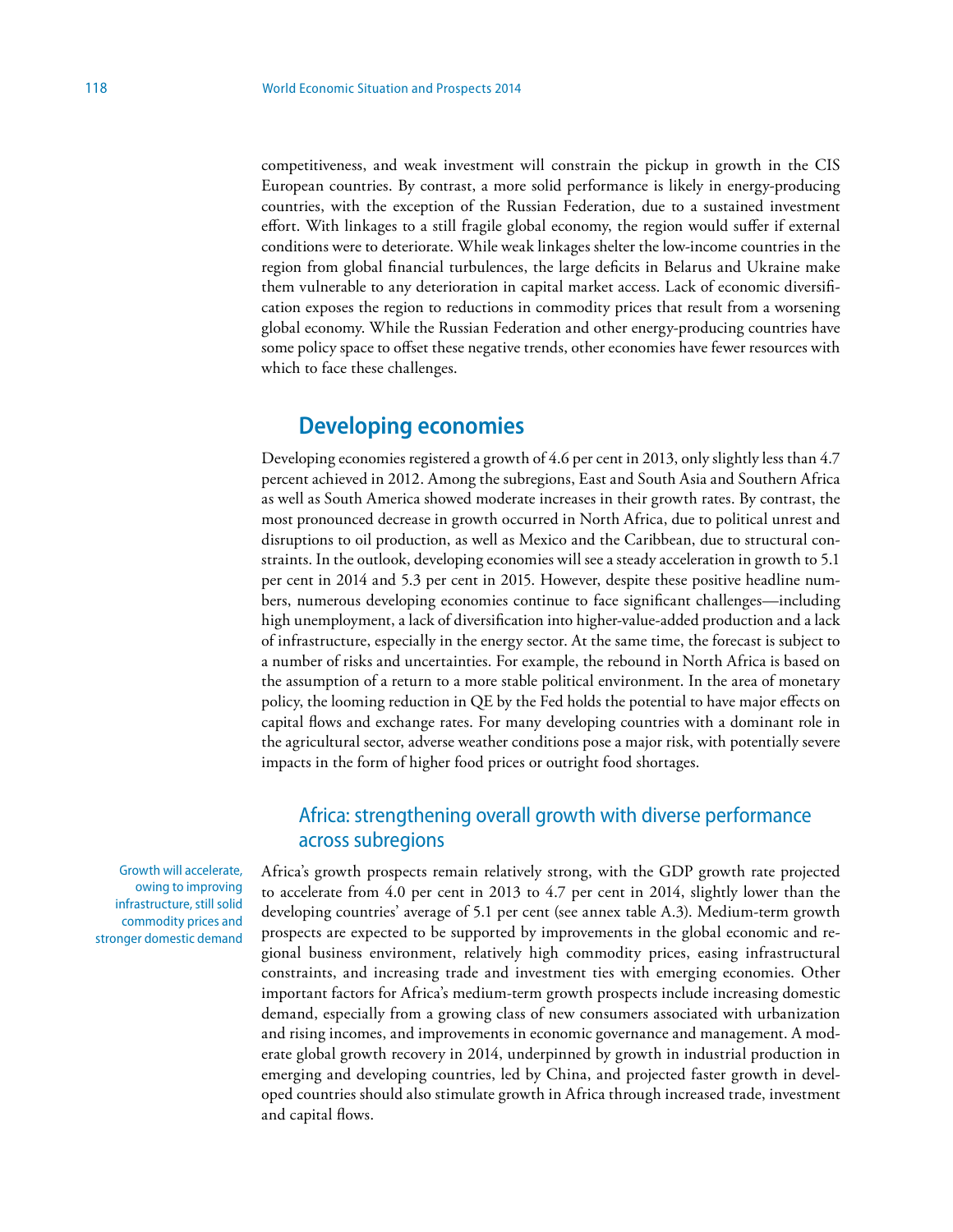

### Figure IV.6

**Africa: GDP growth performance by trade structures**

Disruptions in oil production and political unrest in parts of North and West Africa (Central African Republic, Libya and Mali) slowed growth in Africa's oil-exporting economies**<sup>6</sup>** to 3.9 per cent in 2013 (figure IV.6). Growth is expected to rise to 4.7 per cent in 2014 as some stability returns. Growth in mineral-rich economies**7** is also expected to accelerate from 3.8 per cent in 2013 to 4.4 per cent in 2014, thanks mainly to increased investments and new mineral discoveries in countries such as Sierra Leone (in iron ore and diamond production), Zambia (in copper mining), Botswana (in copper, coal and diamonds), Namibia (in uranium and diamonds), Angola (in coal mining) and Ghana and Liberia (in gold mining). Growth in Africa's non-oil and non-mineral-rich economies**<sup>8</sup>** is forecast to moderate slightly from 4.7 per cent in 2013 to 4.6 per cent in 2014, mostly driven by strong expansion in services and agriculture in countries such as Ethiopia.

At the subregional level, growth in West and East Africa is expected to increase from 6.7 per cent and 6.0 per cent in 2013 to 6.9 per cent and 6.4 per cent in 2014, respectively. Growth is also projected to increase from 2.3 per cent and 3.6 per cent in 2013 to 3.3 per cent and 4.2 per cent in 2014 in North and Southern Africa, respectively. Central Africa's growth is expected to recover moderately in 2014 to 4.7 per cent from a slight decrease to 4.2 per cent in 2013, mainly due to political instability and violence in the Central African Republic, deceleration in oil production in the Congo (Brazzaville) and Equatorial Guinea, and reduction in oil exports from Gabon.

**<sup>6</sup>** This includes Algeria, Angola, Cameroon, Chad, the Congo, Cote d'Ivoire, Equatorial Guinea, Egypt, Gabon, Libya, Nigeria, South Sudan and Tunisia.

**<sup>7</sup>** This includes Botswana, Central African Republic, Democratic Republic of the Congo, Ghana, Guinea, Mali, Mauritania, Mauritius, Mozambique, Niger, Rwanda, Sierra Leone, South Africa, United Republic of Tanzania, Zambia and Zimbabwe.

**<sup>8</sup>** This includes Benin, Burundi, Burkina Faso, Cabo Verde, Comoros, Djibouti, Gambia, Guinea-Bissau, Lesotho, Liberia, Madagascar, Morocco, Senegal, Sao Tome and Principe, Somalia, Swaziland, Togo and Uganda.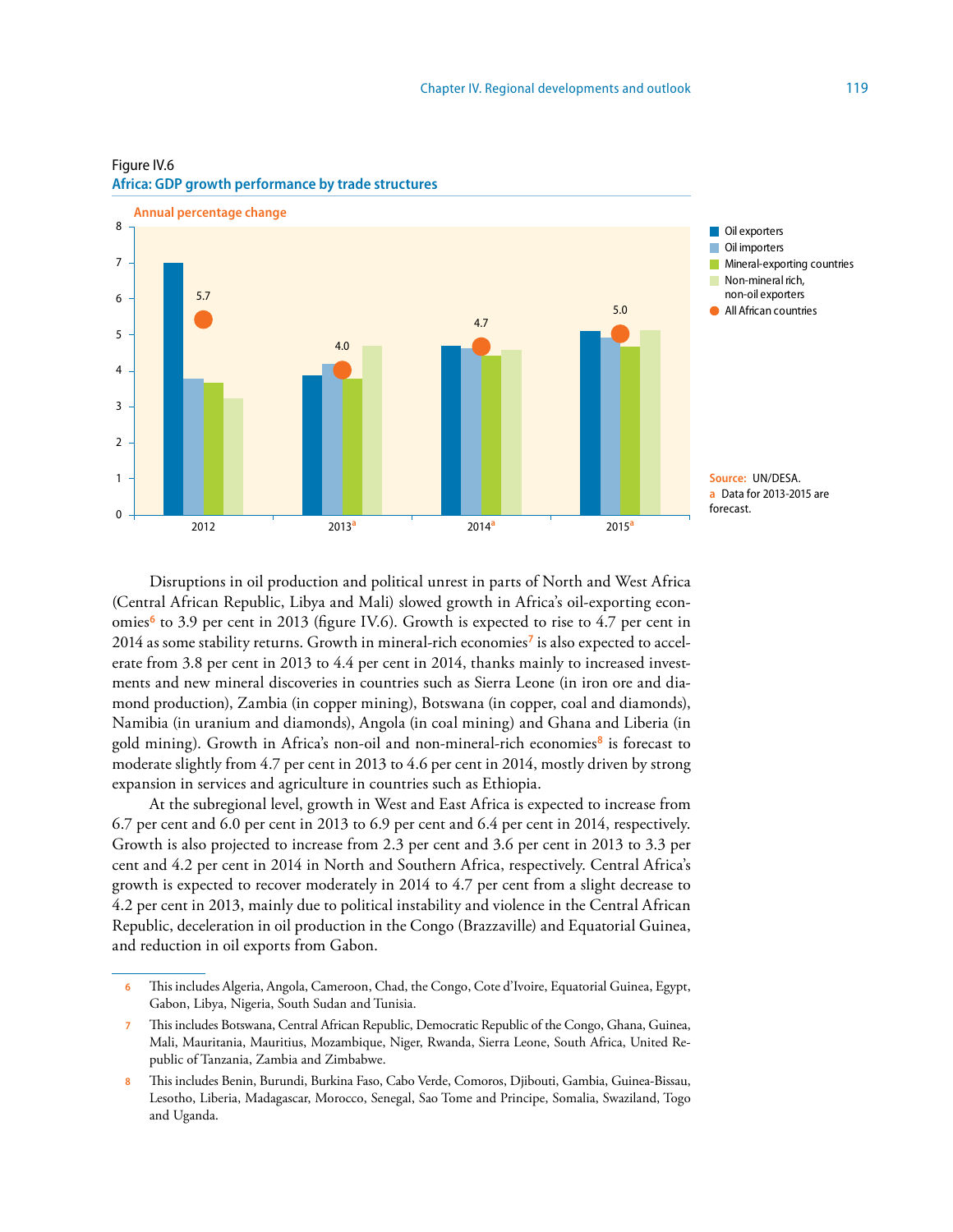West Africa will continue to attract investments in the oil and minerals sector, a key source of growth in the subregion, especially in countries such as Burkina Faso, Ghana, Guinea, Liberia, Niger, Nigeria and Sierra Leone. Real GDP growth in East Africa will benefit from several positive factors including, for example, increased consumer spending in Kenya, increased consumption and investment in the natural gas sector in Tanzania, increased activity in construction, transport, telecommunications, financial services, exploration and construction in the burgeoning oil industry in Uganda, and improved agricultural and service sector growth spearheaded by the wholesale and retail trade sector performance in Ethiopia. Growth in Kenya will also benefit from an expected rebound in 2014, after a cut in growth in 2013 in key sectors (such as tourism) due to after-effects of the Westgate Mall attacks.

Growth in the Central African subregion is expected to remain strong despite decelerating as a result of political instability and violence and an expected fall in oil production in the absence of new discoveries in the Central African Republic, where growth is projected to decline to 0.8 per cent in 2014. Gabon's growth is also expected to decelerate from 5.7 per cent in 2013 to 5.4 per cent in 2014, as the country's oil fields are maturing, leading to a decline in output.

Political instability and disruptions in oil output continue to weaken growth prospects in North Africa, especially in Egypt, Libya and Tunisia. Growth in the subregion is expected to improve from 2.3 per cent in 2013 to 3.3 per cent in 2014, contingent on the assumption that some stability returns to the affected economies. Growth prospects in Southern Africa are improving, largely because of projected increases in South Africa's growth rate from 2.7 per cent in 2013 to 3.3 per cent in 2014, declining labour market unrest, increased investments, and rising mineral output. The subregion is likely to attract increased foreign investment thanks to huge coal deposits and offshore gas discoveries in Mozambique, increased oil output in Angola, and the increased investment in the copper sector in Zambia and uranium mining in Namibia.

Africa's recent relatively robust growth is heavily driven by commodity production and exports; it remains far below the continent's potential, however. Growth is still failing to translate into meaningful job creation and the broad-based economic and social development needed to reduce the high poverty and rising inequality rates seen in many countries. It is therefore essential that African countries embark on strategies to transform their economies through increased value addition in the primary commodity sector and diversification into higher productivity sectors, especially manufacturing and modern services (box IV.2).

Inflation across Africa is expected to decelerate slightly from an average of 8.0 per cent in 2013 to 7.8 per cent in 2014. A variety of factors will contribute, including subdued global demand, moderating international food and fuel prices, and tighter monetary policy in most African countries, despite the increased investment in infrastructure (see annex table A.6). For example, in Central Africa, inflation is expected to remain low and decelerate from 3.9 per cent in 2013 to 3.3 per cent in 2014. Monetary policy in most of the countries in the region is managed by the regional central bank, Banque des Etats de l'Afrique Centrale, and will remain focused on controlling inflation and maintaining the CFA franc's peg to the euro. South Africa is expected to tighten its monetary policy in 2014 in order to control inflation and to ensure that real interest rates return to positive territory. Exchange-rate depreciation and falling foreign reserves will be major concerns for monetary policy in a number of countries—Burundi, Egypt, Kenya, Malawi, Sudan, Uganda and the United Republic of Tanzania—although the gravity of the situation varies from country

Inflationary pressure will decrease in the light of moderating changes in food and fuel prices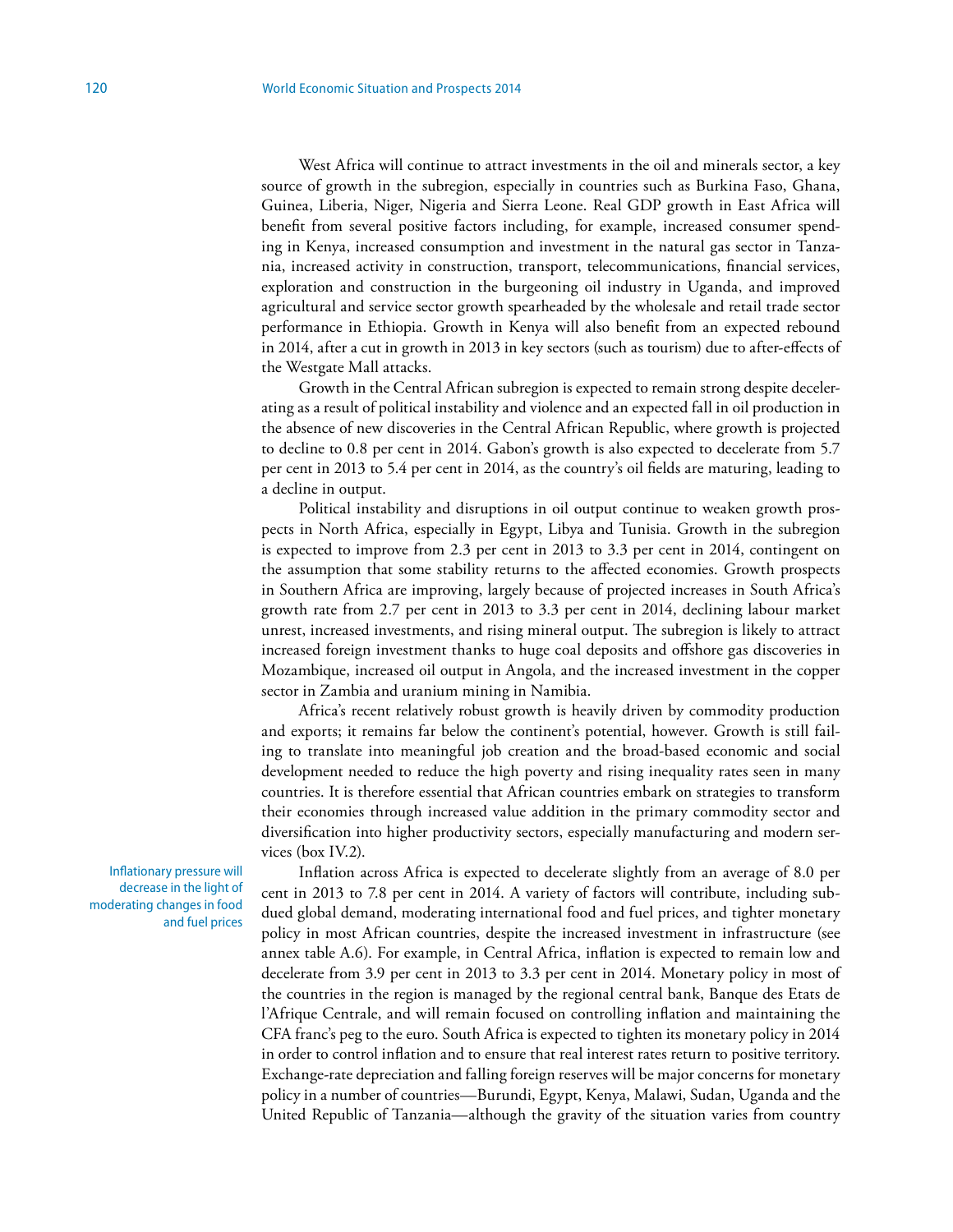#### Box IV.2

**Fostering the interface between mining and manufacturing in Africa to accelerate and sustain growth**

#### **Increasing the role of mining in Africa's economic performance**

The recent strong performance of Africa's mineral sector demonstrates both the importance of mining to the continent's economic growth, and the potential for greater linkages between mining and the economy as a whole. Africa's recent commodity- and minerals-based growth has not translated into sufficient or quality job creation. With a rapidly growing working-age population, a challenge to African policymakers and mining stakeholders is to ensure that mineral endowments play a role in accelerating inclusive growth and sustainable development for the continent, particularly through the interface with manufacturing.

Estimates show that activities related to resources (excluding agriculture) accounted for 24 per cent of Africa's gross domestic product (GDP) growth over 2002-2007.**a** The importance of mineral and fuel resources is most evident in the external sector, with mining and fuel exports to the rest of the world increasing from \$250 billion in 2009 to \$382 billion in 2011 (figure IV.2.1), an increase from 17 per cent to 20 per cent of GDP. Hydrocarbon and metals exports account for more than half of exports in 14 African countries, which together make up 39 per cent of the continent's population.**b** In 2011, mining exports represented a significant proportion of GDP in a variety of selected mineral-rich African countries (table IV.2.1 ).

### Figure IV.2.1 **African exports by commodity, 2009-2011**



### Table IV.2.1 **Share of mining sector in GDP for selected African countries, 2011**

| Percentage      |              | Percentage                  |              |  |
|-----------------|--------------|-----------------------------|--------------|--|
| <b>Country</b>  | <b>Share</b> | <b>Country</b>              | <b>Share</b> |  |
| <b>Botswana</b> | 2.8          | <b>Niger</b>                | 11.1         |  |
| Gabon           | 1.3          | South Africa                | 7.4          |  |
| Guinea          | 17.6         | United Republic of Tanzania | 4.5          |  |
| Mauritania      | 43.6         | Zambia                      | 36.5         |  |
| Morocco         | 2.8          | Zimbabwe                    | 13.1         |  |
| Mozambique      | 14.3         |                             |              |  |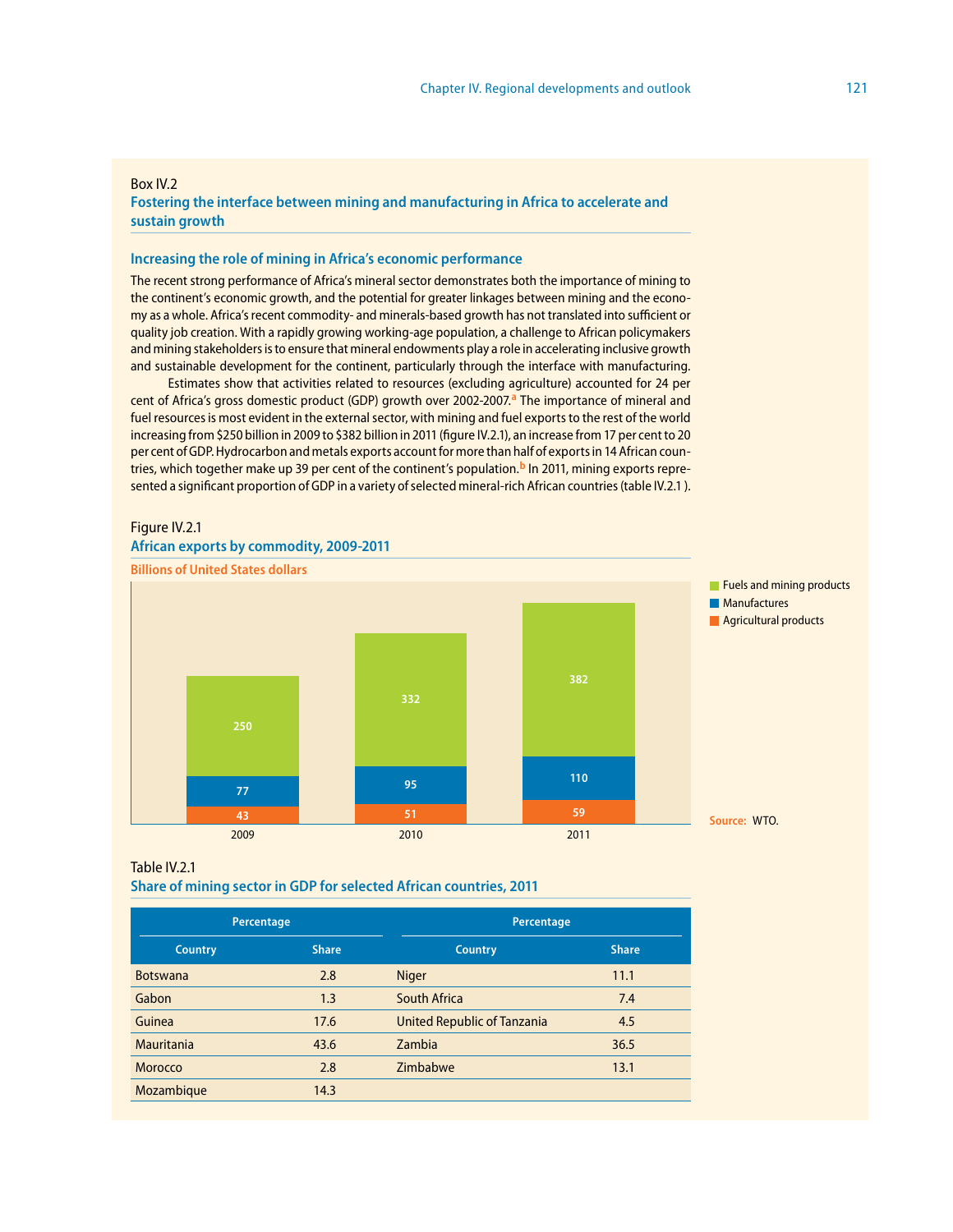#### Box IV.2

**a** Charles Roxburgh and others, "Lions on the move: The progress and potential of African economies", McKinsey Global Institute Report, June 2010. **b** Emerging Markets Forum, "Africa 2050: Realizing the Continent's Full Potential". **c** *Economic Report on Africa 2013: Making the Most of Africa's Commodities: Industrializing for Growth, Jobs and Economic Transformation* (United Nations publication, Sales No. E.13.II.K.1). **d** Ibid.

**e** See "Africa continues to grow strongly despite global slowdown, although significantly less poverty remains elusive", World Bank press release, 15 April 2013. **f** See *Africa's Pulse*, vol. 6 (October 2012). **g** See presentation by Jorge Maia on "The interface between mining and manufacturing in South Africa: the context" held at the Industrial Development Corporation in South Africa on 22 August 2013, available from http://www.idc.co.za/ interface. **h** OECD, "Export restrictions on raw materials: experience with alternative policies in Botswana", Working

Paper TAD/TC/WP(2013)17, September 2013. **i** *Economic Report on Africa 2013*, op. cit. **j** See, *Economic Development in Africa Report 2011: Fostering Industrial Development in Africa in the New Global Environment*  (United Nations publication, Sales No. E.11.II.D.14). **Source:** UNECA.

### **Fostering the interface between mining and manufacturing in Africa to accelerate and sustain growth** (*continued*)

Africa's mining outlook is strong despite falling metals prices, which are expected to pick up modestly over the outlook period, owing to continued demand from developing countries. There is significant untapped potential as well, adding to the positive outlook. Africa is home to 40 per cent of global gold reserves and 80-90 per cent of chromium and platinum group metal reserves.**<sup>c</sup>** Gold production is robust, due to South Africa's dominant role in global gold output; also, output in West Africa, which accounted for 8 per cent of global gold output as of 2011, is increasing, with Ghana the strongest performer.**d** Recent discoveries of titanium and rare earths in Kenya, lead, copper and zinc in Ghana, and upgraded mining in Mozambique, Niger, Sierra Leone and Zambia**e** are among the developments that underpin the positive outlook of mining and overall growth in Africa. While in 2010 only one third of countries had mineral rents accounting for more than 5 per cent of GDP, increasing mineral discoveries such as these have raised expectations that by 2020 nearly all African countries will be involved in mineral extraction.**<sup>f</sup>**

#### **The need for an enhanced interface between mining and manufacturing**

As demonstrated in South Africa in 2012, policies that support a conducive business environment for mineral-based value addition can lead to large income and employment multipliers in both mining and manufacturing. For example, mining's direct impact of 267 billion rand and 524,000 jobs turned into an overall economy-wide impact of 536.1 billion rand and 1.35 million jobs.**g** In the case of Botswana, an economic diversification strategy and local content policies that focus on diamond beneficiation provided the framework for the country to create jobs and reach upper-middle-income status; diamond cutting and polishing employ more than 3,000 workers directly.**<sup>h</sup>**

Despite this potential, most African countries have been unable to link mining to manufacturing, and the mining sector continues to underperform in terms of value addition and job creation. For example, Zambia is a significant global copper producer. Yet, this industry, characterized by non-value-added exports, only accounted for 10 per cent of formal employment and 9.9 per cent of GDP in 2010.**<sup>i</sup>** Despite South Africa holding most of the world's manganese, it only controls one fifth of the global market. The development of a healthy manufacturing base is vital for an economy to achieve sustained growth and job creation, and there is evidence for strong multiplier effects from manufacturing. However, the contribution of manufacturing to GDP in Africa as a whole fell to 10.5 per cent in 2008, from a peak of 15.3 per cent in 1990.**<sup>j</sup>** Africa's share of global manufacturing exports has remained negligible at below two per cent.

The need for a stronger interface between mining and manufacturing is further underpinned by the outlook for global commodity demand. Although commodity prices are anticipated to remain near historical highs, the flat growth outlook will adversely affect those economies that depend on ever-increasing revenues from primary commodity extraction. If Africa does not capitalize on its opportunities to diversify and add value to these presently lucrative activities, it may miss the opportunity presented by the commodities boom.

In order to enhance the interface between mining and manufacturing, transformative policies for creating development linkages must be institutionalized in national development visions and continental plans in order to ensure a broad-based approach. Upstream and downstream activities should be geared towards both domestic production (for job and income creation and economy-wide knock-on effects) and to exports (to garner foreign-exchange earnings). Knowledge networks, innovation and entrepreneurship are vital for development of linkages and must be promoted, particularly since value-addition requires more complex processes to transform raw materials. As envisaged by the African Union and Economic Commission for Africa's African Mining Vision, now is the time to transform Africa's economies by capitalizing on high demand and investment, and enhancing linkages between mining and manufacturing.

to country. Loose monetary policy, high fiscal deficits, domestic currency depreciation and relatively high energy costs are among the factors that are expected to strengthen inflationary pressure in 2014 in some of the countries in East and Southern Africa. Efforts to rein in rising costs for subsidies, particularly fuel subsidies, in North Africa will put some upward pressure on inflation.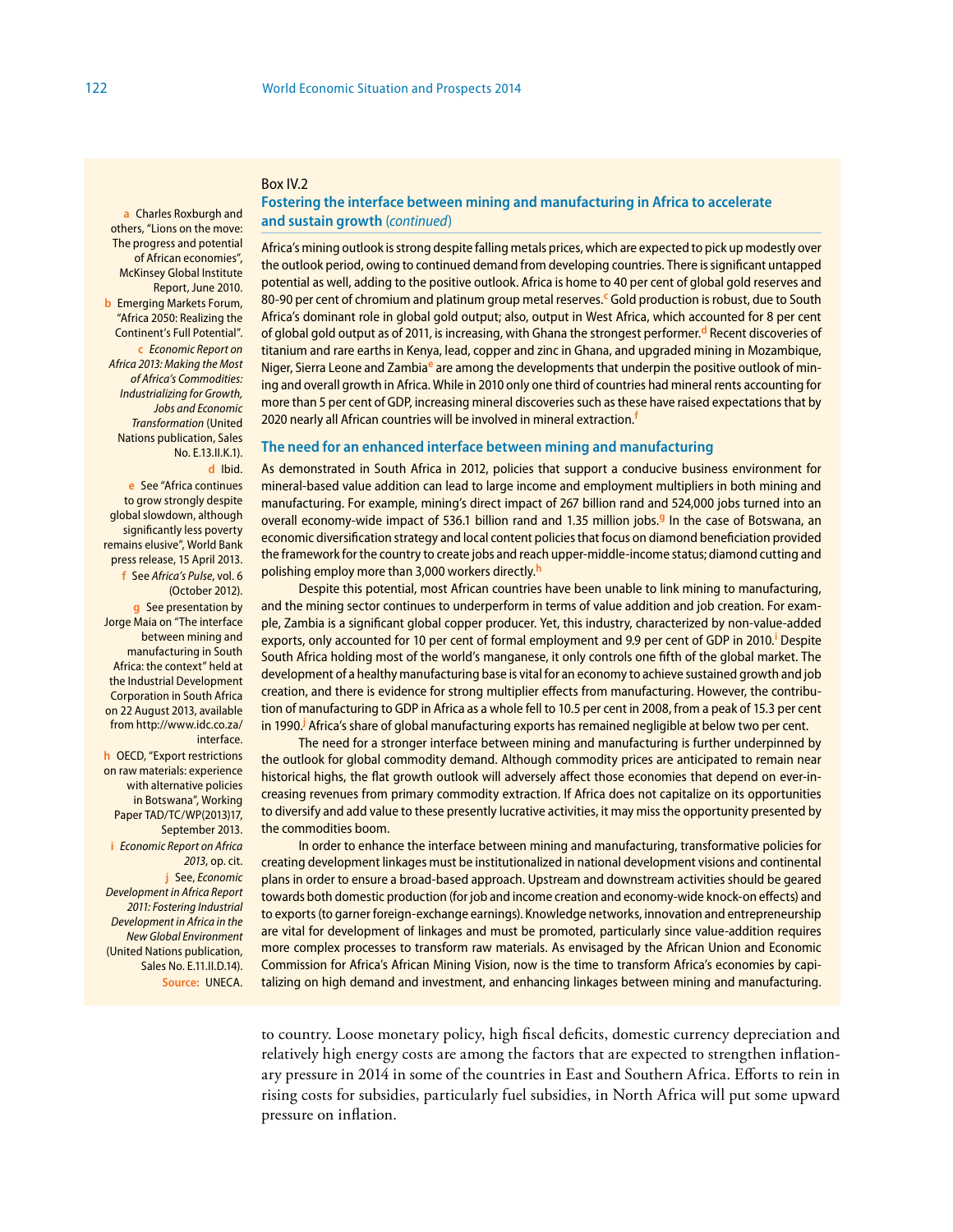Africa's average fiscal deficit increased from 1.35 per cent in 2012 to 1.80 per cent of GDP in 2013. This is caused in part by there being a number of Governments across the continent under continuous pressure to increase spending on public services like education, health and infrastructure, and to increase wages in the public sector and provide subsidies on food and fuel. However, this deterioration was largely due to lagging revenues in oil-importing countries. Oil-exporting and mineral-rich countries recorded fiscal surpluses of 4.72 per cent and 4.97 per cent, respectively, in 2013. The fiscal outlook is brighter for the region's large economies of Equatorial Guinea, Ghana, Kenya, Morocco, Nigeria and South Africa, as considerable improvements are expected in their respective fiscal balances in 2014. Among these countries, Angola, Equatorial Guinea and Gabon continue experiencing relatively large fiscal surpluses, thanks to sustained increases in oil production and exports. Other countries, such as Egypt and Morocco, have taken steps this year to address significantly rising deficits created by the rising costs of subsidies.

Africa's overall current-account deficit is expected to slightly decline from 1.8 per cent of GDP in 2013 to 1.7 per cent in 2014. External balances will remain positive, despite deceleration, in oil-exporting African countries, but will be negative and improving in oil-importing countries, mineral-rich countries, and non-mineral-non-oil-rich countries.

Africa's total exports are expected to decline in 2014 to 29.6 per cent of GDP from 30.9 per cent in 2013, mainly due to the weakening global commodity markets, although oil and other commodity exports will continue to dominate. At a subregional level, exports are expected to decline in all the regions except East Africa, where exports will slightly increase from 15.5 per cent of GDP in 2013 to 15.7 per cent in 2014. This increase can be accounted for by a rise in non-traditional exports, such as floriculture and trade in services, especially in Ethiopia, Kenya and the United Republic of Tanzania. Along with exports, total imports are expected to decline as a percentage of GDP across all subregions, with the largest decline occurring in Southern Africa, from 29.5 per cent of GDP in 2013 to 27.3 per cent of GDP in 2014. This significant drop in imports is associated with an expected decline in Botswana, South Africa and Zambia, some of the regions' larger economies.

Despite the positive growth picture for many countries, the employment situation remains a major problem across the region, both in terms of the level of employment as well as the quality of jobs that are generated, especially in North Africa (see annex table A.8). High youth unemployment remains a concern for the region and continues to contribute to social pressures. Wide gender disparities in employment and earnings are also a significant issue. Women face unemployment rates at least double that of men in countries such as Algeria and Egypt. With the labour force growing at a rapid pace, the solid rates of GDP growth have proven far from sufficient to absorb all new labour market entrants, given the current pattern of production and employment generation. The lack of economic diversification away from the heavy dependence on resource extraction or agriculture is a key reason why labour demand is not more dynamic, but continued growth in other sectors such as telecommunications, financial services, transport and construction in countries such as Ghana, Kenya and Nigeria is helping to change this situation.

Despite the expected robust medium-term growth prospects, some significant internal and external downside risks and uncertainties exist in the region. On the external front, a global economic slowdown encompassing the euro area and the emerging economies would have a significant negative impact on Africa's performance through the impact on trade, FDI and ODA flows, tourism, and remittances to the region. Changes in global commodity prices and terms of trade are among the key risk factors Africa will face in the medium-term.

Budget balances will deteriorate in oil-importing countries

The overall current-account deficit will decline slightly

Unemployment continues to be a pressing issue

Downside risks and uncertainties include a global economic slowdown, lower commodity prices, political instability and adverse weather conditions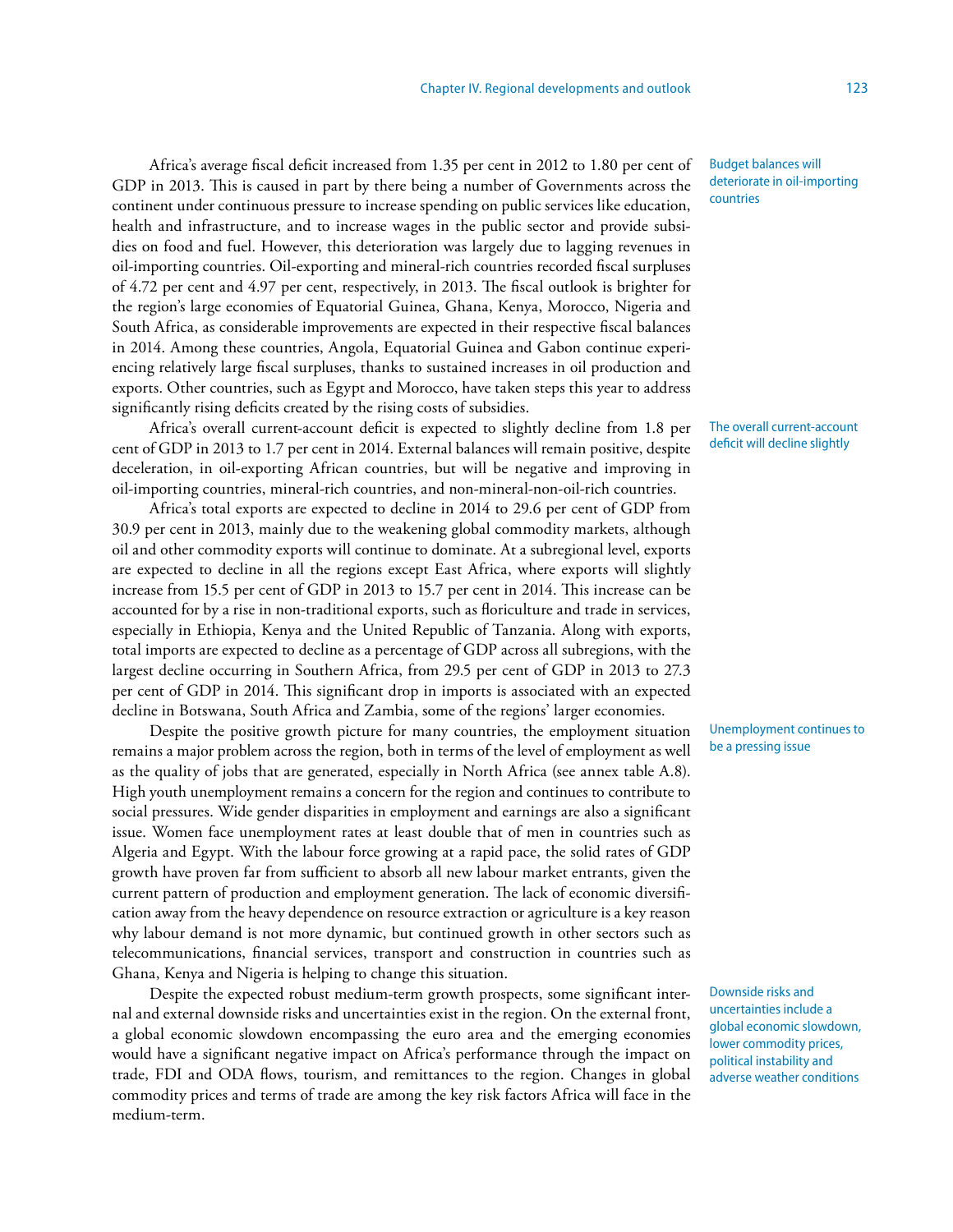Declining global oil prices, while having a significantly positive impact on current-account balances in oil-importing countries, are expected to further reduce current-account surpluses in oil-exporting countries, exerting pressure on their fiscal balances as their export revenues decline. Political, civil and labour unrest still pose a significant threat to production in several African countries (such as Central African Republic, the Congo, Democratic Republic of the Congo, Egypt, Libya, Mali, Somalia, South Africa and Tunisia), especially through their negative effects on investment, trade and tourism. Developments in these countries continue to pose a significant downside risk to Africa's overall economic outlook. Furthermore, since most of the economies in the region are agriculture-based, weather-related shocks represent a key downside risk for economic growth and a key upside risk for agricultural prices in Africa.

# East Asia: growth projected to pick up slightly

After slowing markedly in 2011 and 2012, economic growth in East Asia has stabilized over the past year. While East Asia remained the fastest-growing region in the world in 2013, economic activity was adversely affected by continued sluggish external demand in developed economies and an adjustment to lower growth in China. In addition, domestic demand weakened in several of the region's economies, including Indonesia, Malaysia and Thailand. Average GDP growth in the region stood at 6.0 per cent in 2013, slightly up from 5.9 per cent in 2012. A further mild pickup in regional growth to 6.1 per cent is projected for 2014 and 2015, mainly driven by a gradual recovery in exports amid improving conditions in developed countries. In most East Asian economies, private consumption and investment will continue to expand robustly, supported by stable labour market conditions, low inflation and fairly accommodative monetary policies. Fiscal policies will remain moderately expansionary, providing support for growth.

Consumption demand remains a main driver of growth; mild recovery in exports is expected

Slow export growth persisted across East Asia in 2013 as demand in its major trading partners—particularly Europe and the United States—remained sluggish. In most economies, net exports did not contribute significantly to overall growth (figure IV.7). Household consumption remained the main growth driver, whereas the contribution from investment declined moderately. While no significant change to this growth pattern is expected in 2014 and 2015, a gradual pickup in external demand is likely to provide some support.

After weakening in the first half of 2013, China's economy gained momentum in the second half, driven by stronger domestic demand. Investment was supported by minor fiscal stimulus measures, including tax breaks for small businesses and accelerated construction spending. Full-year growth in China is estimated at 7.7 per cent in 2013, the same pace as 2012. Looking ahead, a further gradual slowdown to 7.5 per cent in 2014 and 7.3 per cent in 2015 is projected, in line with the Government's objective of a more sustainable growth path.

The high-income and strong export-oriented economies of Hong Kong Special Administrative Region of China, the Republic of Korea, Singapore and Taiwan Province of China saw a moderate recovery over the past year, which is expected to continue in 2014 and 2015. However, the strength of this recovery depends heavily on global conditions as well as specific domestic factors. Household debt, for example, has steadily increased since the global financial crisis and could weigh on growth if monetary conditions are tightened.

After a strong performance in 2012, growth in Indonesia, Malaysia and Thailand decelerated markedly in 2013, mainly owing to a moderation in consumption and invest-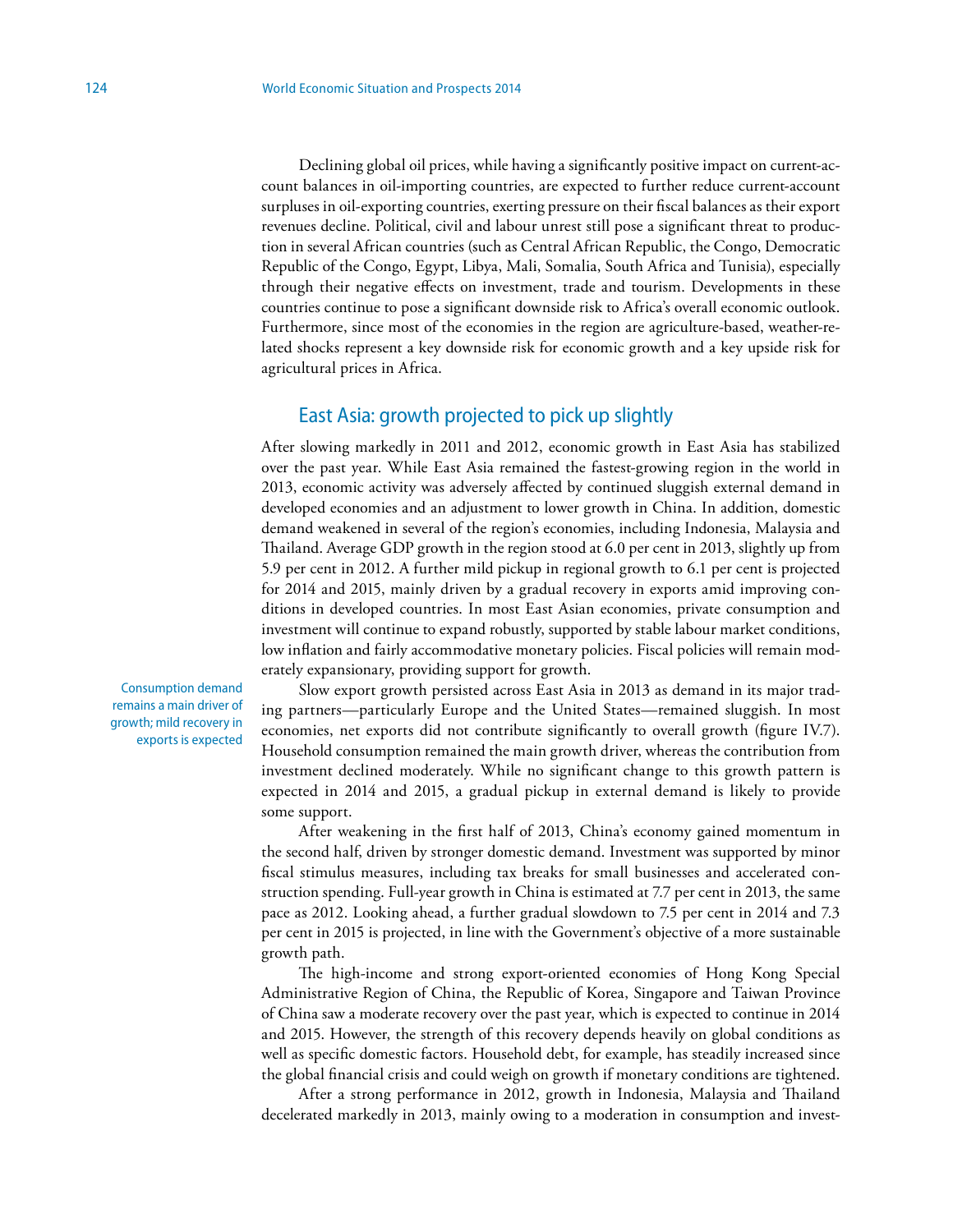





from national statistical offices. **a** Special Administrative Region of China.

ment demand. Stronger exports should support a mild pickup in growth in Malaysia and Thailand in 2014. In Indonesia, growth is forecast to weaken slightly further in 2014 as lower commodity prices and the recent monetary tightening—introduced in response to rising inflation, a widening current-account deficit and large capital outflows—weigh on economic activity. The economy of the Philippines continued to expand at a robust pace of close to 7 per cent over the past year, driven by strong consumption and a boom in construction. In November 2013, the country was hit by a severe storm and flooding, which caused many deaths and widespread destruction. In economic terms, the effect is a small reduction in growth in 2013, with reconstruction possibly adding to growth in 2014.

East Asia's labour markets have remained broadly stable in 2013. Unemployment rates are generally low, although considerable differences between and within countries exist. In the high-income economies, unemployment rates range from about 2.0 per cent in Singapore to 4.2 per cent in Taiwan Province of China. In the Republic of Korea, the unemployment rate declined to 2.7 per cent in September 2013, down from 2.9 per cent in 2012, mainly owing to expansion in service sectors. Over the same period, however, the jobless rate for those aged 25 to 29 increased from 6.7 per cent to 7.7 per cent. Official unemployment rates are also relatively low in China, Malaysia, Thailand and Viet Nam. In China, the unemployment rate for urban registered workers declined marginally to 4.04 per cent in September 2013. Conversely, translating economic growth into employment opportunities remains a significant challenge in the Philippines. Despite growth of 7.6 per cent in the first half of 2013, the unemployment rate rose to 7.3 per cent in July as the economy failed to create sufficient full-time jobs to accommodate the rapidly growing labour force. In Indonesia, the positive trend of the past few years continued in early 2013, supported by employment growth in manufacturing, construction and services. However, after dropping to 5.9 per cent in the first quarter of 2013, the unemployment rate rose to 6.3 per cent in the third quarter amid slowing economic growth and increased labour supply. In 2014 and 2015, unemployment rates across East Asia are expected to remain fairly stable, given the expected moderate growth in most countries. A pressing concern, particularly in some South-East Asian countries, is continuing widespread informal employment, which tends to suffer from low wages, weak productivity, and lack of benefits and job security.

Labour markets have remained broadly stable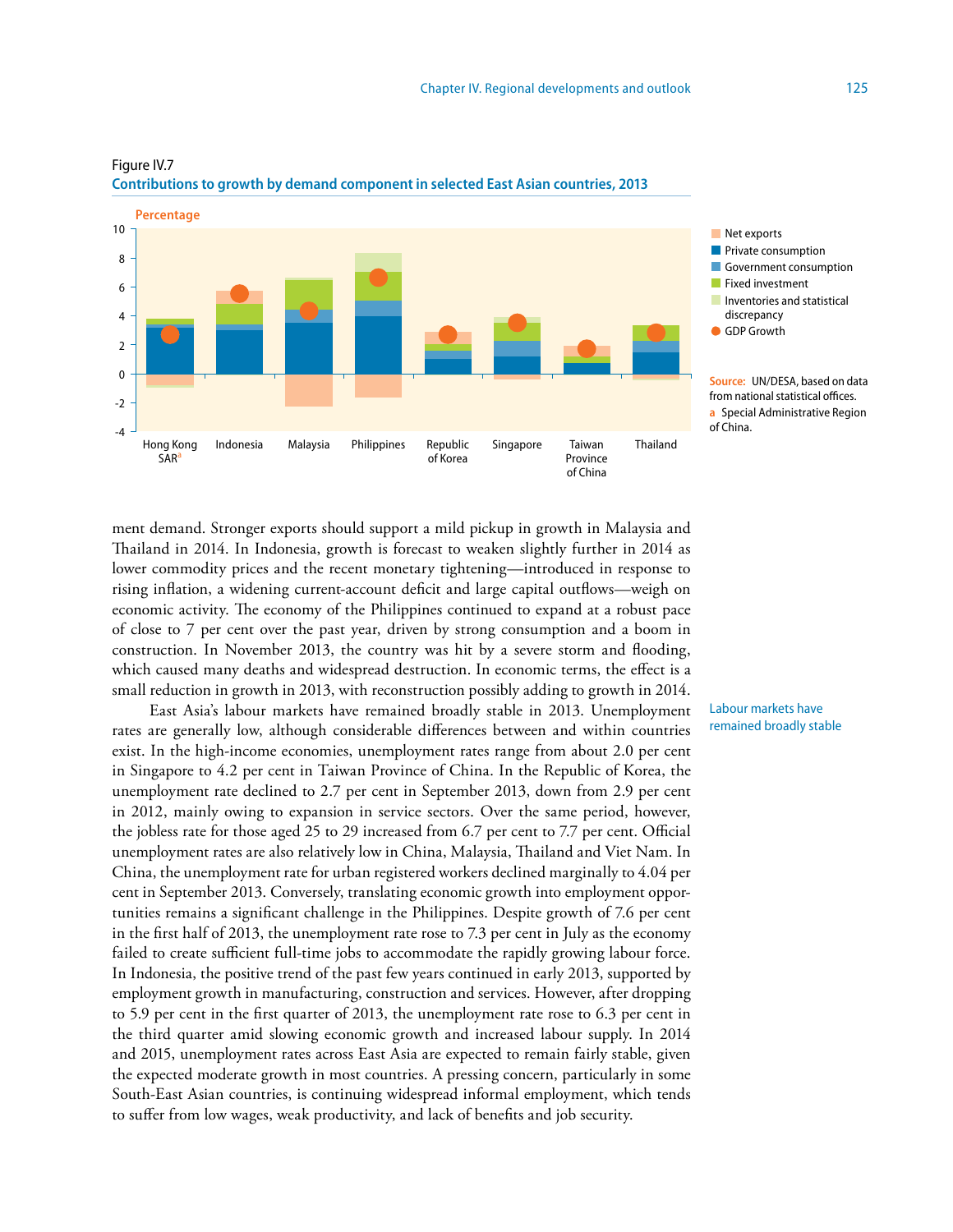Consumer price inflation continues to be mild

Consumer and producer price inflation is generally mild across East Asia, owing to reduced pressure from international commodity prices. Food prices remained fairly stable in 2013, thanks to favourable weather conditions and robust agricultural production. Average consumer price inflation is projected at 2.5 per cent in 2013, slightly down from 2.8 per cent in 2012. In most countries, inflationary pressures will likely remain muted as commodity prices are projected to further ease. In line with a gradual pickup in growth, average inflation is forecast to accelerate to 3.1 per cent in 2014, ranging from 1.8 per cent in Taiwan Province of China to 7.1 per cent in Viet Nam. In China, consumer price inflation stands at about 3 per cent and producer prices remained in deflationary territory in 2013, despite persistent increase in both food prices (particularly pork and vegetables) and private-sector wages. Falling commodity prices, significant overcapacities and weakening domestic demand put downward pressure on prices in China. Conversely, inflation accelerated sharply in Indonesia in the third quarter of 2013 after the Government hiked the administered prices of gasoline and diesel significantly. The sharp depreciation of the rupiah since June further spurred inflation, which is estimated to average about 7 per cent in 2013, before easing slightly in 2014 and 2015. Malaysia's Government also reduced fuel subsidies, but the impact on overall prices was more limited, with year-on-year inflation projected at about 3 per cent in late 2013.

Monetary policy remains fairly accommodative; some tightening is expected in 2014-2015

> Fiscal policy remains supportive of growth

Monetary policy remains generally supportive of economic growth across East Asia, in line with low inflation and subdued external demand. Several central banks (including those of Papua New Guinea, the Republic of Korea, Thailand and Viet Nam) reduced their policy interest rates during the first half of 2013 in response to decelerating domestic demand and lower inflationary pressures. Further easing is, however, unlikely, and some central banks may tighten monetary conditions in 2014, provided that growth picks up and the Fed tapers its large-scale asset purchase programme. The Bank of Indonesia already hiked interest rates four times by a total of 175 basis points between June and November 2013, while also strengthening macroprudential measures. These policies were implemented to control inflation, maintain financial stability, halt the depreciation of the rupiah and reduce the current-account deficit. Financial stability has also gained increased attention in other East Asian economies. The People's Bank of China (PBC) responded to a temporary liquidity squeeze in June by providing additional liquidity to financial institutions that faced funding shortages and complied with macroprudential requirements. Going forward, the PBC will likely maintain its focus on adjusting liquidity in the banking system and ensuring steady credit growth. Continued financial reform, especially further liberalization of interest rates, and increased regulation of the shadow banking sector will have a significant impact on the liquidity conditions in the economy. In addition to national measures, East Asian countries are also increasingly looking to regional monetary and financial cooperation, such as the extension of bilateral swap arrangements, in response to financial market volatility.

Fiscal policy has continued to support growth across East Asia as many Governments are trying to counter the slowdown in domestic demand. The Chinese Government implemented several targeted measures, including scrapping taxes for small firms and boosting investment in infrastructure and railways. The Government in the Republic of Korea passed a supplementary budget in May 2013, which includes expenditure on public-sector jobs, business start-ups, mortgage subsidies and trade financing for small exporters. Malaysia, the Philippines and Thailand are pushing for large infrastructure projects, although delays in implementation have so far limited their impact. These expansionary fiscal policies, combined with costly subsidy schemes in some countries, have led to a slight dete-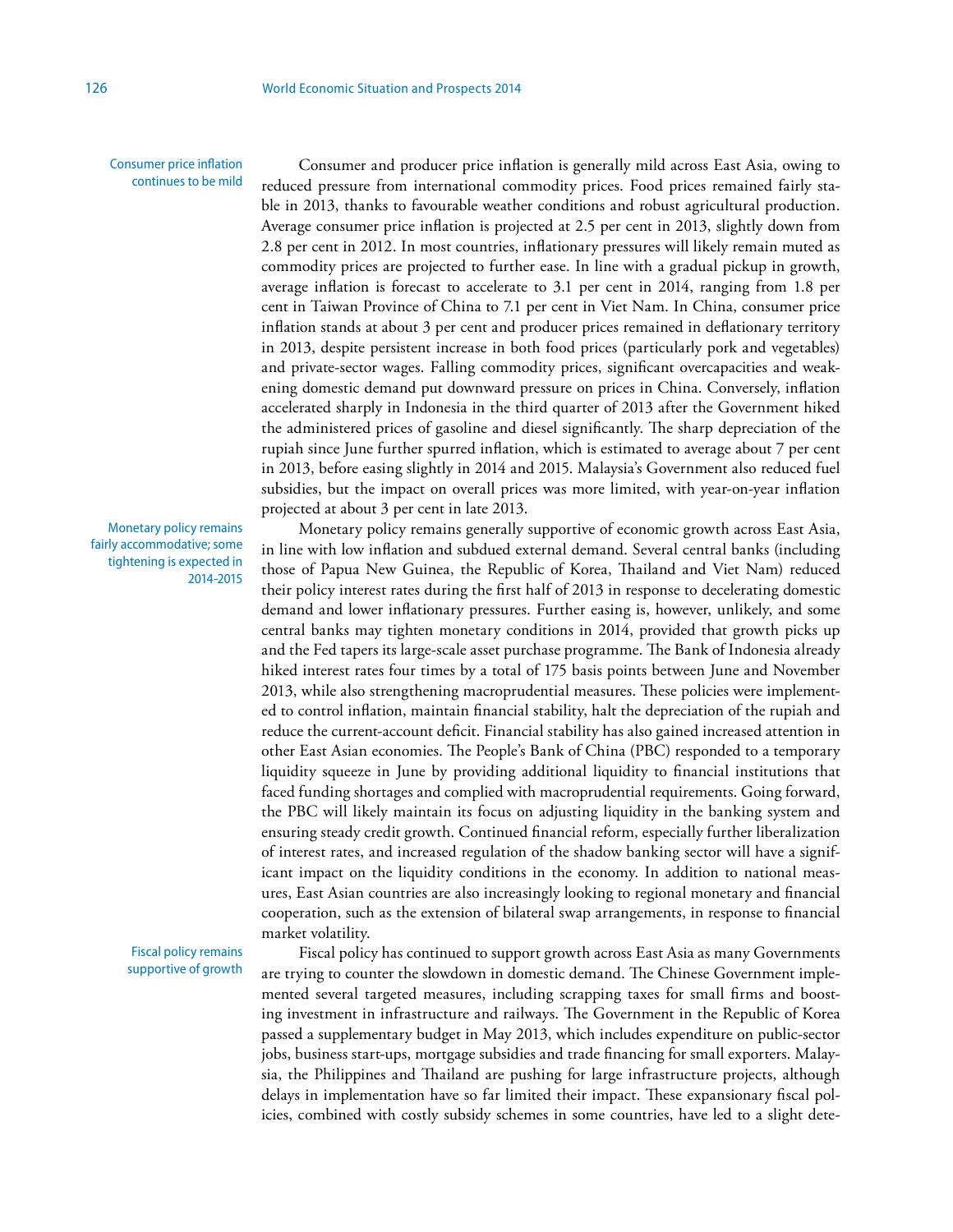#### Box IV.3

### **Social welfare programmes to promote inclusive development in the Asia-Pacific region**

Despite rapid growth and a steady decline in extreme poverty, a large number of countries in the Asia-Pacific region are experiencing greater levels of economic and social inequality. However, since the beginning of the Great Recession, the region has unveiled several economic and social policy measures aimed at boosting domestic consumption and aggregate demand, while also reducing inequality.

The 2013 ESCAP survey**a** cautioned that if the current economic growth slowdown continues, the region would face stalled progress towards reaching the Millennium Development Goals (MDGs).**b** Faced with a new normal of lower growth, several countries in the region have initiated targeted social welfare enhancing policies and programmes to promote inclusive economic growth and sustainable development. For instance, the region has witnessed initiatives of welfare programmes addressing health in Indonesia, food security in India, employment in the Republic of Korea and Thailand, and more generally, economic and social development in China.

By implementing the universal health care coverage plan on 1 January 2014, Indonesia has embarked on a road map that seeks to provide access to health care for the entire population by 2019. This will be important in targeting poor segments of the society. Similarly, India's National Food Security Act, 2013, an attempt to ensure food and nutritional security, is expected to provide an entitlement of food grains at highly subsidized prices to about two thirds of the population. The Republic of Korea has implemented several new employment and labour market policies in 2013 as part of its employment-for-all agenda. These policies seek to improve the quality of jobs by setting up institutions for upgrading skills, knowledge and training programmes, especially for young people, and to enhance labour productivity and wage stability. China is implementing a national development policy agenda to boost social welfare programmes that will improve levels of social security benefits. This agenda is expected to stimulate economic transformation by promoting a targeted emphasis on productive employment generation. Thailand further increased the minimum national wage in January 2013 to 300 Thai baht (about 10 dollars) per day. This increase is expected to help reduce inequalities by increasing the incomes of low-wage workers.

These policies and measures constitute an important step towards a more inclusive development model, which ensures that the benefits of rapid growth are shared more equitably than in the past.

rioration of fiscal positions in 2013. In most economies (except Malaysia and Viet Nam) budget deficits and government debt levels as a share of GDP are still low. However, debt levels of local governments and state-owned enterprises, which are generally not recorded in government balance sheets, have been rising rapidly in some cases, most notably in China. Accordingly, total debt might exceed official government statistics and vulnerability to international monetary conditions is probably higher. In 2014 and 2015, fiscal balances are likely to improve slightly in most economies, given fairly robust growth expectations. In Indonesia and Malaysia, a gradual reduction of fuel subsidies will help narrow the budget shortfall. Several Governments (for example those in Malaysia and the Republic of Korea) have also developed tax reform plans with a view to widening the tax base and diversifying the revenue sources.

East Asia's trade and current-account surpluses have narrowed since the global financial crisis. In 2013, the region's combined current-account surplus stood at about 3 per cent of GDP, compared with a high of 8.3 per cent in 2007. This significant decline can be attributed to the protracted weak demand in developed economies and the robust growth in consumption and investment demand across East Asia during the initial recovery from the crisis. In 2013, East Asia's exports and imports grew slowly, in line with the subdued conditions in the key destination markets, notably Europe and the United States, and the less dynamic expansion in the region. Looking ahead, trade growth is projected to recover mildly in 2014 and 2015, but will remain well below the pre-crisis level. In some economies,

**a** See *Economic and Social Survey of Asia and the Pacific 2013: Forward-looking Macroeconomic Policies for Inclusive and Sustainable Development* (United Nations publication, Sales No. E.13.II.F.2).

**b** Asian Development Bank, United Nations Economic and Social Commission for Asia and the Pacific and United Nations Development Programme, "Asia-Pacific Aspirations: Perspectives for a Post-2015 Development Agenda", Bangkok, August 2013. **Source:** UN/ESCAP.

Exports and imports projected to pick up mildly in 2014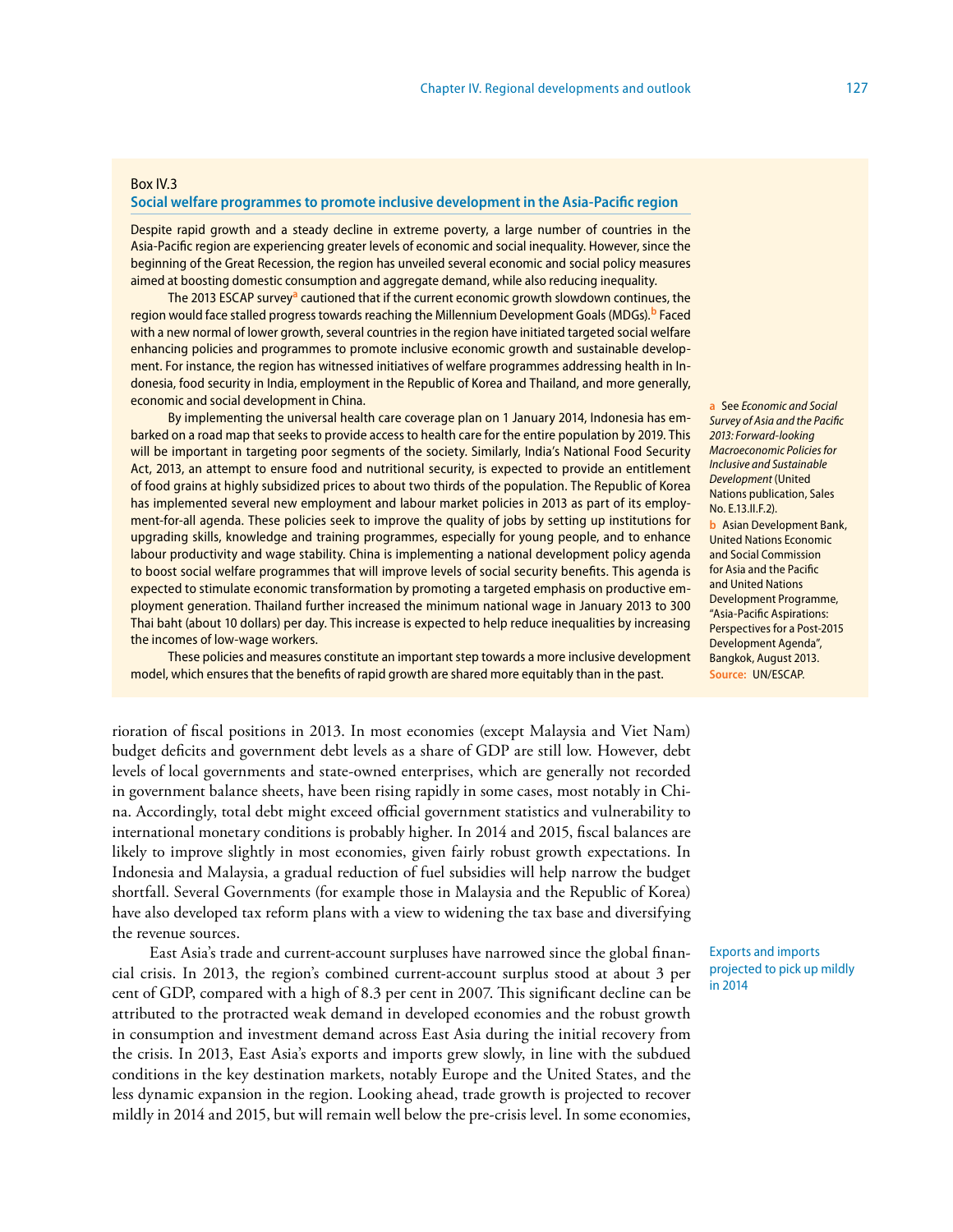such as Indonesia and Malaysia, export sectors may benefit in the short run from the recent depreciation of the national currencies. Current-account balances as a share of GDP are expected to remain relatively stable in most countries. China's current-account surplus is forecast to further narrow gradually from about 2.0 per cent in 2013 to 1.6 per cent in 2014 and 1.2 per cent in 2015. This can be attributed to a steady decline in the trade surplus and a widening service balance deficit.

Many East Asian economies experienced significant capital flow and exchange-rate volatility in 2013—particularly in the middle of the year, when fears among investors of reduced global liquidity led to massive capital outflows and a sharp depreciation of some national currencies against the dollar. Between May and September 2013, the Indonesian rupiah depreciated by about 17 per cent, the Malaysian ringgit by 7 per cent, and the Philippine peso and Thai baht by about 5 per cent against the dollar. In September, the decision by the Fed to delay the tapering of its asset-purchasing programme temporarily eased the pressures on the region's capital markets, but significant risks of further financial turbulence remains.

In some cases, renewed strong capital outflows may add pressure on central banks to raise domestic interest rates, thereby dampening economic growth. Tighter liquidity conditions and higher global and regional interest rates could pose considerable challenges, particularly for countries with high levels of household debt, such as Malaysia, the Republic of Korea and Thailand. At the regional level, a sharper-than-expected slowdown in China could severely impact growth across East Asia.

# South Asia: lack-lustre growth in 2013, but gradual recovery projected

Economic growth in South Asia remained lack-lustre in 2013 as a combination of internal and external factors hampered activity, particularly in the region's large economies (India, the Islamic Republic of Iran and Pakistan). The region's total gross domestic product grew by 3.9 per cent in 2013, after increasing by 4.2 per cent in 2012, the slowest pace in almost two decades. Growth is forecast to pick up gradually to 4.6 per cent in 2014 and 5.1 per cent in 2015, supported by stronger external demand, a mild recovery in domestic demand in India and improved economic conditions in the Islamic Republic of Iran. The region's economic performance will greatly depend on the progress in tackling growth bottlenecks—such as energy and transport constraints and volatile security conditions—and macroeconomic imbalances. The room for monetary and fiscal policies to stimulate domestic demand is limited by elevated inflation, large fiscal and current-account deficits, and volatile global financial conditions.

South Asia's subdued growth performance masks significant differences between individual countries. India's economy, which accounts for over 70 per cent of total output in South Asia, slowed further in 2013, held back by weak household consumption and sluggish investment. Full-year growth decelerated from 5.1 per cent in the calendar year 2012 to 4.8 per cent in 2013. External conditions continued to be challenging as the economy experienced significant capital outflows, particularly between June and August 2013. These outflows, which led to a sharp depreciation of the rupee, were triggered by expectations of an upcoming tapering of the Fed bond-buying programme, combined with concerns over India's large current-account deficit. While India's slowdown may have bottomed out, the recovery is likely to be slower than previously expected. Economic activity is forecast to expand by 5.3 per cent in 2014 and 5.7 per cent in 2015. This gradual pickup in GDP

Significant capital flow and exchange rate volatility were widespread in the region in 2013

Fed tapering and sharperthan-expected slowdown in China pose considerable downside risks

> India's economic woes continued in 2013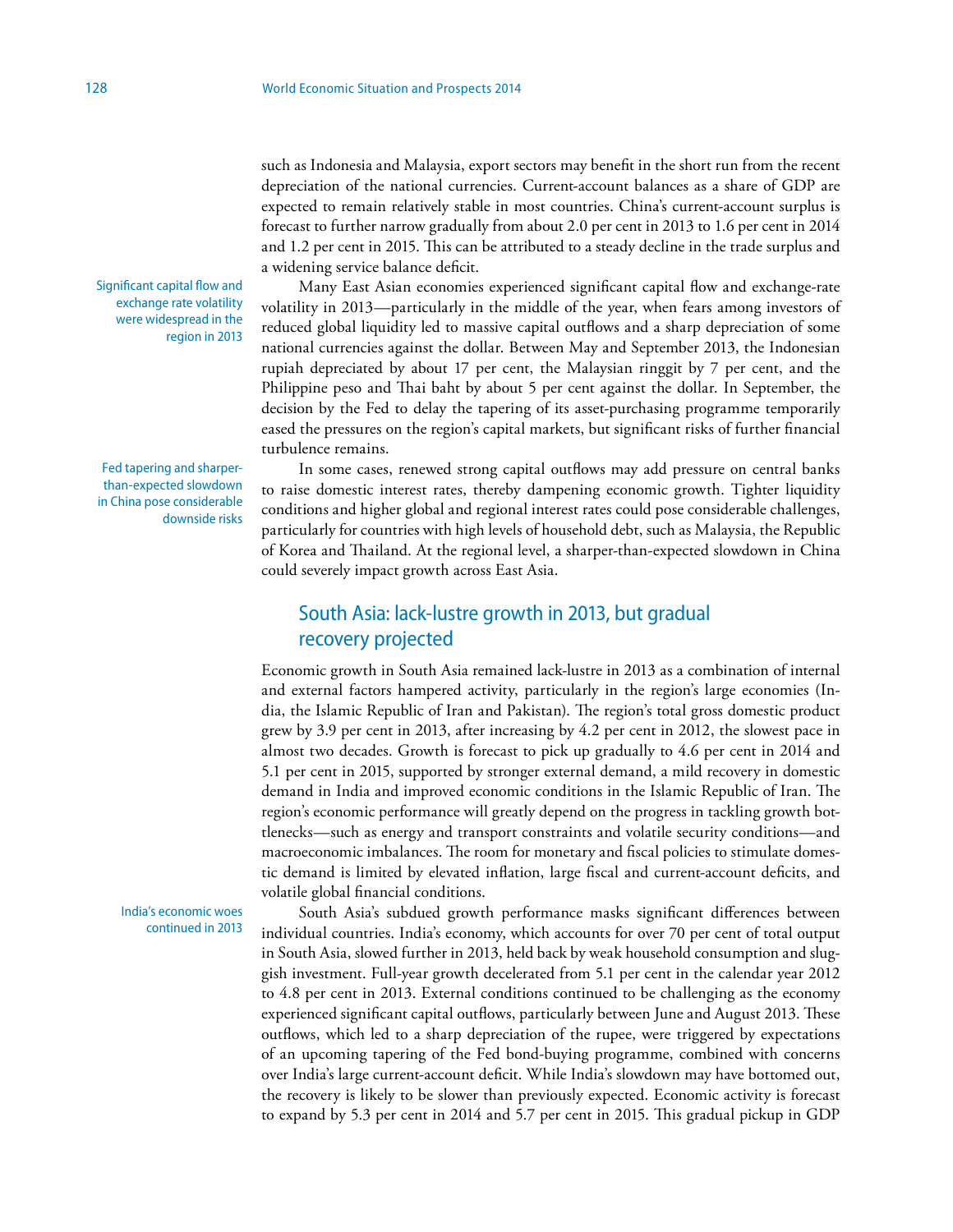growth is likely to be supported by a good monsoon season, a mild recovery in investment, and stronger export growth on the back of improved global conditions and a weaker rupee. The Islamic Republic of Iran continues to face severe international sanctions, which have led to a sharp drop in oil exports and serious supply shortages. As a result, economic activity contracted further in 2013. The economy is expected to emerge from recession in 2014, with the possibility of a more pronounced recovery should the sanctions be gradually lifted. Nepal and Pakistan also continue to face significant macroeconomic challenges and subpar growth as political uncertainty, volatile security conditions and severe supply-side bottlenecks hamper household consumption and investment. In Pakistan, the newly elected Government finalized a loan agreement with the IMF in the third quarter of 2013 that aims at stabilizing macroeconomic conditions and solving the balance-of-payments problems; the programme comes with several conditions attached. Increased fiscal consolidation efforts and monetary tightening by the State Bank of Pakistan may weigh on activity in the short run, but some improvement is expected for 2015. The current economic situation and the outlook are more favourable in Bangladesh, where growth has remained fairly robust at about 6 per cent, and in Sri Lanka, the region's fastest growing economy in recent years. In both countries, household consumption will remain the main driver of growth, fuelled by rising incomes and remittance inflows.

Recent employment surveys in South Asian countries suggest that the economic slowdown has taken its toll on the region's labour markets. The latest figures for India, the Islamic Republic of Iran and Pakistan indicate that unemployment increased in the past year and the labour force participation declined slightly. According to India's Employment-Unemployment Survey, the average unemployment rate rose from 3.8 per cent in the fiscal year 2011/12 to 4.7 per cent in 2012/13, with large differences by region, gender and age group. Unemployment is estimated to be higher among women (7.2 per cent) than men (4.0 per cent), higher in urban areas (5.7 per cent) than rural areas (4.4 per cent) and much higher for the age group 15-29 (13.3 per cent) than for those 30 and above (1.0 per cent). Similar unemployment patterns prevail in other South Asian countries. In Pakistan, the structural weakness of the economy seems to have exacerbated the employment gaps. In the second quarter of 2013, an estimated 18.7 per cent of women living in urban areas were unemployed compared to only 6.3 per cent of men. Moreover, the female labour force participation rate in urban areas was only 7.3 per cent, down from 8.4 per cent two years earlier. However, available unemployment data only provide a partial picture of the actual situation as the majority of South Asian workers are employed in the informal sector. The share of vulnerable employment (defined as unpaid family workers and own-account workers) in total employment is estimated to range from about 40 per cent in the Islamic Republic of Iran and Sri Lanka to about 60 per cent in Pakistan and 80 per cent in Bangladesh and India. Given that economic growth in South Asia is expected to remain below potential and the labour force will increase rapidly, the labour market pressures are likely to further intensify in the years ahead.

In most South Asian countries, consumer price inflation moderated slightly over the past year as aggregate demand pressures declined and international commodity prices eased. Inflation remains, however, significantly higher than in other world regions and, in most cases, well above the respective central bank's comfort zone. The continued strong upward pressures on prices can be attributed to several factors, including persistent supply bottlenecks, entrenched inflationary expectations, ongoing weakness of local currencies (particularly in India, the Islamic Republic of Iran and Pakistan), and the attempts by several Governments (India and Pakistan, for example) to reduce their food and fuel subThe economic slowdown has taken its toll on labour markets

Inflation trends diverge across South Asia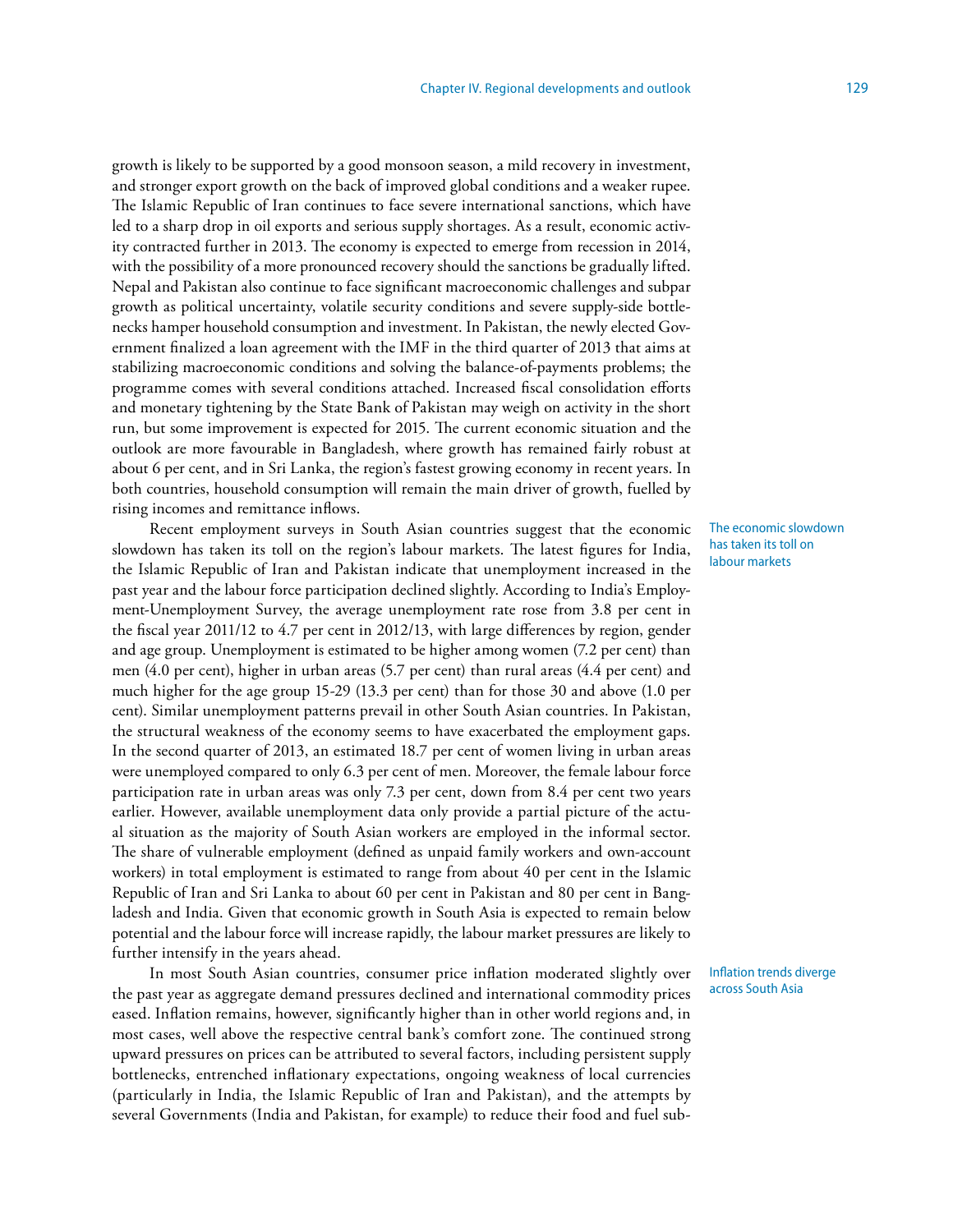sidy bills. Because of a surge in inflation in the Islamic Republic of Iran, average annual consumer price inflation in South Asia increased from 12.5 per cent in 2012 to an estimated 13.9 per cent in 2013. A gradual moderation to 11.3 per cent in 2014 and 9.4 per cent in 2015 is forecast. In the Islamic Republic of Iran, severe supply shortages and a sharp devaluation of the rial pushed consumer price inflation sharply up to about 40 per cent in 2013. Inflation is projected to decelerate slowly in 2014 and 2015, but an easing of the sanctions could lead to a more rapid decline. In India, consumer price inflation has remained stubbornly high at close to 10 per cent, even as domestic demand weakened further. By contrast, inflation slowed moderately in Bangladesh, Nepal, Pakistan and Sri Lanka during 2013, with full-year averages ranging from 7 per cent to 9 per cent. While the baseline scenario foresees a gradual decline in inflation across South Asia in 2014 and 2015, upside risks remain. Those include poor harvests, further depreciation of national currencies, and pressures stemming from significant subsidy reductions (particularly in India, Pakistan and Sri Lanka).

Monetary policy focus in India and Pakistan has shifted towards lowering inflation

Recent monetary policy actions in South Asia reflect the considerable differences in macroeconomic conditions between countries. On the one hand, the monetary authorities in India and Pakistan recently hiked their benchmark interest rates. In doing so, they have shifted the policy focus towards lowering inflation and easing external pressures amid volatile global financial conditions. The Reserve Bank of India (RBI) raised its main policy rate by 50 basis points, although GDP growth hit a multi-year low in 2013. This marks a turnaround from the first half of the year, when policy rates were cut three times. The RBI also recently rolled back the exceptional liquidity tightening measures introduced in July and August 2013 in response to the massive capital outflows and the sharp drop in the value of the rupee. While the RBI is expected to maintain its focus on inflation, it is unlikely to raise policy rates considerably given the ongoing weakness in investment and growth. Should inflationary pressures ease in 2014 and the external financial environment stabilize, the RBI is likely to loosen monetary conditions. The State Bank of Pakistan also changed course in the second half of 2013, raising its benchmark interest rates in September and November. The path of Pakistan's monetary policy in the quarters ahead will be mainly determined by the trend in inflation, which has recently accelerated again. The central banks in Bangladesh and Sri Lanka, by contrast, have maintained their accommodative monetary policy stances as consumer price inflation moderated and exchange rates were fairly stable. In both countries, monetary conditions are expected to remain unchanged over the next few quarters, with the possibility of some tightening later in the forecast period.

The current economic slowdown in South Asia put further pressure on government finances, which were already strained by very low tax bases and rising expenditure needs as the authorities confront many development challenges. In recent years, the Governments regularly missed their deficit-reduction targets by a wide margin. Growth projections proved too optimistic and expenditures on food, fuel and fertilizer subsidies were significantly higher than anticipated. In the past fiscal year, the budget deficit reached nearly 5.0 per cent of GDP in Bangladesh, India and the Islamic Republic of Iran, 6.7 per cent in Sri Lanka and 8.0 per cent in Pakistan. Given the weak growth momentum in the region and the difficulties in raising tax revenues and curbing expenditure growth, fiscal deficits will remain substantial in the near term. In India, the Government is unlikely to meet its target of reducing the deficit to 4.8 per cent of GDP in the current fiscal year 2013/14, since growth is below projections and the depreciation of the rupee pushes up the subsidy bill. In Pakistan, the new agreement between the Government and the IMF includes a strong

Economic slowdown puts further strains on government finances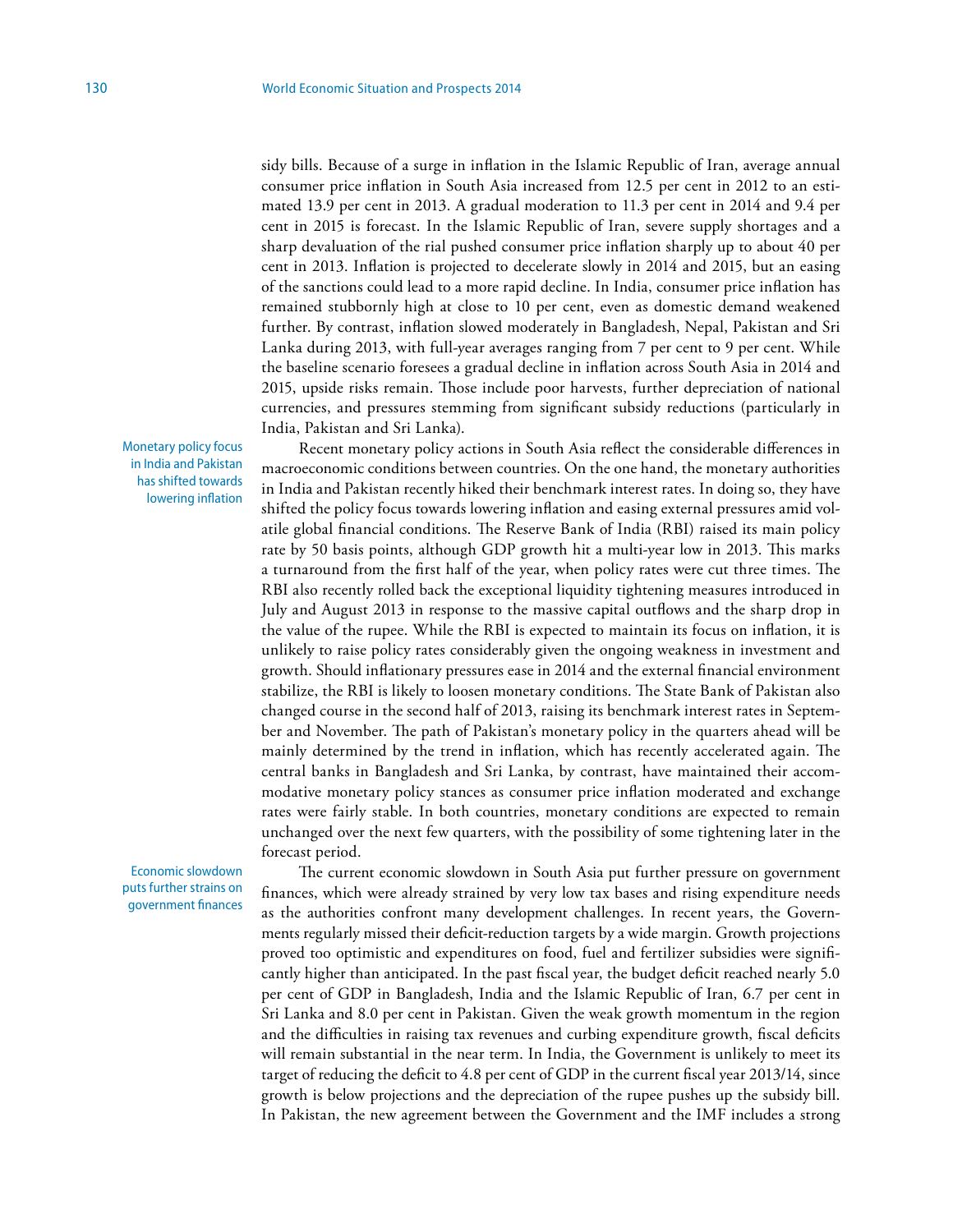commitment to consolidate public finances. The programme envisages a gradual decline in the deficit from about 8.0 per cent of GDP in 2012/13 to 5.8 per cent in 2013/14 and 3.5 per cent in 2015/16.

South Asia's merchandise exports continue to be affected by relatively weak demand in key destination markets, including the EU and the United States. However, several countries, notably Bangladesh and India, saw external demand improve significantly in the course of 2013. This positive trend is likely to persist in the quarters ahead as demand in developed economies strengthens. In addition, the export industries in India, Pakistan and Sri Lanka may benefit from the recent depreciation of national currencies, which lost significant value against the dollar in mid-2013 (figure IV.8). In Bangladesh, garment exports rose rapidly in the second and third quarter of 2013, even as the domestic currency appreciated gradually against the dollar and several deadly industrial accidents exacerbated international concerns over workers' rights. Exports from the Islamic Republic of Iran, by contrast, contracted further over the past year owing to the ongoing international sanctions. South Asia's imports have been weighed down by slowing domestic demand, depreciating national currencies and lower international commodity prices. Accordingly, trade and current-account balances as a percentage of GDP improved in 2013, especially in India. Workers' remittance inflows have continued to grow strongly in most economies, providing support for household consumption and current-account balances.

Downside risks to the economic outlook for South Asia are related to a likely tightening in global liquidity conditions and to regional or domestic vulnerabilities. The tapering of QE by the Fed could lead to renewed turbulence in financial markets and significant capital outflows, particularly for India. This, in turn, could require monetary tightening and emergency measures that would weigh on economic growth. Protracted sluggish growth in India would likely have a negative impact on some of its neighbour countries. On the domestic front, higher consumer price inflation, resulting, for example, from subsidy cuts and weaker currencies, could constrain household spending and limit room for monetary policy easing.

Moderate improvement in export performance projected

Tighter global liquidity could prove challenging, particularly for India

Figure IV.8

#### **Daily exchange rates in selected South Asian countries, 3 January 2012-1 November 2013**



- India Bangladesh
- Pakistan
- Sri Lanka

**Sources:** For India and Sri Lanka: the United States Federal Reserve System; for Pakistan: ForexTicket, available from http://www. forexticket.co.uk/en/histo/USD-PKR; for Bangladesh: Investing, available from http://www. investing.com/currencies/usdbdt-historical-data. **Note:** Upward movement indicates depreciation of the currency against the dollar.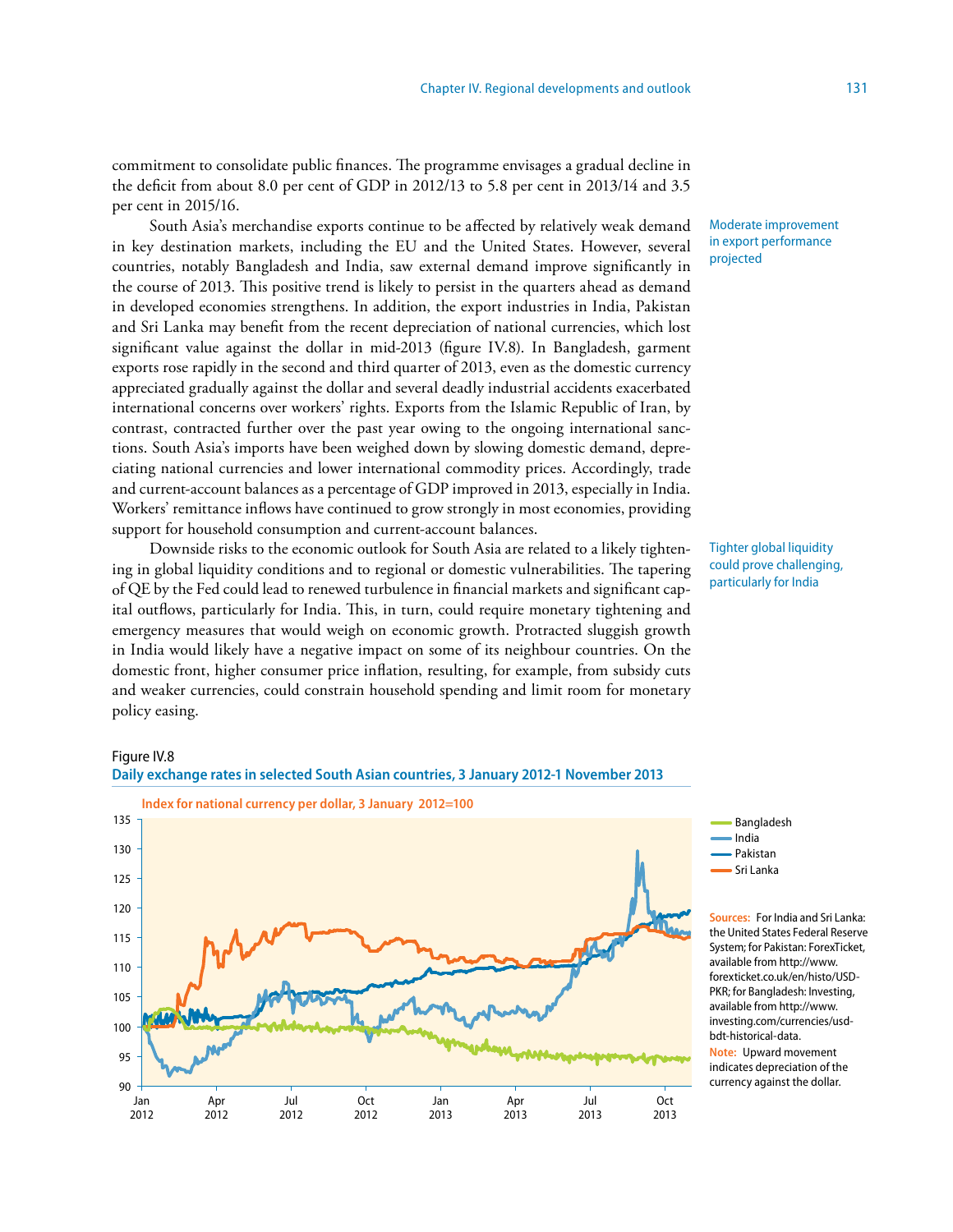# Western Asia: solid growth overall despite the fallout from military conflicts

Western Asia has seen slightly slower aggregate growth of 3.6 per cent in 2013 than in 2012, projected to accelerate to 4.3 per cent in 2014, but moderating to 3.9 per cent in 2015 (figure IV.9). However, Arab countries in Western Asia (Western Asia excluding Israel and Turkey) exhibited further divergence in their economic performances. While the member countries of the Gulf Cooperation Council (GCC), namely Bahrain, Kuwait, Oman, Qatar, Saudi Arabia and the United Arab Emirates, have been on a stable recovery path, the economies of Iraq, Jordan, Lebanon, Syrian Arab Republic and Yemen have been hampered by continuing political instability, social unrest, security incidents and geopolitical tensions. For example, the Syrian crisis has led to a severe refugee crisis across the subregion, leading to population increases of 25 per cent in Lebanon and 15 per cent in Jordan. Growth in GCC member countries is expected to have tapered off in 2013 mainly owing to the moderate decline in oil export revenues, which marked a historical high in 2012. Nonoil sectors, particularly the real estate sector, regained their strength, partly owing to active fiscal policy in the subregion. Iraq's growth is also expected to decline moderately in line with its oil export revenues, while growth in Jordan, Lebanon and Yemen remains relatively weak, ranging from 1.3 per cent to 4.8 per cent during 2013-2014.

In Turkey, financial markets have been under pressure since May 2013, with the currency depreciating and interbank interest rates rising as a result of a reversal in international capital inflows. This was triggered by the anticipated tapering in global liquidity, as well as concerns about the large public debt and the current-account deficit in the country. The devaluation of the currency has in turn added to inflation pressures, with CPI inflation running at about 8 per cent. These unfavourable factors are expected to weigh on real economic growth in the near term. GDP is estimated to grow by 3.2 per cent in 2013 and by 5.0 per cent in 2014, before decelerating to 3.0 per cent in 2015. The GDP of Israel is estimated to grow at a pace of 3.2 per cent in 2013, driven mainly by consumer demand and net exports. In the outlook, GDP is forecast to grow by 2.2 per cent in 2014 and 3.3 per cent in 2015.

High unemployment remains a major policy challenge in many countries in Western Asia

The GCC countries have seen a recovery in employment in line with the consistent growth of non-oil sectors, while employment creation was subdued in other economies in the region. However, the issue of employment has remained one of the region's most important policy challenges, including in GCC countries, given high chronic unemployment among nationals. Several GCC countries, most notably Saudi Arabia, shifted to a more stringent labour nationalization policy, rigorously promoting employment of nationals in the private sector where the labour force consists mostly of foreign expatriates. Since March 2013, the Saudi Government has encouraged foreign expatriates to rectify their sponsorship status or to voluntarily leave the country. A significant number of foreign workers have left Saudi Arabia voluntarily, which especially affected the parts of the private sector with low skill requirements. In Iraq, Jordan, Lebanon, the State of Palestine and Yemen, chronic high unemployment was exacerbated by low domestic demand growth. Where official statistics are available, the unemployment rate stood at 12.6 per cent in Jordan in the second quarter of 2013, compared to 12.5 per cent in 2012. In the same period, the unemployment rate of the State of Palestine was 20.6 per cent, compared to 23.0 per cent in 2012. Although no official statistics were released, a large portion of the labour force in the Syrian Arab Republic is estimated to have become unemployed, underemployed or economically inactive. Most Syrian refugees competed with domestic low-skilled workers for jobs in the informal sector in host countries.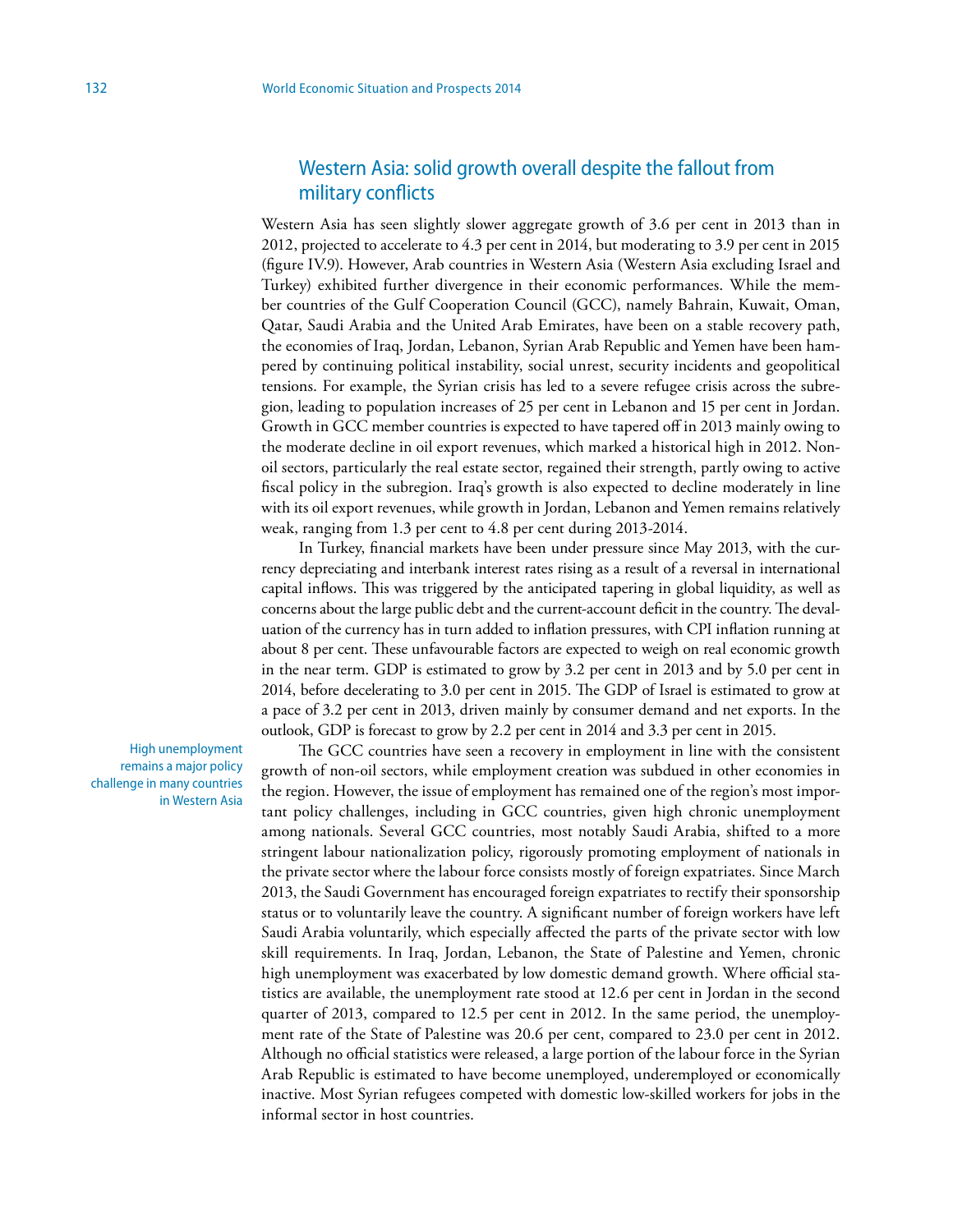

### Figure IV.9 **Western Asia: GDP growth by subregion**

Although international commodity prices were stable, the inflation rate crept up in the region. For GCC countries, the upward trend in the inflation rate is due to recovering domestic demand. The price of housing-related items, including property rents, showed a robust recovery. Wage increases were observed in several high-skill sectors in GCC countries, but its impact on the general price level is projected to be limited. For Iraq, Jordan and Lebanon, upward creeping inflation stems from modestly binding foreign-exchange constraints and a significantly increased number of residents, including Syrian refugees. The depletion of foreign reserves and a substantial devaluation of the national currency caused a state of hyperinflation in the Syrian Arab Republic. According to estimates, the consumer inflation rate went beyond the 100 per cent mark in August 2013. In the area of monetary policy, Arab countries in Western Asia utilize the stable exchange rate as a main monetary anchor. Therefore, monetary policy is rather passive as it follows that of the Fed. In Turkey, despite depreciation pressure on the currency, the central bank has refrained from raising interest rates. Instead, it adopted an unorthodox policy scheme by creating an interest-rate corridor between 6.75 per cent and 7.75 per cent without increasing the policy interest rate. In Israel, with inflation subdued, the central bank has been cutting interest rates during 2013, but monetary policy is expected to tighten in late 2014.

The GCC countries and Iraq retained active fiscal policies, following growing oil export revenues in the fiscal year covering 2013. This trend is projected to continue in 2014. The focus has been on a shift to capital expenditure and large public-sector led infrastructure projects, although the actual fiscal impact on respective economies depends heavily on the implementation rate of budgeted fiscal items. A case in point is Kuwait, where the postponement of planned large, public-sector-led projects negatively affected overall economic growth. A tightened fiscal policy stance continued in Jordan, Lebanon and Yemen, owing to decreasing revenues and increasing deficits.

In Turkey, fiscal policy has been somewhat restrictive, with government expenditure growing at a much slower pace than government revenue. In Israel, fiscal policy is neutral, with the budget deficit standing at above 3 per cent of GDP. Government spending is expected to grow only moderately in 2014-2015 in order to curb the deficit further.

Inflation is increasing due to recovering domestic demand

Oil exporters maintain active fiscal policy, while the non-oil exporters face more pronounced fiscal constraints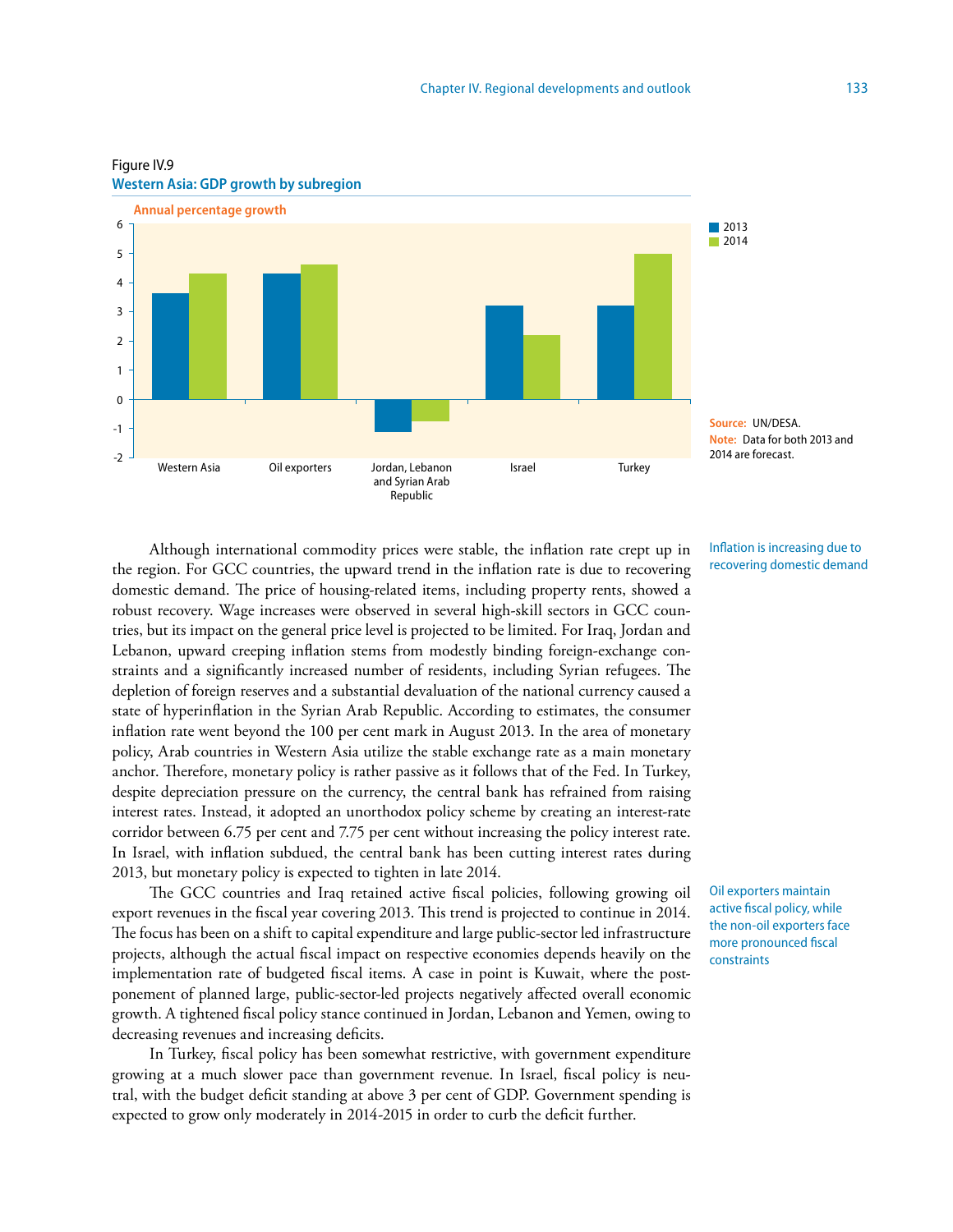External balances are decreasing in the oilexporting countries due to weaker oil export revenues and robust domestic demand for imports

Risks during the outlook period include a fall in oil prices and the impact from a change in monetary policy in the United States

South America registered the strongest GDP growth in 2013, while Mexico and Central America are expected to rebound more strongly in 2014

The current-account surpluses of GCC countries and Iraq are estimated to have declined moderately in 2013. Oil export revenues edged down, while imports increased because of robust domestic demand growth. Meanwhile, the current-account deficits of Jordan, Lebanon and Yemen are estimated to have narrowed. Without any sign of improvement in export performances, the level of imports declined owing to weak domestic demand. In Turkey, real exports decelerated significantly in 2013 to a growth rate of about 3.0 per cent, compared with growth of 16.7 per cent in 2012. Export growth is expected to improve in the outlook, as external demand from Europe starts to recover. Real imports have accelerated from zero growth in 2012 to 8 per cent growth in 2013, but the pace of growth is projected to moderate in the outlook, partly owing to the recent depreciation. In Israel, both exports and imports declined in 2013, but the drop in the former was less than in the latter, leaving the current account in moderate surplus. The start of natural gas output is expected to boost exports further.

A rise in geopolitical tensions can easily affect the region's economic prospects. Nevertheless, as the region's geopolitical tensions are projected to remain focused around the situation in the Syrian Arab Republic, GCC countries are projected to be less affected. The division is to a large extent reflected in the different performance among stock markets in the region: in dollar-adjusted terms, stock price indices rose significantly in all GCC countries over the first three quarters of 2013, while those of the Syrian Arab Republic and its neighbouring countries declined. For GCC countries, the risk lies more in a sudden plunge in oil prices, as in 2008. Oil prices are crucial not only for export revenues, but also for economic sentiment and confidence of non-oil sectors in GCC countries. If oil prices fell below \$80 per barrel, it would dent the growth of domestic demand. As the source of revenues depends on oil, countercyclical fiscal measures may not be sufficient for such contingency. With exchange rates pegged mostly to the United States dollar, the region will be impacted by any change in the monetary policy stance of the Fed. The looming reduction of bond purchases by the Fed will affect the yields of United States Treasury bonds; any rise in yields will affect the borrowing costs in the region, particularly in GCC countries.

# Latin America and the Caribbean: growth to accelerate in 2014-2015

In Latin America and the Caribbean, economic growth is estimated to be 2.6 per cent in 2013. All economies in the region achieved positive growth, mainly supported by resilient domestic demand, although weak global economic conditions have indeed hampered the region's growth. In 2014 and 2015, GDP growth is expected to pick up to 3.6 per cent and 4.1 per cent, respectively, underpinned mainly by a gradual recovery in developed economies, sound macroeconomic policies, and resilient domestic demand.

The economic expansion has been uneven across the region. In South America, economic growth is estimated to have accelerated in 2013 to 3.2 per cent, up from 2.5 per cent in 2012, owing to a rebound in Argentina and Brazil, and also supported by growing domestic demand, which partially compensated for the bleak external environment. Other agricultural exporters (Paraguay and Uruguay) also recorded higher growth rates in 2013, fostered by the recovery of the agricultural harvests so hard hit during 2012. In 2014 and 2015, the subregional economy should benefit from stronger external demand, along with the economic recovery in the United States and Europe. In 2014 and 2015, GDP growth in the subregion is expected to accelerate to 3.4 per cent and 4.1 per cent, respectively.

In Mexico and Central America, economic activity in 2013 is estimated to slow down to 1.5 per cent from 4.0 per cent in 2012. The Mexican economy has faced structural constraints and GDP growth decelerated significantly. In 2013, the economy is expected to have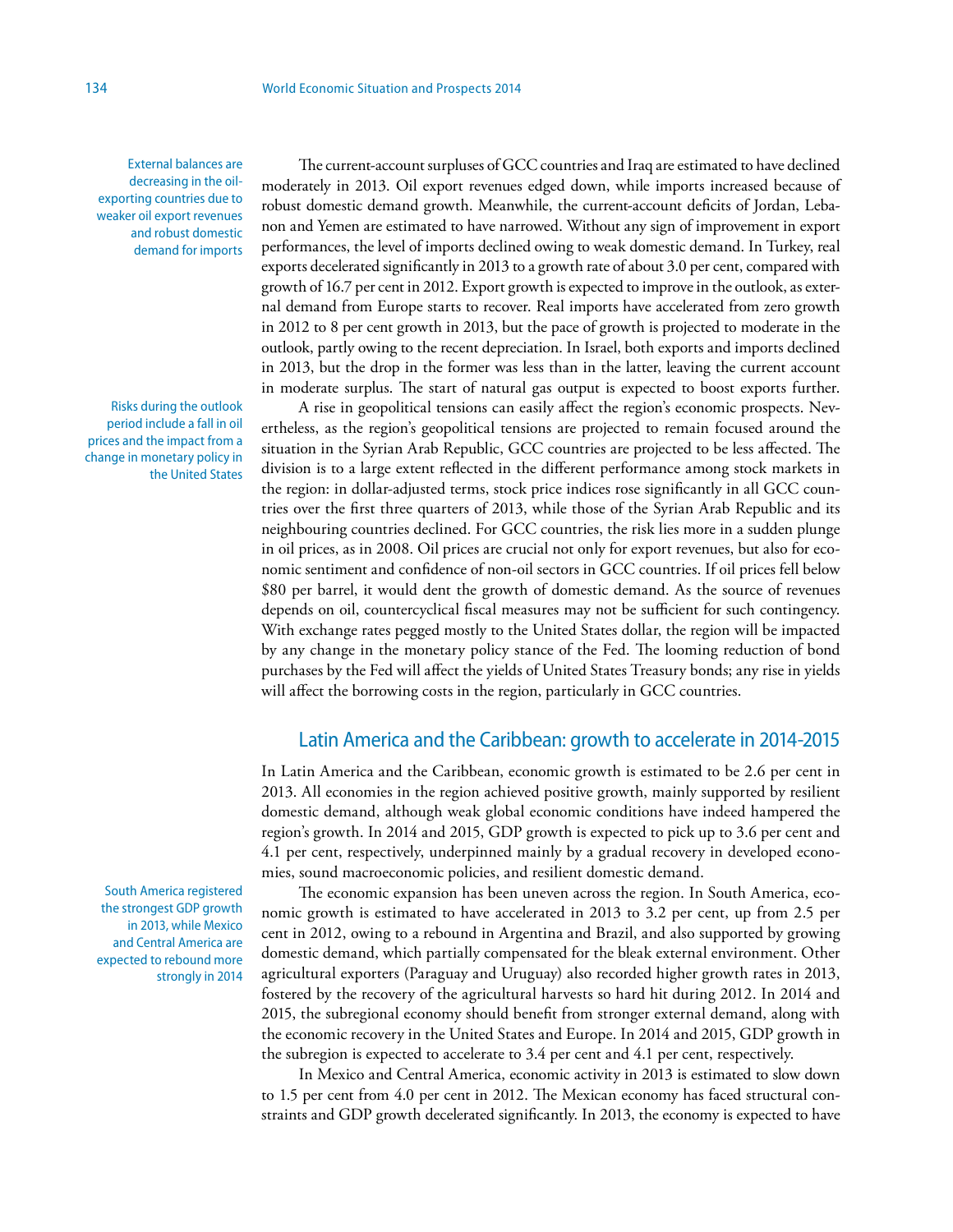expanded only by 1.2 per cent, but the economic outlook is positive for the period covering 2014-2015. The Mexican Government has announced a set of reforms that should address part of the current structural weakness—including inefficient technology in the energy sector—and should potentially stimulate private investment. By contrast, several Central American economies will continue to grow at a fast pace, particularly Guatemala, Nicaragua, and Panama. In the forecast period, Mexico, and also Central America, should benefit from anticipated higher growth rates in the United States economy, their main economic partner. The Mexican economy is expected to expand by 4.0 per cent in 2014 and 4.2 per cent in 2015.

The Caribbean region is still struggling to recover from the impact of the global financial crisis in 2008, experiencing relatively low GDP growth and large current-account deficits. External demand has been subdued, in particular for the tourism sector, given the relatively slow economic recovery in the United States and Europe. Weaker commodity prices have also affected net exporters of commodities in the region, while domestic demand has been relatively weak following fiscal austerity measures and high levels of unemployment. Public debt increased substantially since the Great Recession in 2008 as a result of expansive fiscal policies, thus limiting fiscal space in the region to support economic growth. In 2013, the Caribbean economy is estimated to have expanded by 2.4 per cent, a slightly slower pace than in the past two years. However, the anticipated economic recovery in developed economies is expected to boost the tourism sector and have indirect spillover into other sectors, bringing the Caribbean GDP growth to 3.3 per cent and 3.8 per cent in 2014 and 2015, respectively.

A continued buoyant labour market in South America, with low unemployment rates, along with modest increases in real wages, maintained support for private consumption throughout 2013; further improvements, such as additional reductions in unemployment or faster job creation, will be more difficult to achieve in the years ahead, however. For the region as a whole, urban unemployment remains at similar levels to those recorded in 2012 about 6.2 per cent—although it has been relatively higher in several Central American and Caribbean countries. As in previous years, employment generation has been concentrated in the non-tradable sector, reflecting the role of domestic demand as the main driver of growth.

The outlook for inflation is fairly stable. Inflation increased slightly in 2013 as a result of higher food prices and accommodative monetary policies in some countries since the second half of 2012. In the second half of 2013, the median inflation rate was up slightly, bringing the overall regional inflation rate to about 6.7 per cent for the year. Despite relatively stable consumer prices for the region as a whole, inflation has been high in a number of countries. For instance, the Bolivarian Republic of Venezuela registered the highest inflation rate in the region in 2013, as a result of sharp currency devaluation and increased supply constraints in certain products. For the rest of the region, inflation is expected to remain relatively stable in 2014, while picking up moderately in Mexico and Central America.

A wide range of monetary policies were adopted in 2013, both in inflation-targeting countries and countries with other monetary policy regimes. In 2012, several countries had modified their monetary stance with the goal of promoting economic activity that would close the output gap. But as inflationary pressures increased and nominal exchange rates depreciated (figure IV.10)—particularly following the May 2013 announcement by the Fed that it would gradually taper its QE programme—a tightening monetary policy cycle started in several countries, such as Brazil, the Dominican Republic and Guatemala. In a large number of countries, a relatively expansionary monetary policy stance in 2013 is expected to be gradually reversed throughout 2014 as inflationary pressures mount.

The impact of the Fed announcement also led to heightened volatility in the region's main stock markets and a decline in capital inflows to some countries. As the Fed preLow unemployment and higher real wages continue to support private consumption…

…while inflation is expected to remain fairly stable throughout the forecast period

Several countries started to tighten their monetary policy, in the light of currency depreciations and inflation pressures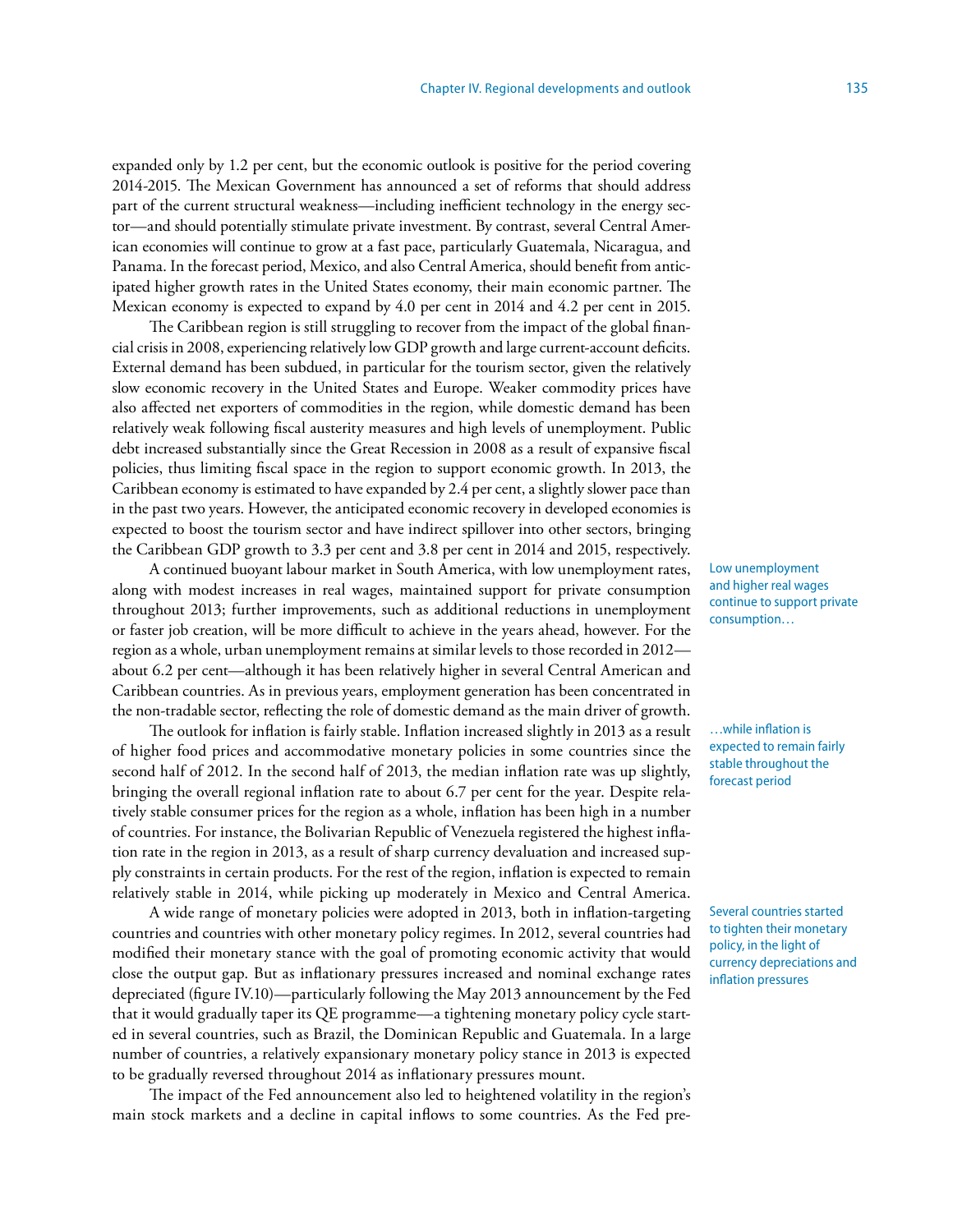

pares to exit from expansive monetary conditions, capital inflows from private creditors are expected to suffer particularly. As a result, less favourable financing for private investment, but also for countries with larger current-account deficits, such as Brazil, are potential challenges for the region. On a positive note, the region has accumulated abundant international reserves, providing monetary authorities with some room to deal with currency volatility. Although currency depreciations may cause imported inflation, they may also support the manufacturing sector in the medium term, particularly in Mexico and other Central American economies. However, structural reforms, such as the modernization of transportation and energy sectors, as well as easing the regulatory environment, are needed to increase productivity and to take advantage of additional export opportunities.

Fiscal revenues in many countries in the region have been mainly hit by falling prices of export commodities, but also by lower economic activity and the drop in tourism, especially in the Caribbean. A great number of countries, such as Argentina, Chile, the Dominican Republic, Ecuador, El Salvador, Guatemala, Mexico, Panama and Peru, have implemented fiscal reforms in 2012-2103 in an attempt to broaden the tax base and to increase fiscal revenues. These reforms were crucial, but not yet sufficient. At the same time, public spending trended upwards during 2013, especially in South America, as a component of efforts to invigorate domestic demand. Expenditure rose above GDP growth rates in Argentina, Chile, Colombia, Ecuador, Peru, Paraguay, the Plurinational State of Bolivia and Uruguay. Despite important reforms in the tax system, fiscal balances are expected to deteriorate in 2013 (box IV.4) and some Governments may find it more difficult to provide stimulus if global economic conditions deteriorate further during the outlook period.

In the English-speaking Caribbean, public debt-to-GDP ratios are traditionally high, but since the Great Recession in 2008, several countries have increased public expenditure to support the economy, increasing new borrowing, which resulted in higher public debt. In 2013, fiscal deficits are expected to shrink, as serious efforts have been made to reduce spending (in Jamaica, for instance) and tax revenues should increase along with a better economic outlook.

Lower commodity prices affected fiscal revenues in many countries, while fiscal reforms were implemented to broaden the tax base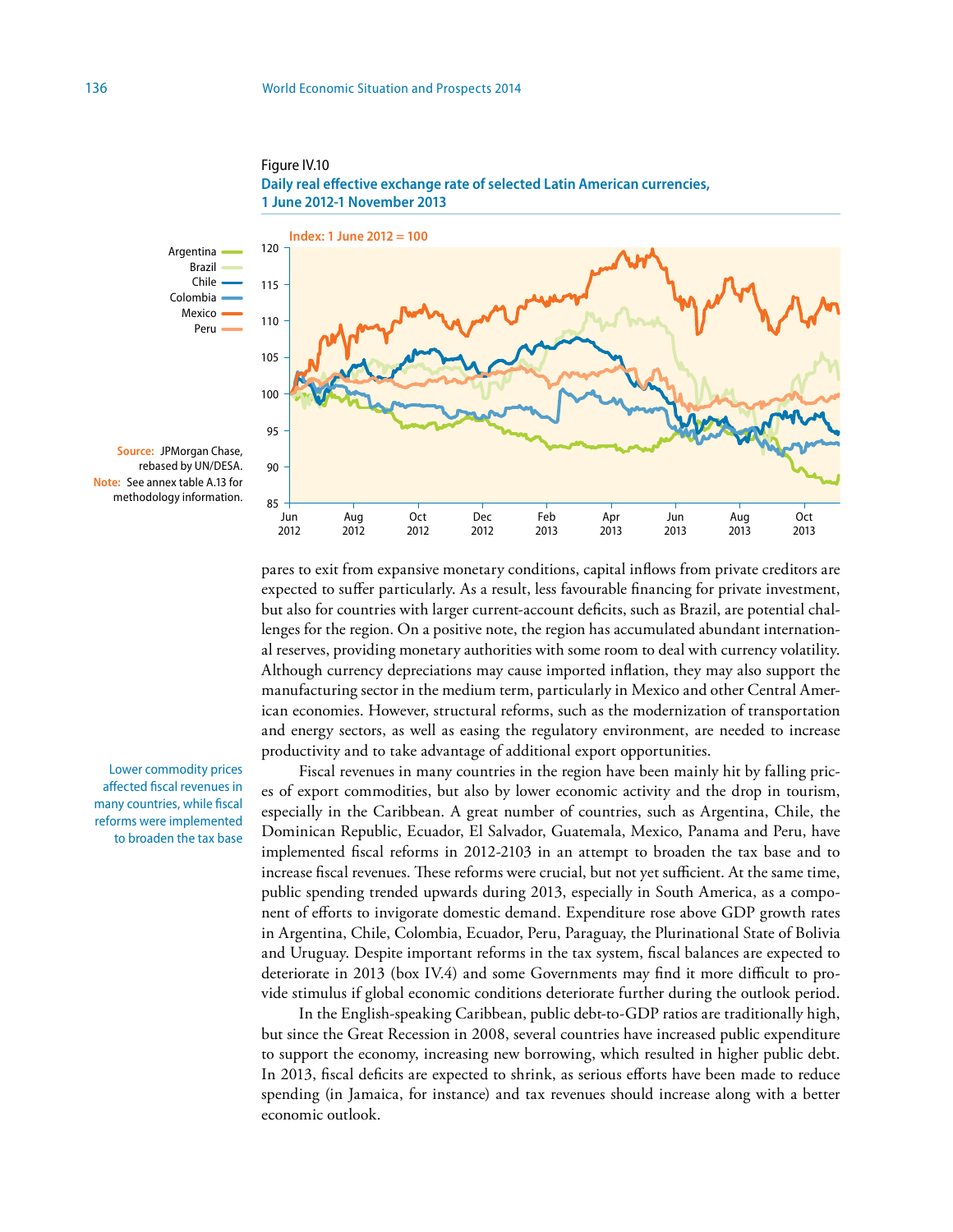#### Box IV.4

### **Twin deficits in Latin America and the Caribbean**

The region of Latin America and the Caribbean is facing higher economic vulnerability as the current-account deficit, which is projected to widen in 2013 to more than 2 per cent of GDP, is now being coupled with greater fiscal deficits (figure IV.4.1). Slower GDP growth and a drop in commodity prices have hampered public revenues, narrowing the fiscal space in many countries. Under these circumstances, Governments are dealing with conflicting demands. On the one hand, market pressure will require strengthening fiscal accounts, while on the other hand, social pressure for better public services is growing, as witnessed by large-scale protests in some countries of the region.



#### **Latin America and the Caribbean: overall budget balance, 2007-2013**



The fiscal balance of the region's major economies—Argentina, Brazil and Mexico—deteriorated in the second half of 2011, an outcome that can be attributed to slower growth and the consequent impact of automatic stabilizers, as well as specific countercyclical measures adopted in Argentina and Brazil. Since then, the fiscal situation remained relatively stable in Brazil and Mexico, but it deteriorated further in Argentina in 2012 and 2013 (swinging from a slight surplus to a deficit of more than 2 per cent of GDP). This is becoming a matter of concern going forward, as Argentina has limited access to external sources of financing. In Brazil, the relative economic recovery in 2013 will likely soften the impact of any increases in public spending on the fiscal balance. In contrast, sharp cuts in public spending in Mexico have reigned in the deficit.

In the rest of South America (excluding Argentina and Brazil), higher deficits have largely come hand-in-hand with declining commodities prices. In Chile and Peru, fiscal conditions deteriorated in 2012 and 2013 as public expenditures grew rapidly, while corporate tax receipts, especially those in the mining sector, plummeted owing to higher production costs and lower global commodity prices. In some countries, such as Ecuador, the Plurinational State of Bolivia and Uruguay, strong growth in domestic demand partially offset lower public revenues from the trade sector.

In Central America, low levels of public revenues—on average 14.8 per cent of GDP, as compared to 27.4 per cent in South America**a**—coupled with persistent deficits, represent their greatest fiscal vulnerability. Nevertheless, recent tax reforms, which enlarged domestic tax bases increased public revenues in a number of countries, bolstering fiscal balances.

- Argentina, Brazil, Mexico Caribbean commodities exporters
- Caribbean services exporters (excluding St. Kitts and Nevis)
- South America (excluding Argentina and Brazil) Central America

#### **Source:** ECLAC.

**Note:** South America includes Bolivia (Plurinational State of), Chile, Colombia, Ecuador, Paraguay, Peru and Uruguay. Central America includes Costa Rica, Dominican Republic, El Salvador, Guatemala and Nicaragua. Caribbean commodities exporters includes Guyana, Suriname, Trinidad and Tobago. Caribbean services exporters includes Antigua and Barbuda, Bahamas, Barbados, Belize, Dominica, Grenada, Jamaica, St. Lucia and St. Vincent and the Grenadines. Data are for the central Government, except in the cases of Bolivia (Plurinational State of), Ecuador and Uruguay where data refer to the nonfinancial public sector.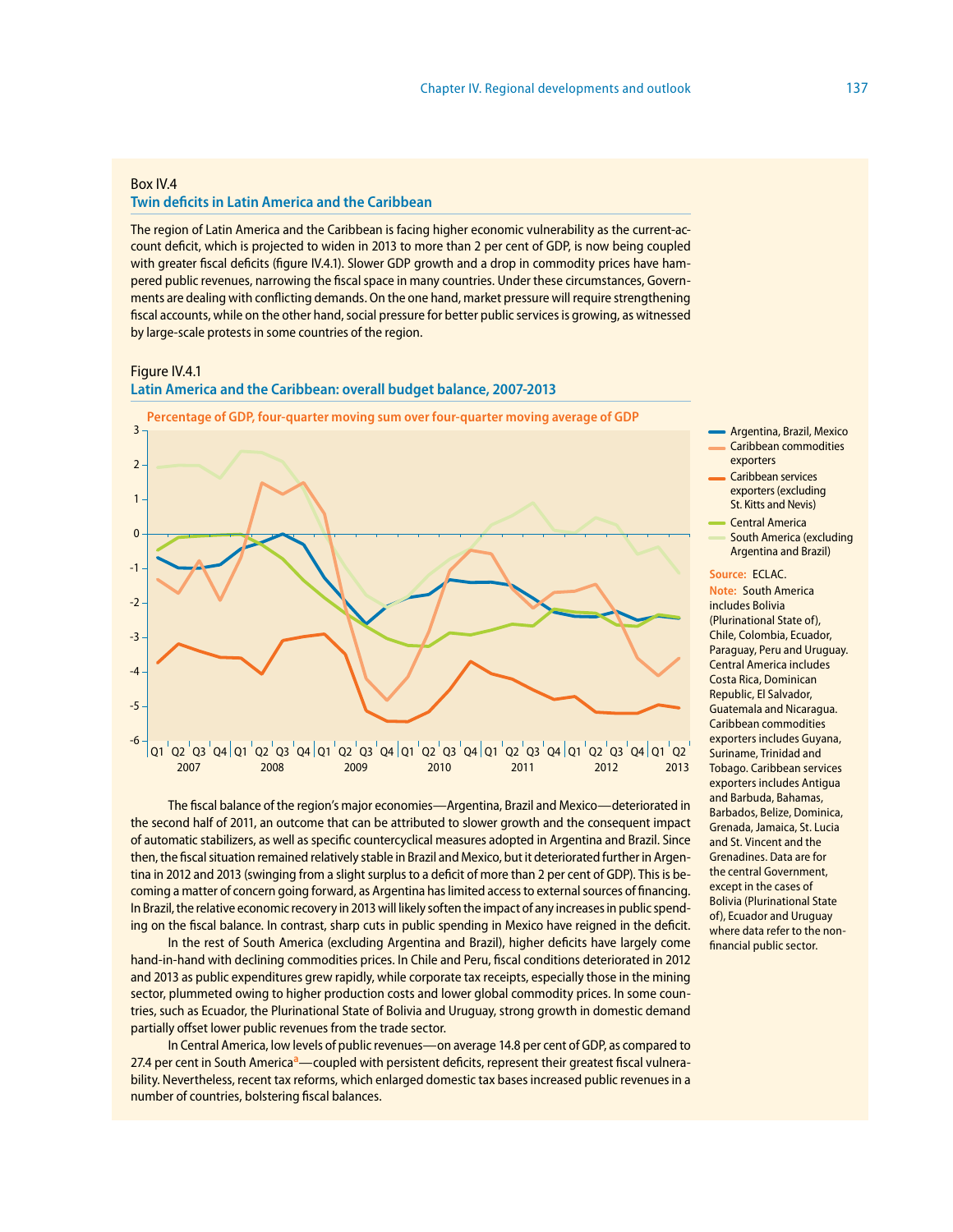### Box IV.4 **Twin deficits in Latin America and the Caribbean** (*continued*)

In the Caribbean, fiscal vulnerability and risks of debt distress are much more acute. In services-exporting countries, some efforts have been made to reduce deficits—including fiscal reforms that raised taxes and curtailed spending—but high public debt levels give little space to manoeuvre. The situation remains particularly grave in the Bahamas, Barbados, Dominica, and St. Lucia, each of which is expected to have a deficit of over 7 per cent of GDP in 2013 (according to preliminary data). The anticipated faster economic growth in the United States and a return to growth in Europe should bolster the fiscal situation in these countries, although recent tourist arrivals data suggests that this important sector has yet to recover before contributing more significantly to fiscal revenues.

Commodities-exporting countries in the Caribbean, like their Latin American counterparts, have also seen their fiscal balances affected by swings in global commodity prices. However, in contrast, their ability to withstand these shocks is limited by their relatively smaller tax bases. Guyana, Suriname and Trinidad and Tobago have all registered an increase in their budget deficits since mid-2012 as their expenditures grew sharply while revenues slumped. Downside risks remain high for these countries as commodity prices cool in the short-term.

The deterioration of the fiscal balance in South America has put significant pressure on Latin America's fiscal space. Even though most countries register low debt levels and, in many cases, hold high international reserves, the number of countries that must make an additional fiscal effort to maintain stable public debt levels has grown since 2012. However, considering alternative sustainability rules, such as maintaining a debt level of 40 per cent of GDP, many Latin American countries still enjoy significant fiscal space. Caribbean countries, in contrast with their Latin American peers, enjoy little if no fiscal space to implement countercyclical measures. The situation is especially acute in a number of services-exporting countries, where high debt levels and persistent budget deficits have led to austerity programmes supervised by the International Monetary Fund.

**a** This is a simple average of countries under review. See figure IV.4.1 for definitions and coverage of data. **Source:** ECLAC.

The downturn in the region's exports seems to have bottomed out during 2013 and exports should benefit from the recovery in developed economies

The current-account deficit will widen slightly, mainly because of the deterioration in the trade balance

Throughout 2013, prices for the region's export commodities have fallen across the board. For the region as a whole, the terms of trade will remain at the same level as 2012 thanks in part to Brazil and Mexico, the two major export countries in the region where the terms of trade remained stable. The downturn in the region's total exports seems to have bottomed out during 2013, as export values picked up during the second half of the year. In 2014 and 2015, an increase in export volumes is expected to follow economic recovery in developed economies. In addition, a price recovery of key commodities is anticipated for the region's exports, as international demand is expected to improve in 2014. However, despite anticipated improvement for the external sector in the near future, the deceleration of economic activity in China—the main commodity importer for the region—may reduce the annual trade gains of previous years. This could particularly affect several countries in South America.

The current-account deficit is expected to have reached 2.0 per cent of GDP in 2013, up from 1.8 per cent in 2012. The widening of the current-account deficit is explained mainly by the deterioration of the balance of the trade in goods, as imports have increased faster than exports in the past few years and eroded the trade surplus. In addition, the sluggish performance of the inbound tourism market has worsened the deficit of the trade in services, particularly in the Caribbean countries. Furthermore, the surplus in the current transfers balance is expected to decline in 2013, as a result of the reduction in remittance flows to Mexico, despite the fact that remittance flows increased in most countries of the region. In 2014 and 2015, as developed economies are expected to perform better economically, demand for Latin American and Caribbean exports, including for the tourism sector, should generate higher revenues and narrow current-account deficits in the region.